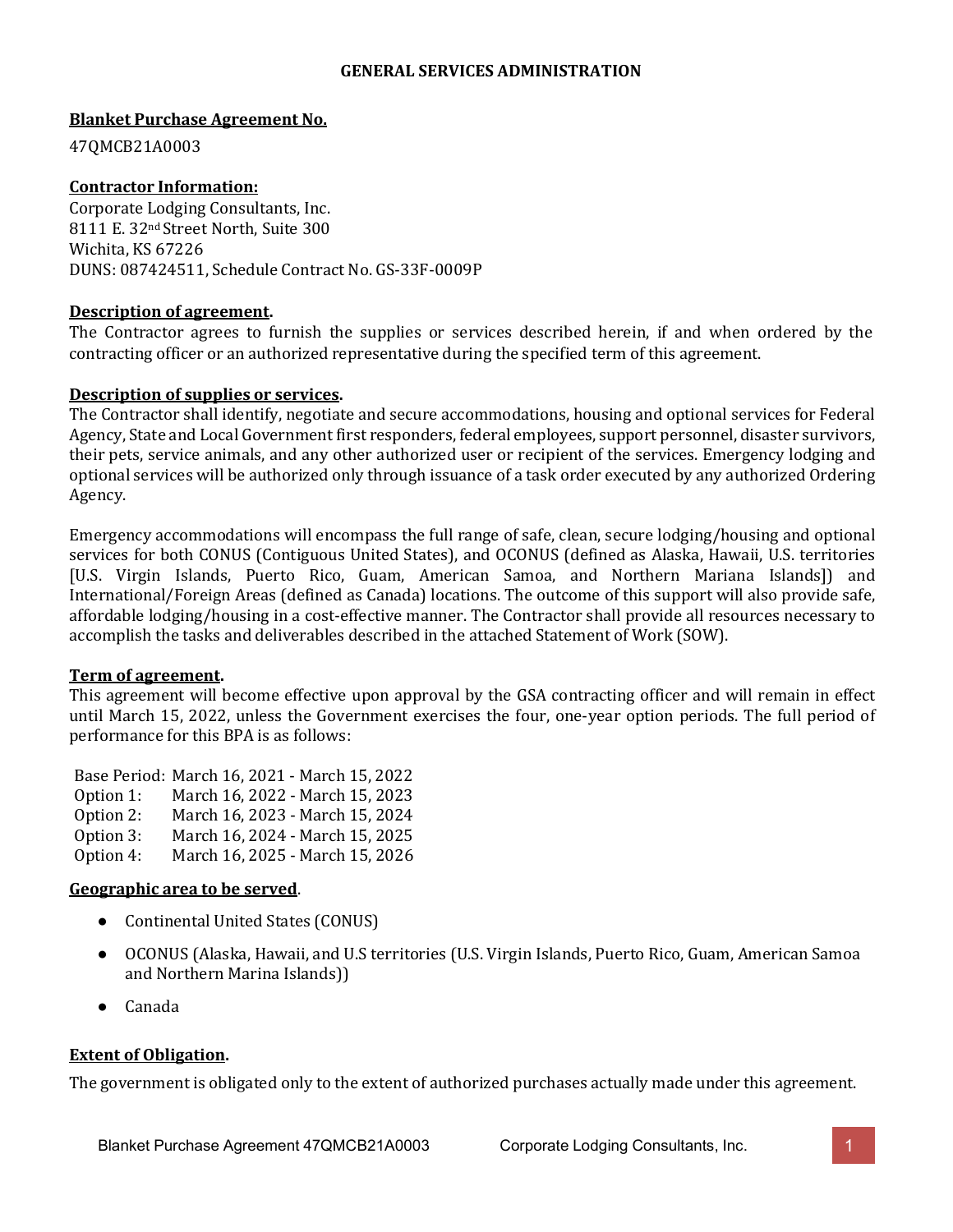## **Pricing.**

Any purchases made pursuant to this agreement will be based the awarded pricing listed below:

## **BASE PERIOD**

| <b>SECTION A: LODGING ACCOMMODATIONS</b> |                                              |              |                           |                |                    |
|------------------------------------------|----------------------------------------------|--------------|---------------------------|----------------|--------------------|
|                                          |                                              |              | <b>Estimated Quantity</b> |                |                    |
|                                          | Description of                               |              | (i.e. Annual Room Night)  |                |                    |
| <b>CLIN</b>                              | Supplies/Services                            | Unit         | <b>FROM</b>               | T <sub>0</sub> | <b>Service Fee</b> |
|                                          |                                              | of           |                           |                |                    |
|                                          |                                              | <b>Issue</b> |                           |                |                    |
| 0001                                     | CONUS - Lodging                              | EA           | $\mathbf{1}$              | 150,000        | \$3.30             |
|                                          | Accommodations                               |              |                           |                |                    |
| 0002                                     | CONUS - Lodging                              | EA           | 150,001                   | 300,000        | \$3.25             |
|                                          | Accommodations                               |              |                           |                |                    |
| 0003                                     | CONUS - Lodging<br>Accommodations            | EA           | 300,001                   | 600,000        | \$3.00             |
| 0004                                     | CONUS - Lodging                              | EA           | 600,001                   | and Above      | \$2.86             |
|                                          | Accommodations                               |              |                           |                |                    |
| 0005                                     | OCONUS - Lodging                             | EA           | $\mathbf{1}$              | 150,000        | \$2.88             |
|                                          | Accommodations                               |              |                           |                |                    |
| 0006                                     | OCONUS - Lodging                             | EA           | 150,001                   | 300,000        | \$2.85             |
|                                          | Accommodations                               |              |                           |                |                    |
| 0007                                     | International/Foreign                        | EA           | $\mathbf{1}$              | 300,000        | \$2.88             |
|                                          | Area (Canada) - Lodging                      |              |                           |                |                    |
|                                          | Accommodations                               |              |                           |                |                    |
| <b>Volume Discount</b>                   | CONUS - Lodging                              | EA           | 1,000,000                 | 2,000,000      | \$2.45             |
|                                          | Accommodations                               |              |                           |                |                    |
| <b>Volume Discount</b>                   | CONUS - Lodging                              | EA           | 2,000,001                 | Above          | \$2.25             |
|                                          | Accommodations                               |              |                           |                |                    |
| <b>CLIN</b>                              | Description of                               |              | <b>Estimated Quantity</b> |                |                    |
|                                          | Supplies/Services                            | Unit         | <b>FROM</b>               | T <sub>O</sub> | <b>Service Fee</b> |
|                                          |                                              | of           |                           |                |                    |
|                                          |                                              | Issue        |                           |                |                    |
| 0008A                                    | <b>Ancillary Support</b>                     | EA           | $\mathbf{1}$              | 10             | \$2.00             |
|                                          | Services - Food &<br><b>Beverage Service</b> |              |                           |                |                    |
| 0008B                                    | <b>Ancillary Support</b>                     | EA           | $\mathbf{1}$              | 10             | \$2.00             |
|                                          | Services - Meeting Room                      |              |                           |                |                    |
|                                          | Rental                                       |              |                           |                |                    |
| 0008C                                    | <b>Ancillary Support</b>                     | EA           | $\mathbf{1}$              | 10             | \$2.00             |
|                                          | Services-                                    |              |                           |                |                    |
|                                          | Shuttle/Transportation                       |              |                           |                |                    |
|                                          | Service                                      |              |                           |                |                    |
| 0008D                                    | <b>Ancillary Support</b>                     | EA           | $\mathbf{1}$              | 10             | \$2.00             |
|                                          | Services - Pet Service                       |              |                           |                |                    |
| 0009                                     | <b>Congressional Hearing</b>                 | HR           | $\mathbf{1}$              | 40             | \$25.00            |
|                                          | Support                                      |              |                           |                |                    |
| 0010                                     | <b>General Administrative</b>                | HR           | $\mathbf{1}$              | 40             | \$25.00            |
|                                          | and Technology Support                       |              |                           |                |                    |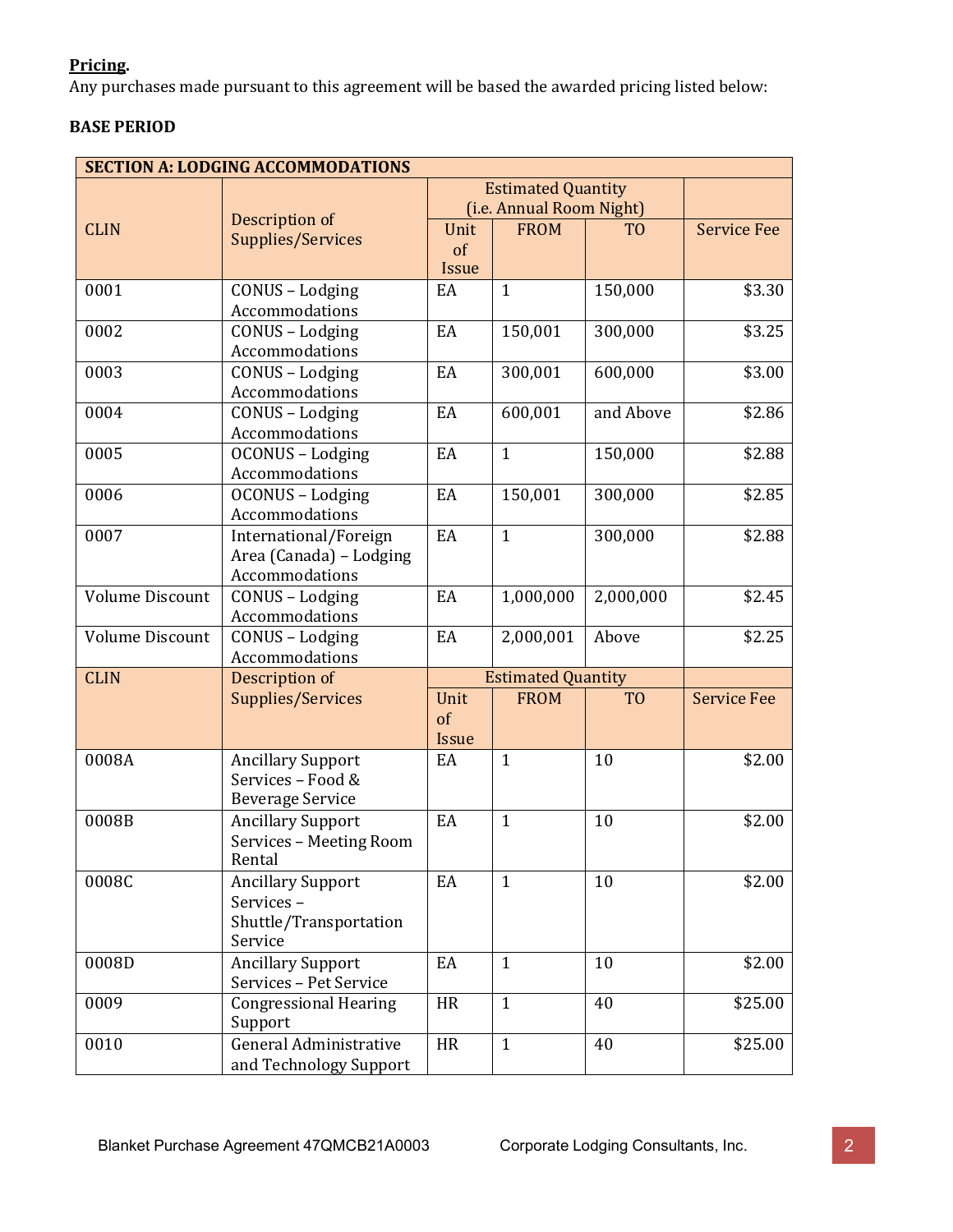|                                     | <b>SECTION A: LODGING ACCOMMODATIONS</b> |                          |                           |                |                    |
|-------------------------------------|------------------------------------------|--------------------------|---------------------------|----------------|--------------------|
|                                     |                                          |                          | <b>Estimated Quantity</b> |                |                    |
|                                     |                                          | (i.e. Annual Room Night) |                           |                |                    |
| <b>CLIN</b>                         | Description of                           | Unit                     | <b>FROM</b>               | T <sub>O</sub> | <b>Service Fee</b> |
|                                     | Supplies/Services                        | of                       |                           |                |                    |
|                                     |                                          | Issue                    |                           |                |                    |
| 1001                                | CONUS - Lodging                          | EA                       | $\mathbf{1}$              | 150,000        | \$3.30             |
|                                     | Accommodations                           |                          |                           |                |                    |
| 1002                                | CONUS - Lodging                          | EA                       | 150,001                   | 300,000        | \$3.25             |
|                                     | Accommodations                           |                          |                           |                |                    |
| 1003                                | CONUS - Lodging                          | EA                       | 300,001                   | 600,000        | \$3.00             |
|                                     | Accommodations                           |                          |                           |                |                    |
| 1004                                | CONUS - Lodging                          | EA                       | 600,001                   | and Above      | \$2.86             |
|                                     | Accommodations                           |                          |                           |                |                    |
| 1005                                | OCONUS - Lodging                         | EA                       | $\mathbf{1}$              | 150,000        | \$2.88             |
|                                     | Accommodations                           |                          |                           |                |                    |
| 1006                                | OCONUS - Lodging                         | EA                       | 150,001                   | 300,000        | \$2.85             |
|                                     | Accommodations                           |                          |                           |                |                    |
| 1007                                | International/Foreign                    | EA                       | $\mathbf{1}$              | 300,000        | \$2.88             |
|                                     | Area (Canada) - Lodging                  |                          |                           |                |                    |
|                                     | Accommodations                           |                          |                           |                |                    |
| <b>Volume Discount</b>              | CONUS - Lodging                          | EA                       | 1,000,000                 | 2,000,000      | \$2.45             |
|                                     | Accommodations                           |                          |                           |                |                    |
| <b>Volume Discount</b>              | CONUS - Lodging                          | EA                       | 2,000,001                 | Above          | \$2.25             |
|                                     | Accommodations                           |                          |                           |                |                    |
| <b>SECTION B: OPTIONAL SERVICES</b> |                                          |                          |                           |                |                    |
|                                     |                                          |                          | <b>Estimated Quantity</b> |                |                    |
|                                     | Description of                           | Unit                     | <b>FROM</b>               | T <sub>O</sub> | <b>Service Fee</b> |
| <b>CLIN</b>                         | Supplies/Services                        | $\sigma$                 |                           |                |                    |
|                                     |                                          | Issue                    |                           |                |                    |
| 1008A                               | <b>Ancillary Support</b>                 | EA                       | $\mathbf{1}$              | 10             | \$2.00             |
|                                     | Services - Food &                        |                          |                           |                |                    |
|                                     | <b>Beverage Service</b>                  |                          |                           |                |                    |
| 1008B                               | <b>Ancillary Support</b>                 | EA                       | $\mathbf{1}$              | 10             | \$2.00             |
|                                     | Services - Meeting Room                  |                          |                           |                |                    |
|                                     | Rental                                   |                          |                           |                |                    |
| 1008C                               | <b>Ancillary Support</b>                 | EA                       | $\mathbf{1}$              | 10             | \$2.00             |
|                                     | Services-                                |                          |                           |                |                    |
|                                     | Shuttle/Transportation                   |                          |                           |                |                    |
|                                     | Service                                  |                          |                           |                |                    |
| 1008D                               | <b>Ancillary Support</b>                 | EA                       | $\mathbf{1}$              | 10             | \$2.00             |
|                                     | Services - Pet Service                   |                          |                           |                |                    |
| 1009                                | <b>Congressional Hearing</b>             | <b>HR</b>                | $\mathbf{1}$              | 40             | \$25.00            |
|                                     | Support                                  |                          |                           |                |                    |
| 1010                                | General Administrative                   | HR                       | $\mathbf{1}$              | 40             | \$25.00            |
|                                     | and Technology Support                   |                          |                           |                |                    |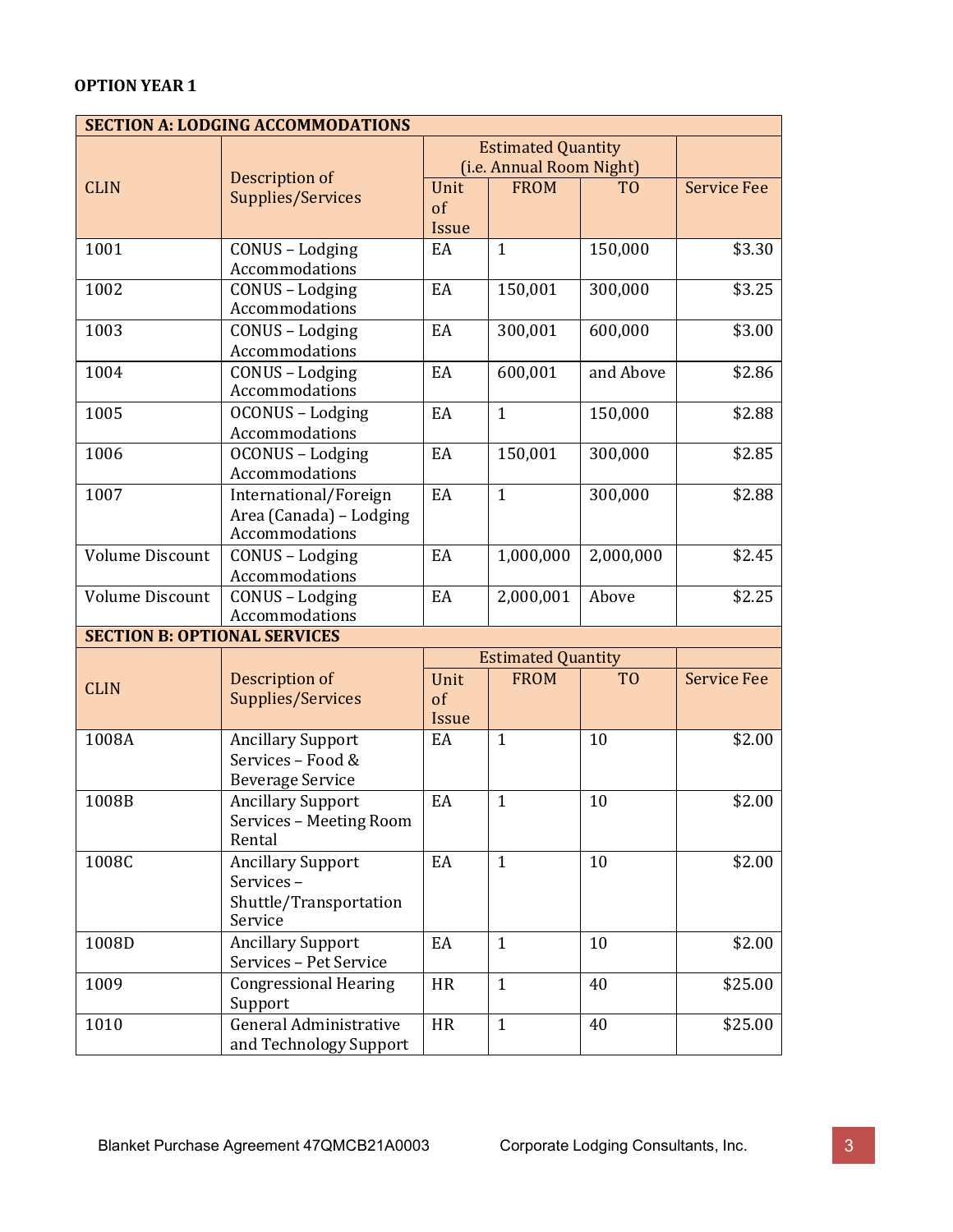| <b>SECTION A: LODGING ACCOMMODATIONS</b> |                              |                           |                           |                |                    |
|------------------------------------------|------------------------------|---------------------------|---------------------------|----------------|--------------------|
|                                          |                              | <b>Estimated Quantity</b> |                           |                |                    |
|                                          |                              |                           | (i.e. Annual Room Night)  |                |                    |
| <b>CLIN</b>                              | Description of               | Unit                      | <b>FROM</b>               | T <sub>0</sub> | <b>Service Fee</b> |
|                                          | Supplies/Services            | of                        |                           |                |                    |
|                                          |                              | Issue                     |                           |                |                    |
| 2001                                     | CONUS - Lodging              | EA                        | $\mathbf{1}$              | 150,000        |                    |
|                                          | Accommodations               |                           |                           |                | \$3.38             |
| 2002                                     | CONUS - Lodging              | EA                        | 150,001                   | 300,000        |                    |
|                                          | Accommodations               |                           |                           |                | \$3.32             |
| 2003                                     | CONUS - Lodging              | EA                        | 300,001                   | 600,000        |                    |
|                                          | Accommodations               |                           |                           |                | \$3.03             |
| 2004                                     | CONUS - Lodging              | EA                        | 600,001                   | and Above      |                    |
|                                          | Accommodations               |                           |                           |                | \$2.92             |
| 2005                                     | OCONUS - Lodging             | EA                        | $\mathbf{1}$              | 150,000        |                    |
|                                          | Accommodations               |                           |                           |                | \$2.88             |
| 2006                                     | OCONUS - Lodging             | EA                        | 150,001                   | 300,000        |                    |
|                                          | Accommodations               |                           |                           |                | \$2.85             |
| 2007                                     | International/Foreign        | EA                        | $\mathbf{1}$              | 300,000        |                    |
|                                          | Area (Canada) - Lodging      |                           |                           |                | \$2.88             |
|                                          | Accommodations               |                           |                           |                |                    |
| <b>Volume Discount</b>                   | CONUS - Lodging              | EA                        | 1,000,000                 | 2,000,000      | \$2.45             |
|                                          | Accommodations               |                           |                           |                |                    |
| <b>Volume Discount</b>                   | CONUS - Lodging              | EA                        | 2,000,001                 | Above          | \$2.25             |
|                                          | Accommodations               |                           |                           |                |                    |
| <b>SECTION B: OPTIONAL SERVICES</b>      |                              |                           |                           |                |                    |
|                                          |                              |                           | <b>Estimated Quantity</b> |                |                    |
|                                          | Description of               | Unit                      | <b>FROM</b>               | T <sub>O</sub> | <b>Service Fee</b> |
| <b>CLIN</b>                              | Supplies/Services            | of                        |                           |                |                    |
|                                          |                              | Issue                     |                           |                |                    |
| 2008A                                    | <b>Ancillary Support</b>     | EA                        | $\mathbf{1}$              | 10             | \$2.00             |
|                                          | Services - Food &            |                           |                           |                |                    |
|                                          | <b>Beverage Service</b>      |                           |                           |                |                    |
| 2008B                                    | <b>Ancillary Support</b>     | EA                        | $\mathbf{1}$              | 10             | \$2.00             |
|                                          | Services - Meeting Room      |                           |                           |                |                    |
|                                          | Rental                       |                           |                           |                |                    |
| 2008C                                    | <b>Ancillary Support</b>     | EA                        | $\mathbf{1}$              | 10             | \$2.00             |
|                                          | Services-                    |                           |                           |                |                    |
|                                          | Shuttle/Transportation       |                           |                           |                |                    |
|                                          | Service                      |                           |                           |                |                    |
| 2008D                                    | <b>Ancillary Support</b>     | EA                        | $\mathbf{1}$              | 10             | \$2.00             |
|                                          | Services - Pet Service       |                           |                           |                |                    |
| 2009                                     | <b>Congressional Hearing</b> | <b>HR</b>                 | $\mathbf{1}$              | 40             | \$25.00            |
|                                          | Support                      |                           |                           |                |                    |
| 2010                                     | General Administrative       | HR                        | $\mathbf{1}$              | 40             |                    |
|                                          |                              |                           |                           |                | \$25.00            |
|                                          | and Technology Support       |                           |                           |                |                    |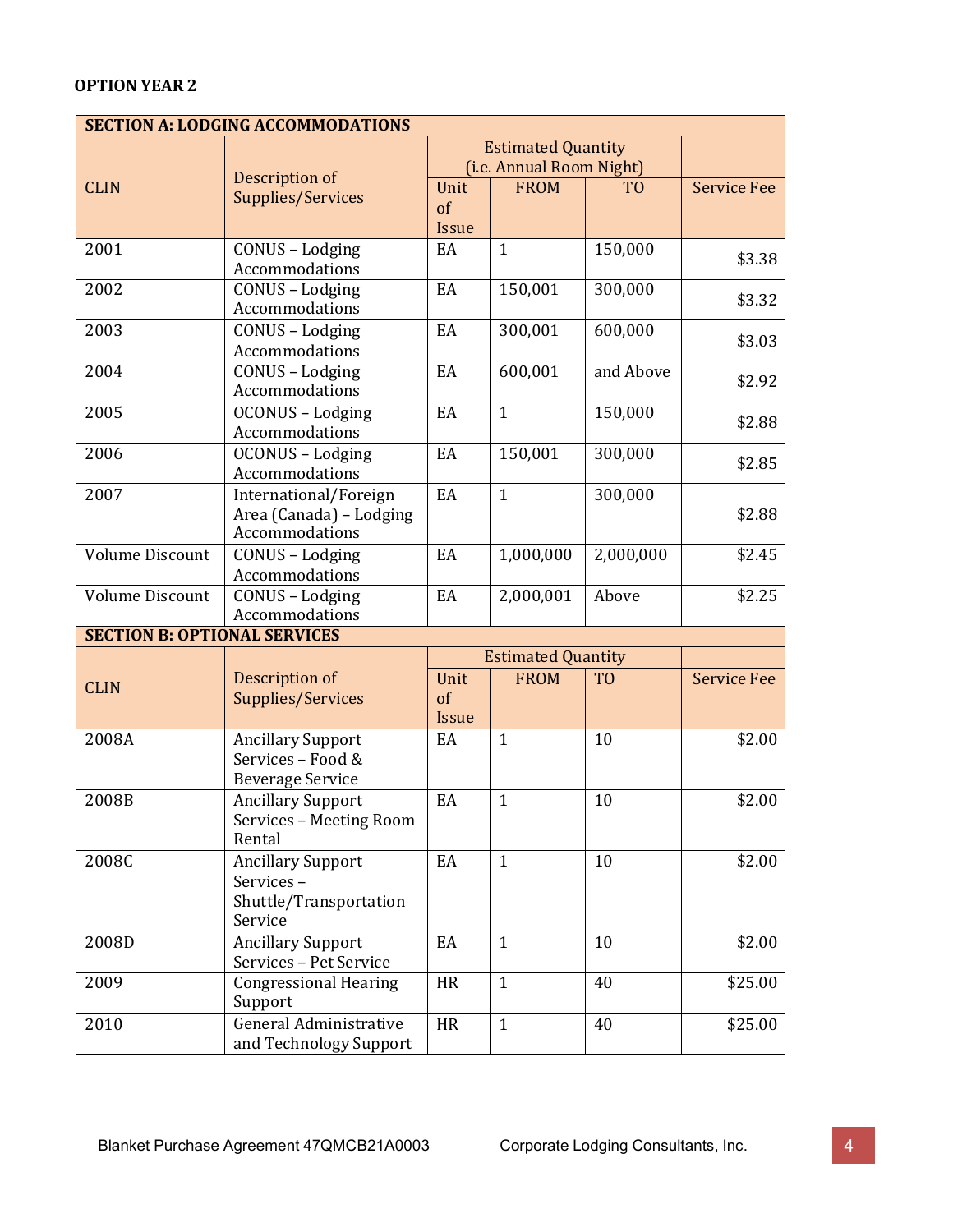|                                     | <b>SECTION A: LODGING ACCOMMODATIONS</b>      |                          |                           |                |                    |
|-------------------------------------|-----------------------------------------------|--------------------------|---------------------------|----------------|--------------------|
|                                     |                                               |                          | <b>Estimated Quantity</b> |                |                    |
|                                     |                                               | (i.e. Annual Room Night) |                           |                |                    |
| <b>CLIN</b>                         | Description of                                | Unit                     | <b>FROM</b>               | T <sub>O</sub> | <b>Service Fee</b> |
|                                     | <b>Supplies/Services</b>                      | of                       |                           |                |                    |
|                                     |                                               | Issue                    |                           |                |                    |
| 3001                                | CONUS - Lodging                               | EA                       | $\mathbf{1}$              | 150,000        | \$3.45             |
|                                     | Accommodations                                |                          |                           |                |                    |
| 3002                                | CONUS - Lodging                               | EA                       | 150,001                   | 300,000        | \$3.39             |
|                                     | Accommodations                                |                          |                           |                |                    |
| 3003                                | CONUS - Lodging                               | EA                       | 300,001                   | 600,000        | \$3.09             |
|                                     | Accommodations                                |                          |                           |                |                    |
| 3004                                | CONUS - Lodging                               | EA                       | 600,001                   | and Above      | \$2.98             |
|                                     | Accommodations                                |                          |                           |                |                    |
| 3005                                | OCONUS - Lodging                              | EA                       | $\mathbf{1}$              | 150,000        | \$2.88             |
|                                     | Accommodations                                |                          |                           |                |                    |
| 3006                                | OCONUS - Lodging                              | EA                       | 150,001                   | 300,000        | \$2.85             |
|                                     | Accommodations                                |                          |                           |                |                    |
| 3007                                | International/Foreign                         | EA                       | $\mathbf{1}$              | 300,000        |                    |
|                                     | Area (Canada) - Lodging                       |                          |                           |                | \$2.88             |
|                                     | Accommodations                                |                          |                           |                |                    |
| <b>Volume Discount</b>              | CONUS - Lodging                               | EA                       | 1,000,000                 | 2,000,000      | \$2.45             |
|                                     | Accommodations                                |                          |                           |                |                    |
| <b>Volume Discount</b>              | CONUS - Lodging                               | EA                       | 2,000,001                 | Above          | \$2.25             |
|                                     | Accommodations                                |                          |                           |                |                    |
| <b>SECTION B: OPTIONAL SERVICES</b> |                                               |                          |                           |                |                    |
|                                     |                                               |                          | <b>Estimated Quantity</b> |                |                    |
| <b>CLIN</b>                         | Description of                                | Unit                     | <b>FROM</b>               | T <sub>0</sub> | <b>Service Fee</b> |
|                                     | <b>Supplies/Services</b>                      | of                       |                           |                |                    |
| 3008A                               |                                               | Issue                    | $\mathbf{1}$              | 10             |                    |
|                                     | <b>Ancillary Support</b><br>Services - Food & | EA                       |                           |                | \$2.00             |
|                                     | <b>Beverage Service</b>                       |                          |                           |                |                    |
| 3008B                               | <b>Ancillary Support</b>                      | EA                       | $\mathbf{1}$              | 10             | \$2.00             |
|                                     | Services - Meeting Room                       |                          |                           |                |                    |
|                                     | Rental                                        |                          |                           |                |                    |
| 3008C                               | <b>Ancillary Support</b>                      | EA                       | $\mathbf{1}$              | 10             | \$2.00             |
|                                     | Services-                                     |                          |                           |                |                    |
|                                     | Shuttle/Transportation                        |                          |                           |                |                    |
|                                     | Service                                       |                          |                           |                |                    |
| 3008D                               | <b>Ancillary Support</b>                      | EA                       | $\mathbf{1}$              | 10             | \$2.00             |
|                                     | Services - Pet Service                        |                          |                           |                |                    |
| 3009                                | <b>Congressional Hearing</b>                  | HR                       | $\mathbf{1}$              | 40             | \$25.00            |
|                                     | Support                                       |                          |                           |                |                    |
| 3010                                | <b>General Administrative</b>                 | HR                       | $\mathbf{1}$              | 40             | \$25.00            |
|                                     | and Technology Support                        |                          |                           |                |                    |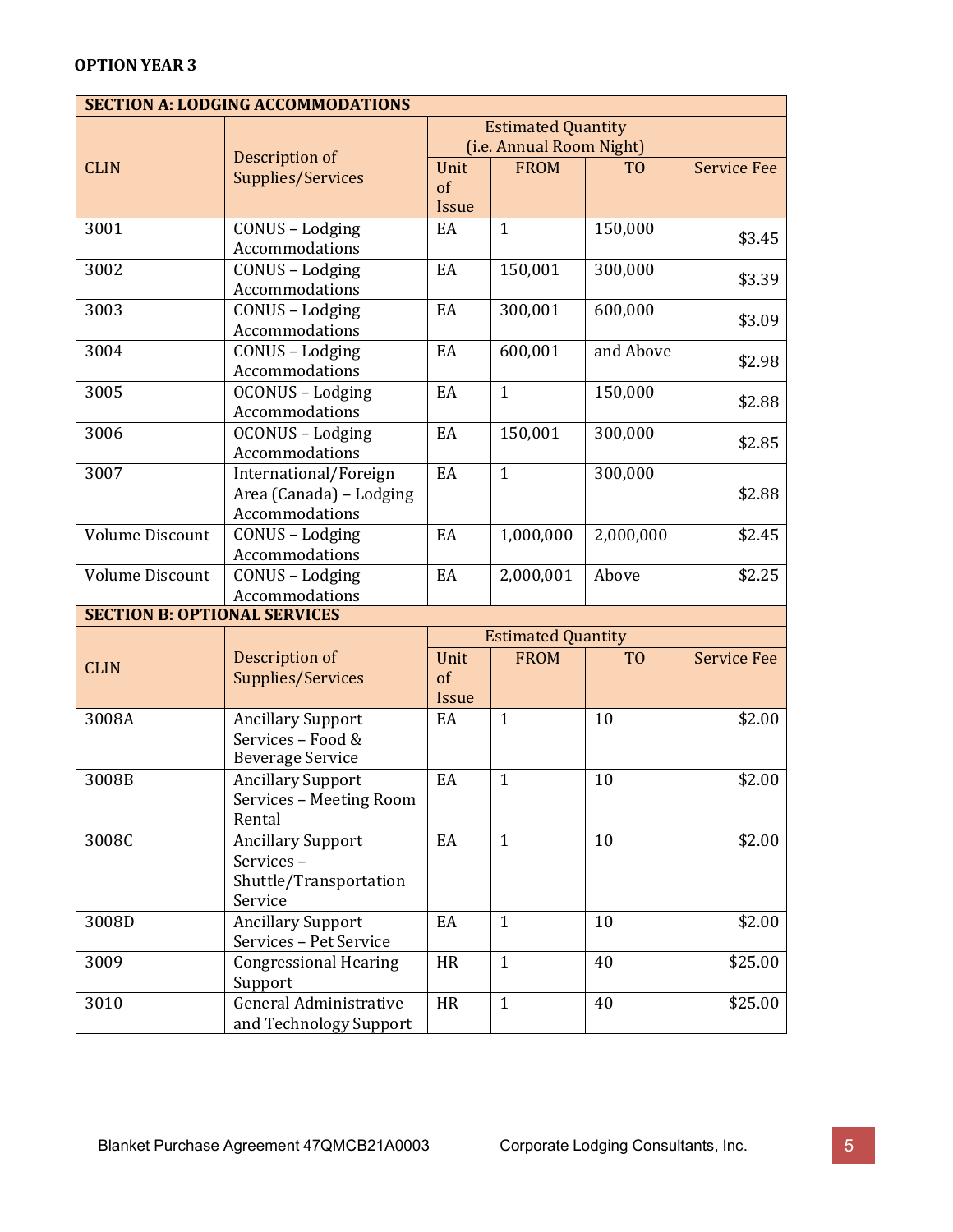| <b>SECTION A: LODGING ACCOMMODATIONS</b> |                                   |                           |                           |                |                    |
|------------------------------------------|-----------------------------------|---------------------------|---------------------------|----------------|--------------------|
|                                          |                                   | <b>Estimated Quantity</b> |                           |                |                    |
|                                          | Description of                    | (i.e. Annual Room Night)  |                           |                |                    |
| <b>CLIN</b>                              | Supplies/Services                 | Unit                      | <b>FROM</b>               | T <sub>0</sub> | <b>Service Fee</b> |
|                                          |                                   | of                        |                           |                |                    |
|                                          |                                   | Issue                     |                           |                |                    |
| 4001                                     | CONUS - Lodging                   | EA                        | $\mathbf{1}$              | 150,000        | \$3.51             |
|                                          | Accommodations                    |                           |                           |                |                    |
| 4002                                     | CONUS - Lodging                   | EA                        | 150,001                   | 300,000        | \$3.45             |
|                                          | Accommodations                    |                           |                           |                |                    |
| 4003                                     | CONUS - Lodging                   | EA                        | 300,001                   | 600,000        | \$3.15             |
|                                          | Accommodations                    |                           |                           |                |                    |
| 4004                                     | CONUS - Lodging<br>Accommodations | EA                        | 600,001                   | and Above      | \$3.04             |
| 4005                                     | OCONUS - Lodging                  | EA                        | $\mathbf{1}$              | 150,000        |                    |
|                                          | Accommodations                    |                           |                           |                | \$2.88             |
| 4006                                     | OCONUS - Lodging                  | EA                        | 150,001                   | 300,000        |                    |
|                                          | Accommodations                    |                           |                           |                | \$2.85             |
| 4007                                     | International/Foreign             | EA                        | $\mathbf{1}$              | 300,000        |                    |
|                                          | Area (Canada) - Lodging           |                           |                           |                | \$2.88             |
|                                          | Accommodations                    |                           |                           |                |                    |
| <b>Volume Discount</b>                   | CONUS - Lodging                   | EA                        | 1,000,000                 | 2,000,000      | \$2.45             |
|                                          | Accommodations                    |                           |                           |                |                    |
| <b>Volume Discount</b>                   | CONUS - Lodging                   | EA                        | 2,000,001                 | Above          | \$2.25             |
|                                          | Accommodations                    |                           |                           |                |                    |
| <b>SECTION B: OPTIONAL SERVICES</b>      |                                   |                           |                           |                |                    |
|                                          |                                   |                           | <b>Estimated Quantity</b> |                |                    |
|                                          | Description of                    | Unit                      |                           | T <sub>O</sub> | <b>Service Fee</b> |
| <b>CLIN</b>                              | Supplies/Services                 | of                        | <b>FROM</b>               |                |                    |
|                                          |                                   | Issue                     |                           |                |                    |
| 4008A                                    | <b>Ancillary Support</b>          | EA                        | $\mathbf{1}$              | 10             | \$2.00             |
|                                          | Services - Food &                 |                           |                           |                |                    |
|                                          | <b>Beverage Service</b>           |                           |                           |                |                    |
| 4008B                                    | Ancillary Support                 | EA                        | $\mathbf{1}$              | $10\,$         | \$2.00             |
|                                          | Services - Meeting Room           |                           |                           |                |                    |
|                                          | Rental                            |                           |                           |                |                    |
| 4008C                                    | <b>Ancillary Support</b>          | EA                        | $\mathbf{1}$              | 10             | \$2.00             |
|                                          | Services-                         |                           |                           |                |                    |
|                                          | Shuttle/Transportation            |                           |                           |                |                    |
|                                          | Service                           |                           |                           |                |                    |
| 4008D                                    | <b>Ancillary Support</b>          | EA                        | $\mathbf{1}$              | 10             | \$2.00             |
|                                          | Services - Pet Service            |                           |                           |                |                    |
| 4009                                     | <b>Congressional Hearing</b>      | <b>HR</b>                 | $\mathbf{1}$              | 40             | \$25.00            |
|                                          | Support                           |                           |                           |                |                    |
| 4010                                     | General Administrative            | HR                        | $\mathbf{1}$              | 40             | \$25.00            |
|                                          | and Technology Support            |                           |                           |                |                    |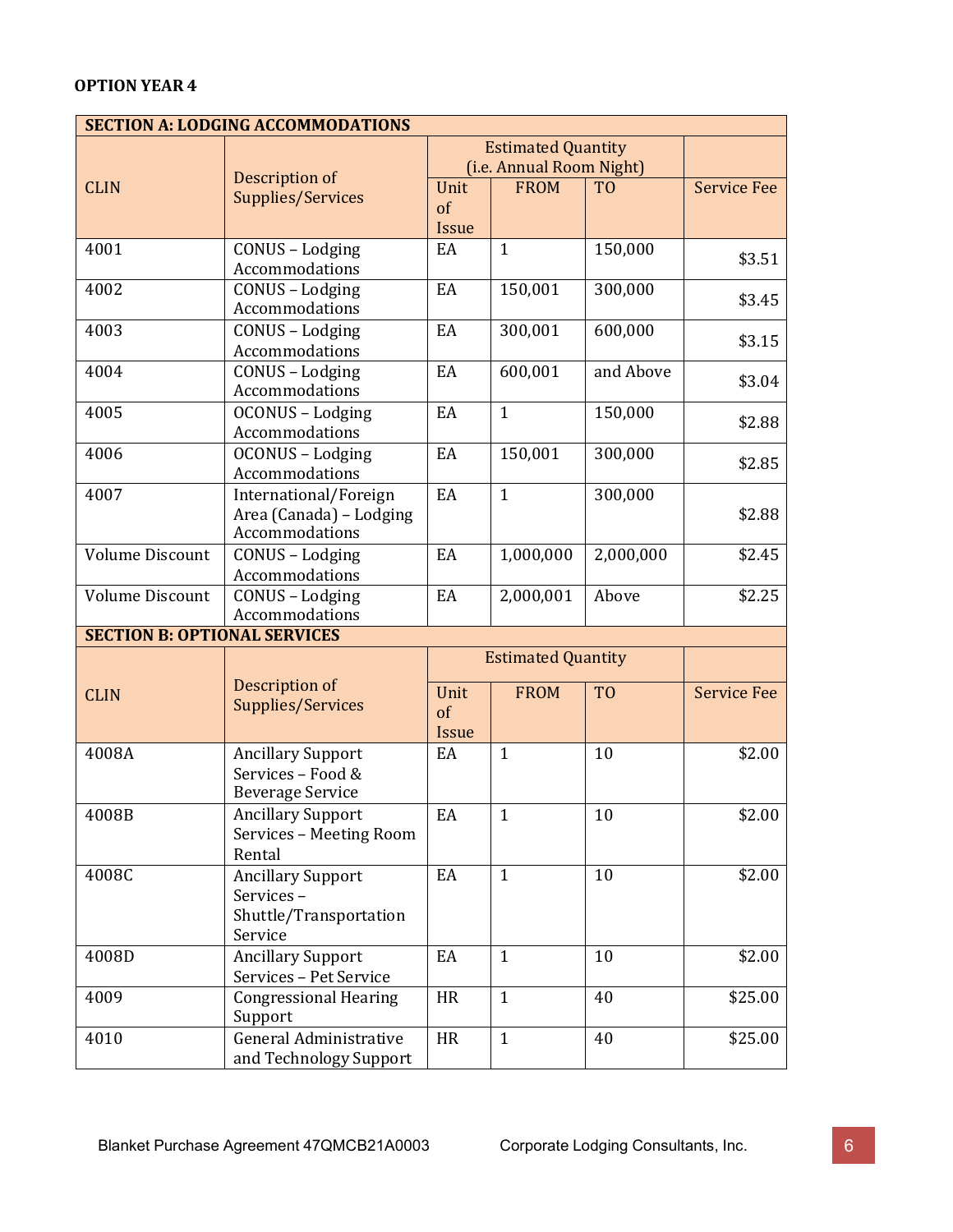#### **OPTION EXTENSION**

|                                     | <b>SECTION A: LODGING ACCOMMODATIONS</b> |                          |                           |                |                    |
|-------------------------------------|------------------------------------------|--------------------------|---------------------------|----------------|--------------------|
|                                     |                                          |                          | <b>Estimated Quantity</b> |                |                    |
|                                     |                                          | (i.e. Annual Room Night) |                           |                |                    |
| <b>CLIN</b>                         | Description of                           | Unit                     | <b>FROM</b>               | T <sub>O</sub> | <b>Service Fee</b> |
|                                     | <b>Supplies/Services</b>                 | $\sigma$                 |                           |                |                    |
|                                     |                                          | Issue                    |                           |                |                    |
| 5001                                | CONUS - Lodging                          | EA                       | $\mathbf{1}$              | 150,000        | \$3.55             |
|                                     | Accommodations                           |                          |                           |                |                    |
| 5002                                | CONUS - Lodging                          | EA                       | 150,001                   | 300,000        | \$3.50             |
|                                     | Accommodations                           |                          |                           |                |                    |
| 5003                                | CONUS - Lodging                          | EA                       | 300,001                   | 600,000        | \$3.20             |
|                                     | Accommodations                           |                          |                           |                |                    |
| 5004                                | CONUS - Lodging                          | EA                       | 600,001                   | and Above      | \$3.09             |
|                                     | Accommodations                           |                          |                           |                |                    |
| 5005                                | <b>OCONUS</b> - Lodging                  | EA                       | $\mathbf{1}$              | 150,000        | \$2.88             |
|                                     | Accommodations                           |                          |                           |                |                    |
| 5006                                | OCONUS - Lodging                         | EA                       | 150,001                   | 300,000        | \$2.85             |
|                                     | Accommodations                           |                          |                           |                |                    |
| 5007                                | International/Foreign                    | EA                       | $\mathbf{1}$              | 300,000        |                    |
|                                     | Area (Canada) - Lodging                  |                          |                           |                | \$2.88             |
|                                     | Accommodations                           |                          |                           |                |                    |
| <b>Volume Discount</b>              | CONUS - Lodging                          | EA                       | 1,000,000                 | 2,000,000      | \$2.45             |
|                                     | Accommodations                           |                          |                           |                |                    |
| <b>Volume Discount</b>              | CONUS - Lodging                          | EA                       | 2,000,001                 | Above          | \$2.25             |
|                                     | Accommodations                           |                          |                           |                |                    |
| <b>SECTION B: OPTIONAL SERVICES</b> |                                          |                          |                           |                |                    |
|                                     |                                          |                          | <b>Estimated Quantity</b> |                |                    |
| <b>CLIN</b>                         | Description of                           | Unit                     | <b>FROM</b>               | T <sub>0</sub> | <b>Service Fee</b> |
|                                     | <b>Supplies/Services</b>                 | of                       |                           |                |                    |
|                                     |                                          | Issue                    |                           |                |                    |
| 5008A                               | <b>Ancillary Support</b>                 | EA                       | $\mathbf{1}$              | 10             | \$2.00             |
|                                     | Services - Food &                        |                          |                           |                |                    |
|                                     | <b>Beverage Service</b>                  |                          |                           |                |                    |
| 5008B                               | <b>Ancillary Support</b>                 | EA                       | $\mathbf{1}$              | 10             | \$2.00             |
|                                     | Services - Meeting Room                  |                          |                           |                |                    |
|                                     | Rental                                   |                          |                           |                |                    |
| 5008C                               | <b>Ancillary Support</b>                 | EA                       | $\mathbf{1}$              | 10             | \$2.00             |
|                                     | Services-                                |                          |                           |                |                    |
|                                     | Shuttle/Transportation                   |                          |                           |                |                    |
|                                     | Service                                  |                          |                           |                |                    |
| 5008D                               | <b>Ancillary Support</b>                 | EA                       | $\mathbf{1}$              | 10             | \$2.00             |
|                                     | Services - Pet Service                   |                          |                           |                |                    |
| 5009                                | <b>Congressional Hearing</b>             | <b>HR</b>                | $\mathbf{1}$              | 40             | \$25.00            |
|                                     | Support                                  |                          |                           |                |                    |
| 5010                                | <b>General Administrative</b>            | HR                       | $\mathbf{1}$              | 40             | \$25.00            |
|                                     | and Technology Support                   |                          |                           |                |                    |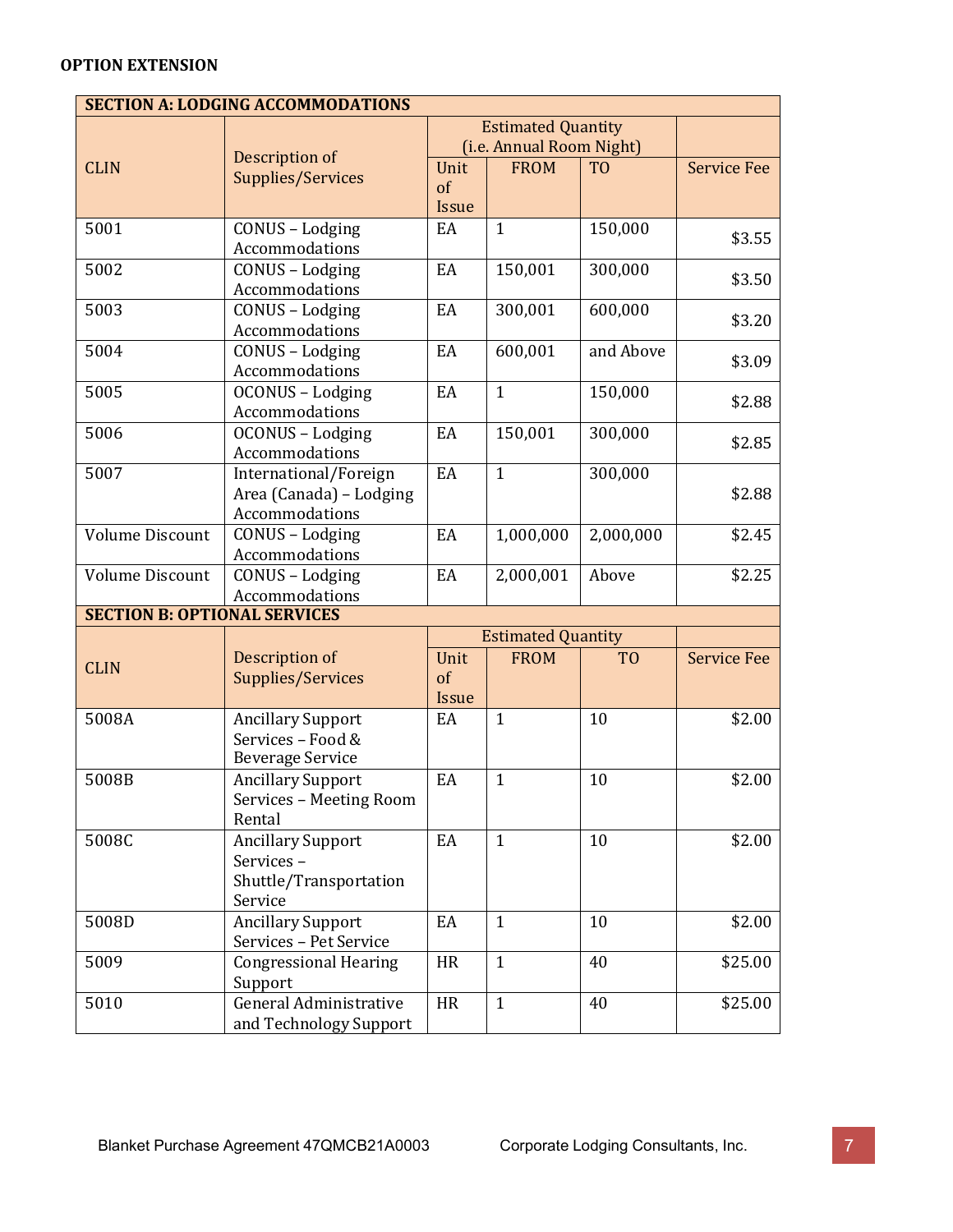#### **Volume Discount**

Volume discounts shall be cumulative and applicable government-wide to all Ordering Agencies. Once the total cumulative number of room nights exceeds a volume tier government-wide, the relevant awarded price corresponding to the next volume tier shall apply to all Ordering Agencies. The volume discount tier schedule shall reset to the lowest room night volume tier (e.g. 1 – 150,000) at the start of each BPA option period, if exercised.

#### **Authorized Users.**

The agencies specified in GSAOrder OGP 4800.2I Eligibility to Use GSA Sources of Supply and Services are eligible to use this agreement. Specific users from eligible agencies will be authorized to place orders under this agreement only upon written approval from the contracting officer.

#### **Placing orders.**

After this agreement is awarded, Ordering Agencies eligible to utilize the BPA may request to become an authorized user. An Ordering Agency representative must submit a request to **[onthego@gsa.gov](mailto:emailsonthego@gsa.gov)** with the following information:

- 1. Agency name;
- 2. Agency address;
- 3. Name of authorized user(s);
- 4. Title(s) or role(s) for each authorized user;
- 5. Phone number(s);
- 6. Email address

#### *Note: An Ordering Agency's request must identify at least one (1) contracting officer as an authorized user and cannot include contractors as users.*

Upon receipt of the Ordering Agency's request, the GSA contracting officer will prepare and execute a modification to add the authorized user(s) to the BPA. Once the Ordering Agency is authorized to use the BPA, the Ordering Agency's designated contracting officer can issue a task order against the BPA. The task order must include, at a minimum: agency requirements, payment, and reporting/auditing requirements. Payment of all services under the task order will be the sole responsibility of the specified Ordering Agency.

#### **Invoices.**

Invoices are authorized for payment upon the Ordering Agency' receipt and acceptance of deliverables specified in its executed task order and the receipt of a valid invoice. Unless otherwise agreed to, all invoices shall contain the information specified in FAR 52.212-4(g)(1) and the period of performance relative to the services rendered in the invoice.

Payment of all lodging/housing and optional services ordered under this BPA is the sole responsibility of the specified Ordering Agency. GSA will not be liable for any amount that may be due to the Contractor, its subcontractors, or any other entity providing services under this effort for services that may be ordered by authorized users other than GSA.

#### **Terms and conditions.**

All applicable clauses incorporated into the Contractor's current GSA MAS, Category L - Travel, SIN 561599L contract shall flow down and are hereby incorporated into the awarded agreement. In the event of a conflict between the provisions of this agreement and the GSA MAS contract, the provisions of the GSA MAS contract will take precedence.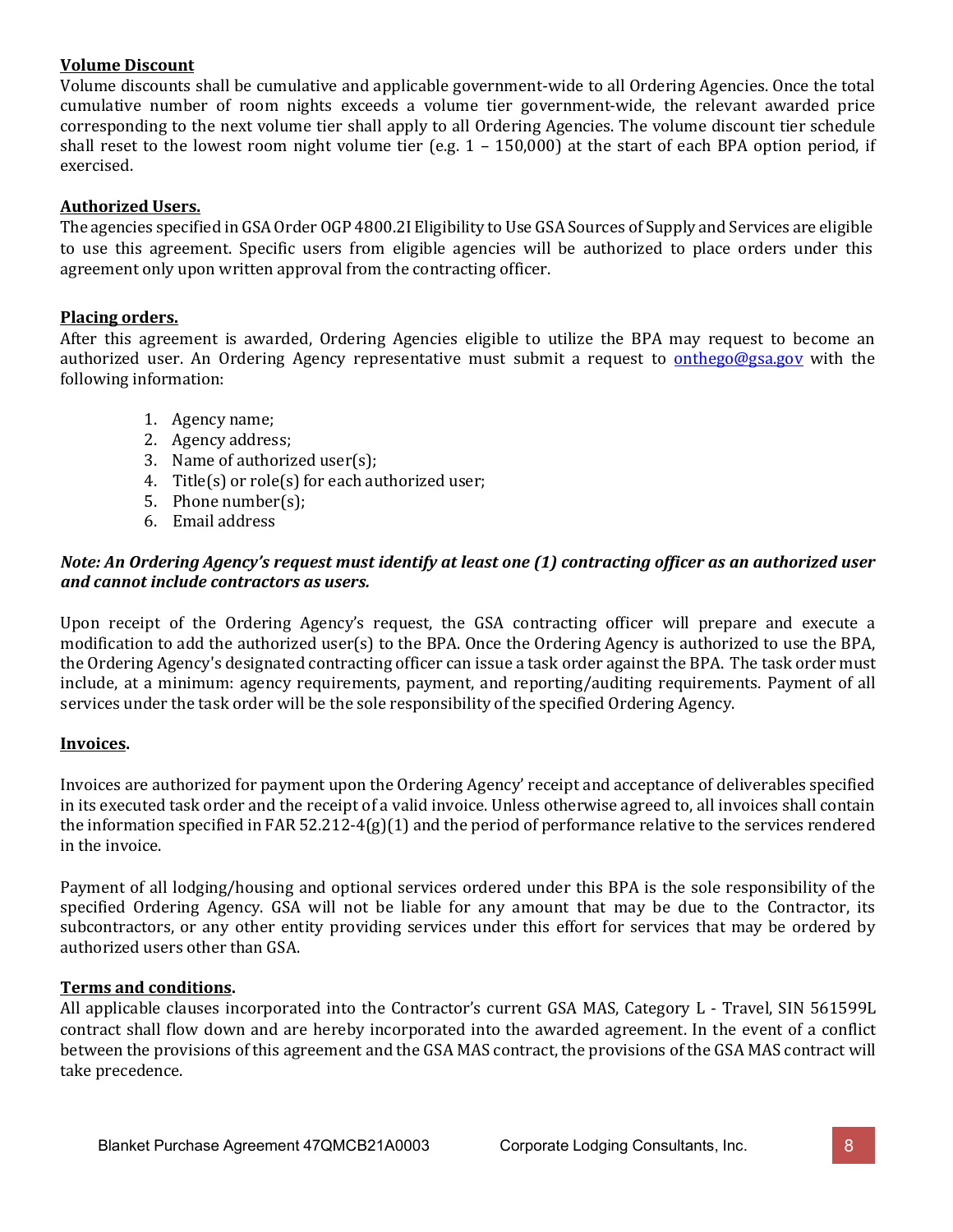Additional terms and conditions and requirements from the RFQ are attached to this agreement and incorporated as follows:

RFQ Section 1 – Statement of Work RFQ Section 3 – Contract Clauses RFQ Section 4 – Other Terms and Conditions RFQ Attachment C – ELS 4.0 Security Requirements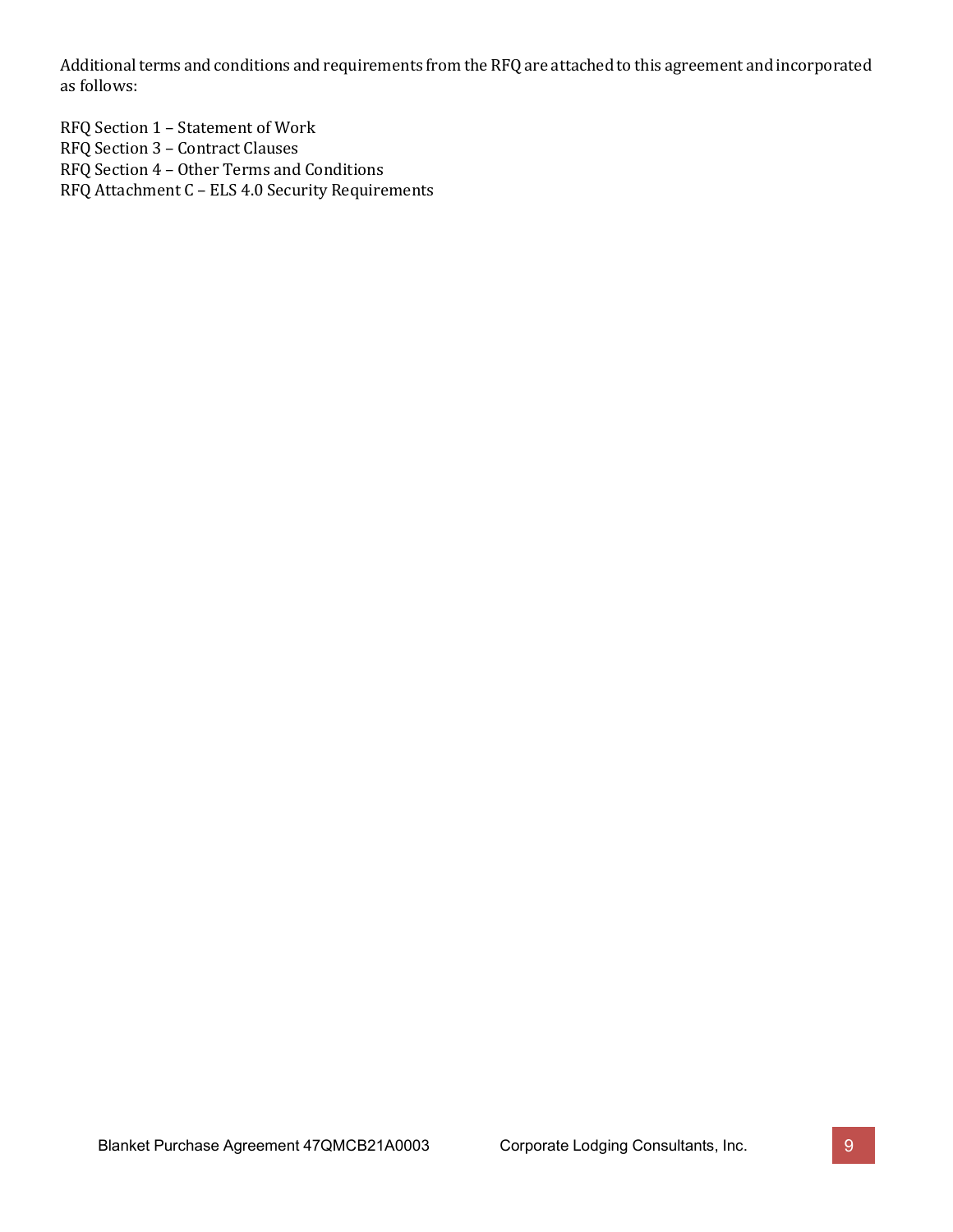Attachment 1 Statement of Work (RFQ Section 1)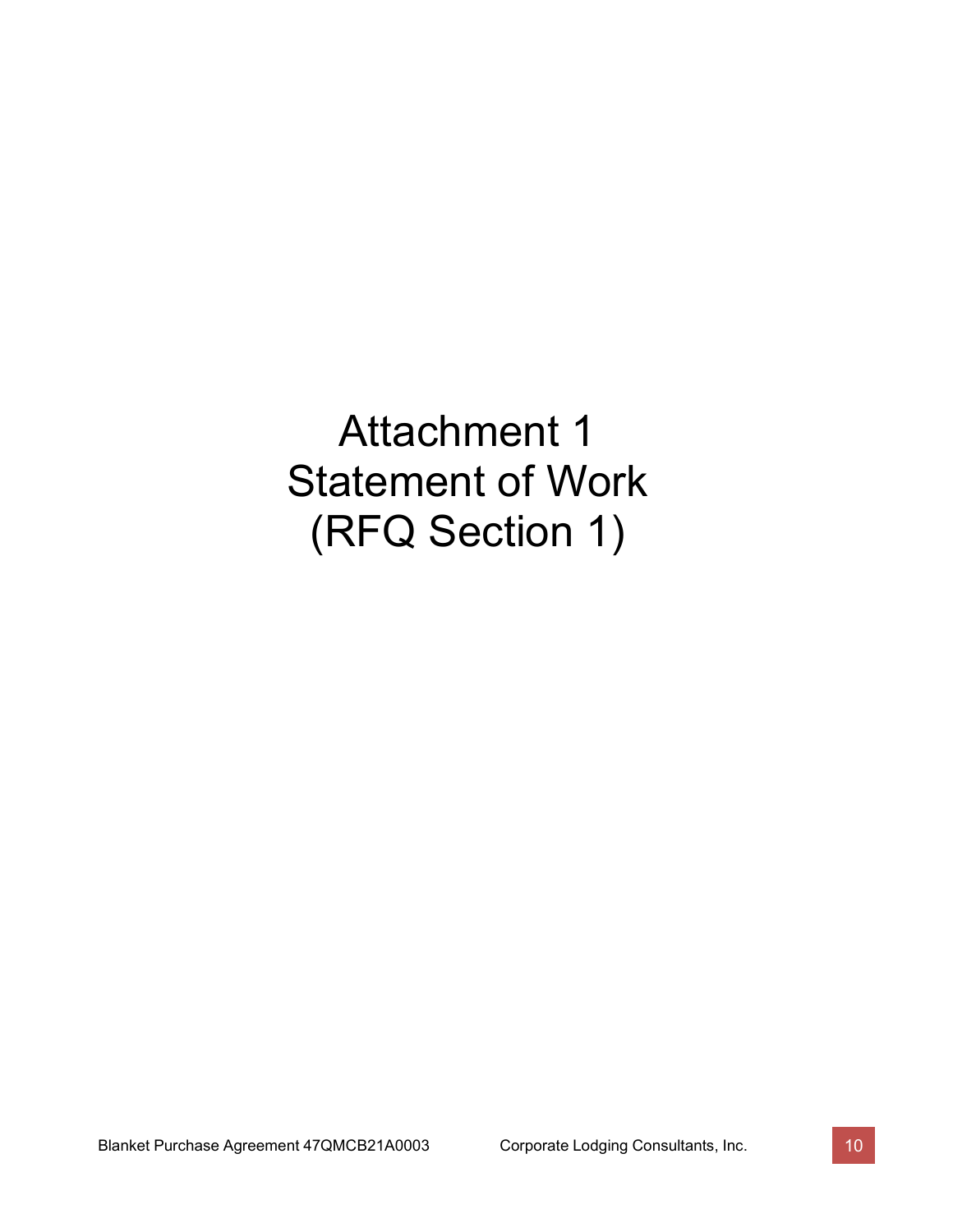#### **SECTION 1 – STATEMENT OF WORK**

#### **1.0 BACKGROUND AND OBJECTIVES**

The Emergency Lodging Services Program (ELS) is the largest managed emergency lodging program in the Federal Government providing managed and negotiated lodging rates and optional services with benefits for government agencies to centrally source, manage, pay, audit and report out on their emergency lodging response purchases. The Federal Government, through a Blanket Purchase Agreement (BPA) managed by GSA via a competitively selected contractor from GSA Multiple Award Schedule (MAS), Category L – Travel, Special Item Number (SIN) 561599L Lodging Negotiations and Management Services, is able to negotiate greater discounts on lodging rates and service fees by leveraging the Government's market share.

The use of the ELS Program supports initiatives to promote efficient spending and effective acquisition results. To that end, this procurement embraces the Office of Federal Procurement Policy (OFPP) M-12-12 Memorandum, "Promoting Efficient Spending to Support Agency Operations", which outlined a series of policies and practices designed to increase efficiency, improve operations and cut unnecessary spending. The ELS Program also supports GSA's role in its Emergency Support Function (ESF).

Agency use of the ELS program is not a mandatory requirement. However, the Department of Homeland Security, Federal Emergency Management Agency (FEMA), is the largest buyer of this service in the Government and the largest user of the ELS program to date. This type of purchase is highly unpredictable and, when utilized, is highly visible and scrutinized by Congress and the American taxpayer. Prudent and centralized program management is required.

The ELS Program ensures that emergency lodging requirements are consolidated to minimize competition for scarce resources and to negotiate and secure fair and reasonable lodging rates to the Government during and after an emergency. The ELS program brings proven volume to the marketplace; stability to the Government in a time of chaos and due to the nature of the purchase, the ELS program provides continuity and centralized management.

# **1.1 SCOPE**

The Contractor shall provide all resources necessary to accomplish the tasks and deliverables described in this Statement of Work (SOW). The Contractor shall identify, negotiate and secure accommodations, housing and optional services for Federal Agency, State and Local Government first responders, federal employees, support personnel, disaster survivors, their pets, service animals, and any other authorized user or recipients of the services.

Emergency lodging and optional services will be authorized only through issuance of a task order executed by any authorized Ordering Agency.

Emergency accommodations will encompass the full range of safe, clean, secure lodging/housing and optional services for both CONUS (Contiguous United States), and if offered, OCONUS (defined as Alaska, Hawaii, U.S. territories [U.S. Virgin Islands, Puerto Rico, Guam, American Samoa, and Northern Mariana Islands]) and International/Foreign Areas (defined as Canada) locations. The outcome of this support will also provide safe, affordable lodging/housing in a cost-effective manner.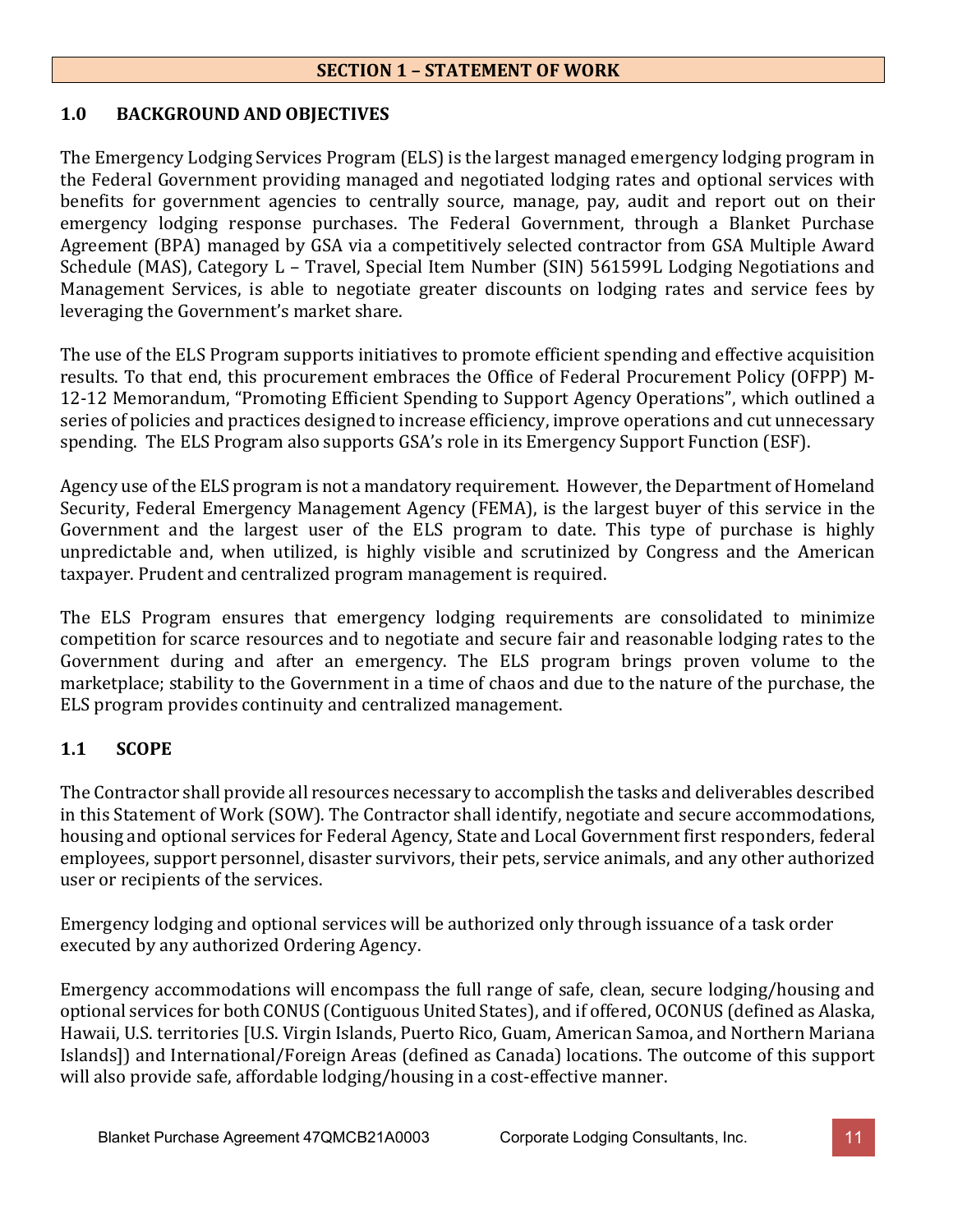Ordering Agencies must determine which types of accommodations are required and acceptable in their agency task order with the Contractor. Any alternate facilities used under the GSA ELS program must be properly vetted and ordered by the contractor so that liability, safety, payment processes and other safeguards can be met.

The terms and conditions included in this BPA apply to all purchases made pursuant to it.

# **1.2 DEFINITIONS**

**Accommodations** – Lodging and/or housing that may include, but is not limited to: hotels/motels; dormitories, group quarters, and institutional facilities; cruise ships and recreational vessels; seasonal commercial recreational camps; corporate lodging facilities; residential care facilities; and community facilities.

**Ancillary Support Services** – Commercial offerings of a hotel/lodging facility provided to accommodate guests when commercially available, including, but not limited to: food & beverage, meeting room, shuttle/transportation and pet service fees. Under this BPA and any resulting task order, ancillary support services are optional and the Contractor may charge a service fee to arrange these services. The actual cost(s) for ancillary support services will be passed through the Contractor to the Ordering Agency for payment.

**Annual Room Nights** – The nightly lodging accommodation used by approved recipients upon issuance of a task order by the Ordering Agency.

**Approved Recipients** – Disaster survivors, pets, and any other approved persons affected/impacted by disasters and/or emergencies.

**CONUS** – Lodging and optional services provided in the continental United States.

**Contract Line Item Number (CLIN)** – The required or optional product and/or service identified in the solicitation for pricing, delivery, inspection, acceptance, invoicing, and payment (See Section 1.4). Although not listed in Section 1.4, the actual costs for lodging fees and ancillary support services shall be considered a CLIN and subject to the applicable Industrial Funding Fee (IFF) of 0.75%.

**Declared Natural or Man-made Disasters** – A formal statement by the jurisdiction's chief public official (i.e., The President, Governor, Mayor or County Judge) that a disaster or emergency situation exceeds their response capabilities. These disasters may include, but are not limited to: hurricanes; floods; tornadoes, earthquakes; wildfires; pandemics, oil spill, natural gas explosion, toxic chemical spill, widespread power outage/blackout, structural collapse; and other natural or man-made events.

**Discount** – A reduction in the GSA Schedule price that, when applied, would result in the proposed service fee. The discount should be listed as a dollar amount.

**Emergency Needs** – Ordering Agency defined needs, such as: housing, lodging, shelter, general meeting rooms and meeting services, food services, supplies related to emergency lodging, standard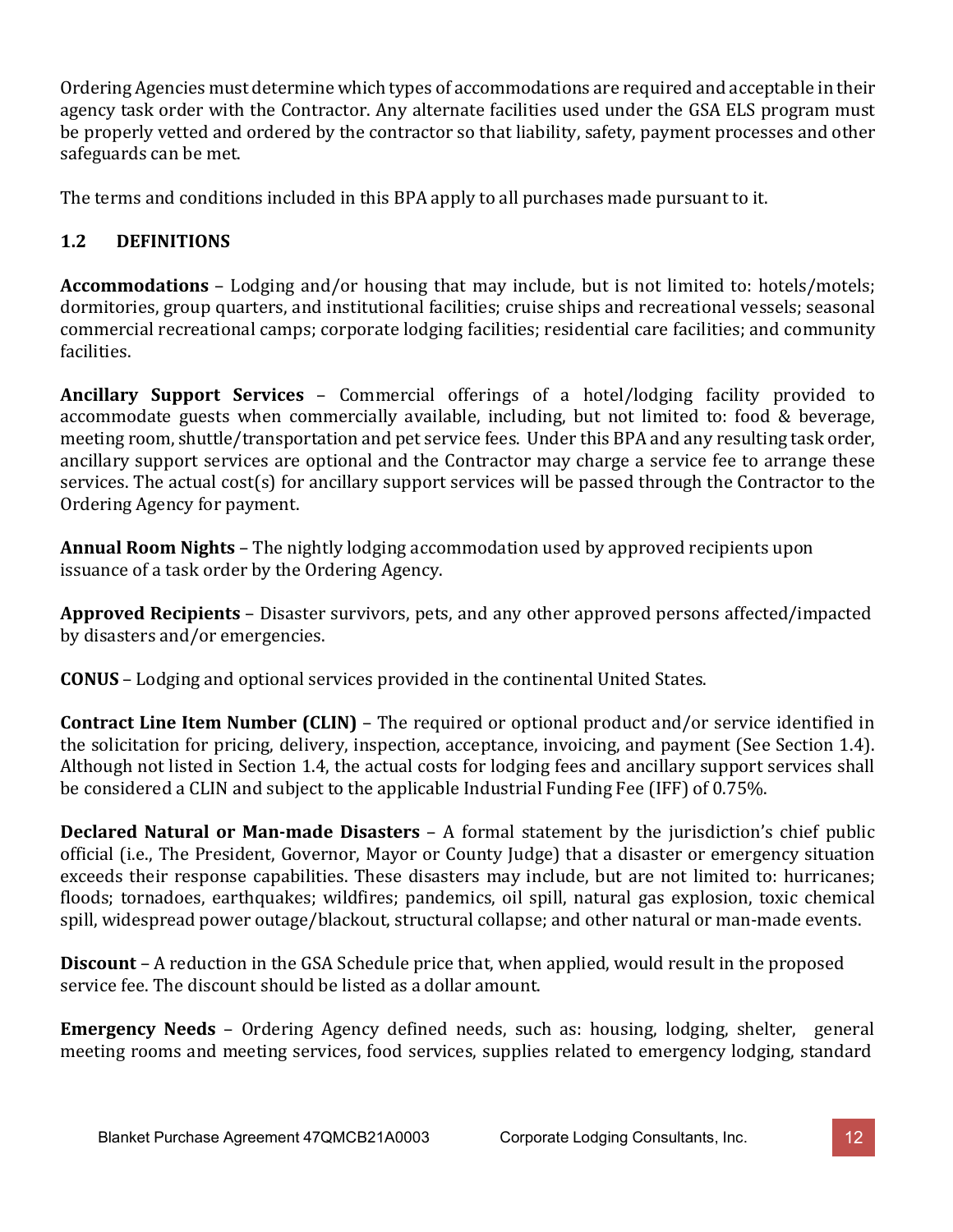property shuttle service (which may be provided by the lodging provider at no additional cost), planning support services in response to an emergency, disaster, or preparedness operations.

**Fire Safe** – A facility that meets the fire safety requirements of the Hotel and Motel Fire Safety Act of 1990, as amended (see 5 U.S.C. 5707a).

**GSA Schedule Price** – Under the GSA Schedules Program, this is the awarded fixed ceiling price(s) for supplies, and for services, the awarded ceiling hourly rate(s) or fixed price(s) for specific tasks.

**International/Foreign Area** – Lodging and optional services provided in Canada.

**OCONUS** – Lodging and optional services provided in Alaska, Hawaii, and U.S. territories (i.e. U.S. Virgin Islands, Puerto Rico, Guam, American Samoa and Northern Mariana Islands).

**Ordering Agency** – Federal Agency, State and Local Government responders, employees, support personnel and authorized users in support of disasters and/or emergencies.

**Overpayment** - An overpayment would be a refund on the excess paid above the negotiated lodging room rate.

**Pass through at Cost** – The actual cost of the lodging accommodation and/or optional services that is provided by the lodging/housing facility through the Contractor to the Ordering Agency for payment. These costs shall contain no added overhead. The contractor may assess a daily per person service fee to arrange for these services; however, the actual cost(s) of the services, plus applicable Industrial Funding Fee (IFF), shall be provided to the Government as a pass through at cost.

**Personally Identifiable Information (PII)** – As defined in the NIST Special Publication 800-122, PII is any information about an individual maintained by an agency, including any information that can be used to distinguish or trace an individual's identity that can be used on its own or with other information to identify, contact, or locate a single person, or to identify an individual in context is considered PII. Such information can include:

- Name, such as full name, maiden name, mother's maiden name, or alias;
- Personal identification number, such as social security number (SSN),passport number, driver's license number, taxpayer identification number, or financial account or credit card number;
- Address information, such as street address or email address;
- Personal characteristics, including photographic image, especially a face image or other identifying characteristic; fingerprints; handwriting; or other biometric data, such as retina scan, voice signature, and facial geometry; and
- Information about an individual that is linked or linkable to one of the above categories, such as date of birth, place of birth, race, religion, weight, activities, geographical indicators,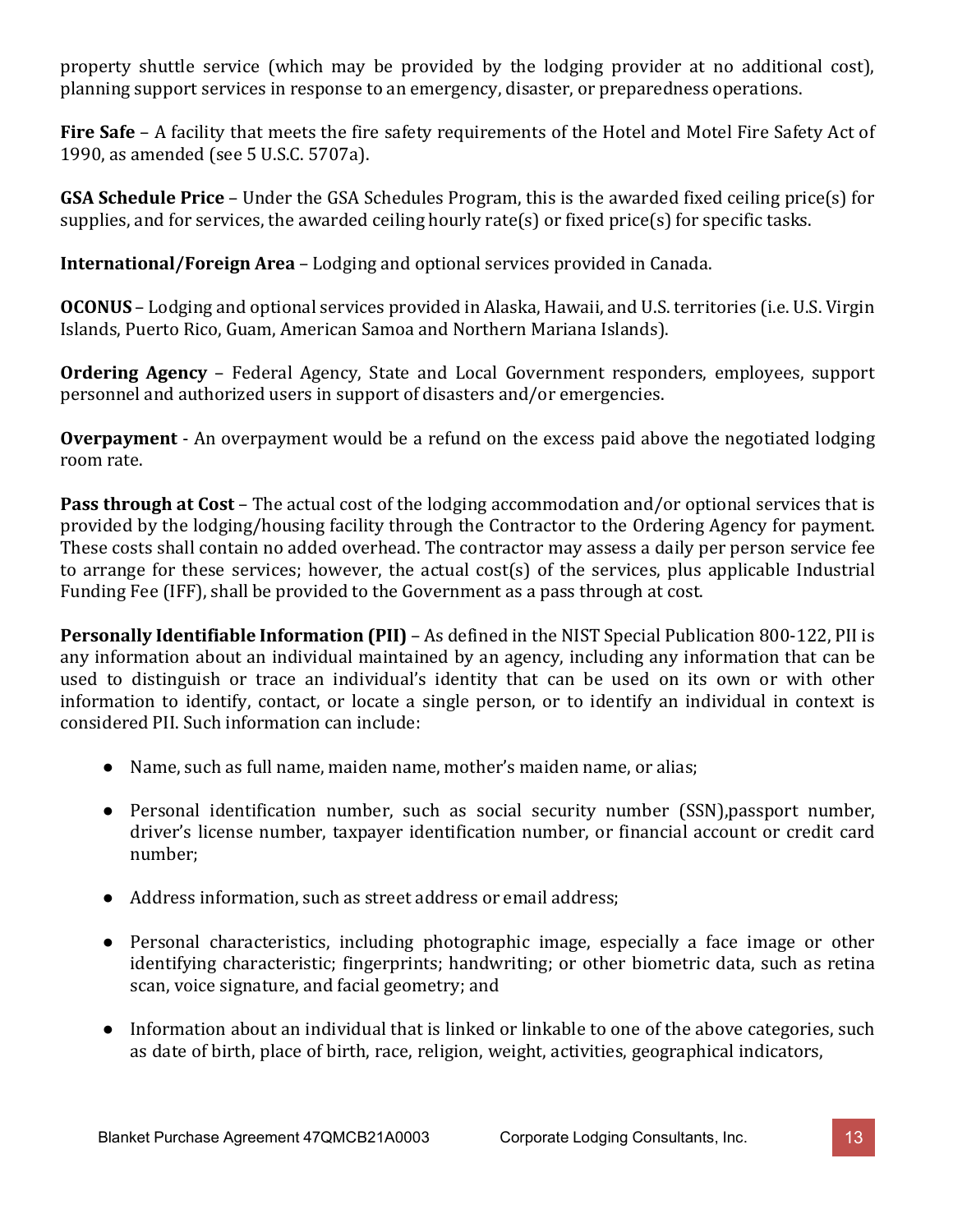employment information, medical information, education information, and financial information.

**Safe** – A structurally sound edifice, potable water, heat and electricity appropriate to the climate zone, free of hazardous materials and debris.

**Service Fee** – The fee charged by the Contractor for procuring lodging accommodations and/or ancillary support services for the Ordering Agency. The fee is multiplied against the accommodations per room night rate or ancillary support service charge. Also referred to as Proposed Service Fee.

**Total Price** – The sum of the proposed service fee multiplied by the estimated quantity for each CLIN. The Offeror shall use the higher known quantity to calculate the total price (e.g. 150,000 for CLIN 0001); if the higher quantity is not defined numerically, then the Offeror shall use the lower known quantity (e.g. 600,001 for CLIN 0004). Also referred to as Proposed Total Price.

## **1.3 ACRONYMS**

| <b>Acronym</b>  | <b>Explanation</b>                              |
|-----------------|-------------------------------------------------|
| A&A             | <b>Assessment and Accreditation</b>             |
| <b>ADA</b>      | Americans With Disability Act                   |
| <b>ADR</b>      | <b>Average Daily Rate</b>                       |
| $\overline{AO}$ | <b>Authorizing Official</b>                     |
| <b>BAR</b>      | <b>Best Available Rate</b>                      |
| <b>BPA</b>      | <b>Blanket Purchase Agreement</b>               |
| CO              | <b>Contracting Officer</b>                      |
| <b>CONUS</b>    | <b>Continental United States</b>                |
| COR             | <b>Contracting Officers Representative</b>      |
| <b>COTS</b>     | Commercially Available Off-The-Shelf            |
| CT <sub>0</sub> | <b>Commercial Travel Office</b>                 |
| <b>DHS</b>      | Department of Homeland Security                 |
| <b>DMP</b>      | Data Management Plan                            |
| <b>DTS</b>      | <b>Defense Travel System</b>                    |
| <b>ELS</b>      | <b>Emergency Lodging Services Program</b>       |
| <b>DUNS</b>     | Data Universal Numbering System                 |
| <b>EDI</b>      | Electronic Data Interchange                     |
| <b>EFT</b>      | <b>Electronic Funds Transfer</b>                |
| <b>ESF</b>      | <b>Emergency Support Function</b>               |
| <b>ETS</b>      | <b>E-Gov Travel Service</b>                     |
| <b>FAR</b>      | <b>Federal Acquisition Regulation</b>           |
| <b>FAS</b>      | <b>Federal Acquisition Service</b>              |
| <b>FEMA</b>     | <b>Federal Emergency Management Agency</b>      |
| <b>FIPS</b>     | <b>Federal Information processing Standards</b> |
| <b>FSS</b>      | <b>Federal Supply Service</b>                   |
| <b>FTP</b>      | <b>File Transfer Protocol</b>                   |
| <b>FTR</b>      | <b>Federal Travel Regulation</b>                |
| <b>FY</b>       | <b>Fiscal Year</b>                              |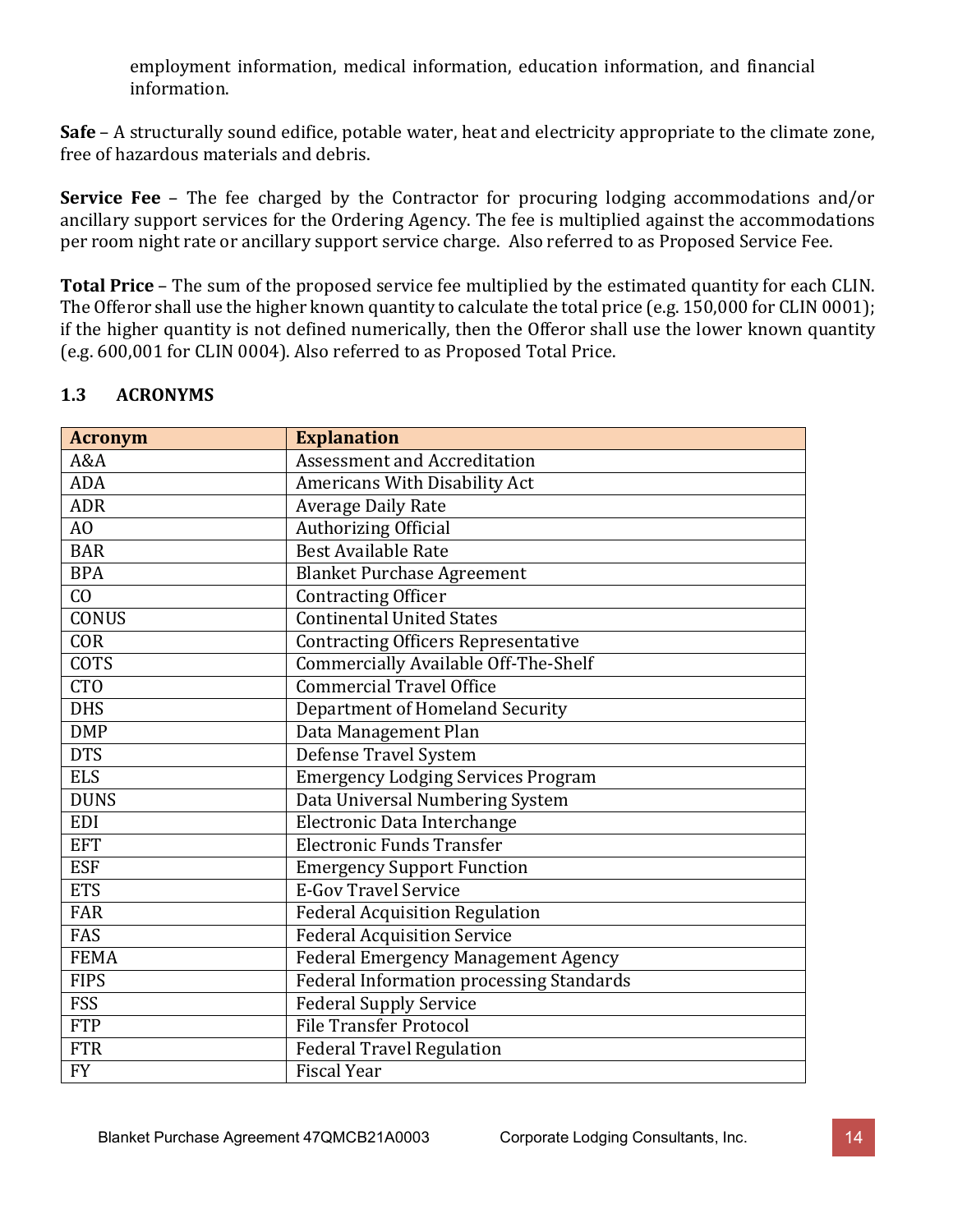| GDs                    | <b>Global Distribution System</b>                |
|------------------------|--------------------------------------------------|
| GSA                    | <b>U.S. General Services Administration</b>      |
| <b>IFF</b>             | <b>Industrial Funding Fee</b>                    |
| <b>IPP</b>             | <b>Invoice Processing Platform</b>               |
| <b>ISA</b>             | <b>Interconnection Security Agreements</b>       |
| <b>ISSO</b>            | <b>Information Systems Security Office</b>       |
| $\overline{\text{IT}}$ | <b>Information Technology</b>                    |
| M&IE                   | <b>Meals and Incidental Expenses</b>             |
| MOA/U                  | Memorandum of Agreement/Understanding            |
| <b>MAS</b>             | <b>Multiple Award Schedule</b>                   |
| <b>NEMIS</b>           | National Emergency Management Information Agency |
| <b>NIST</b>            | National Institute of Standards and Technology   |
| <b>LRA</b>             | Last Room Availability                           |
| <b>NLRA</b>            | Non Last Room Availability                       |
| <b>NSSE</b>            | <b>National Special Security Event</b>           |
| <b>OCONUS</b>          | <b>Outside Continental United States</b>         |
| PII                    | Personally Identifiable Information              |
| <b>PM</b>              | Program / Project Manager                        |
| <b>PMO</b>             | Program management Office                        |
| <b>RFP</b>             | <b>Request for Proposal</b>                      |
| <b>RFO</b>             | <b>Request for Quote</b>                         |
| <b>SFTP</b>            | Secure File Transfer Protocol                    |
| <b>SIN</b>             | <b>Special Item Number</b>                       |
| SOW                    | <b>Statement of Work</b>                         |
| <b>SP</b>              | <b>Security Plan</b>                             |
| SSP                    | <b>System Security Plan</b>                      |
| T&T                    | Office of Travel and Transportation Services     |
| <b>TDY</b>             | <b>Temporary Duty Travel</b>                     |
| <b>TMC</b>             | <b>Travel Management Center</b>                  |
| <b>TSA</b>             | <b>Transitional Sheltering Assistance</b>        |
| <b>TSAR</b>            | Transitional Sheltering Assistance Reimbursement |
| <b>TSS</b>             | <b>Travel Services Solutions</b>                 |
| <b>UDF</b>             | <b>User Defined Files</b>                        |

# **1.4 CONTRACT LINE ITEM NUMBER (CLINs)**

The Contract Line Item Numbers (CLIN) identified below will be competitively evaluated as described in Section 6. These CLINs include mandatory supplies/services for which the Offeror is required to submit a quote. The quantities identified for each CLIN are estimates only and are no indication of future quantities or sales, nor are they a guarantee that the quantities estimated will be achieved by the Government.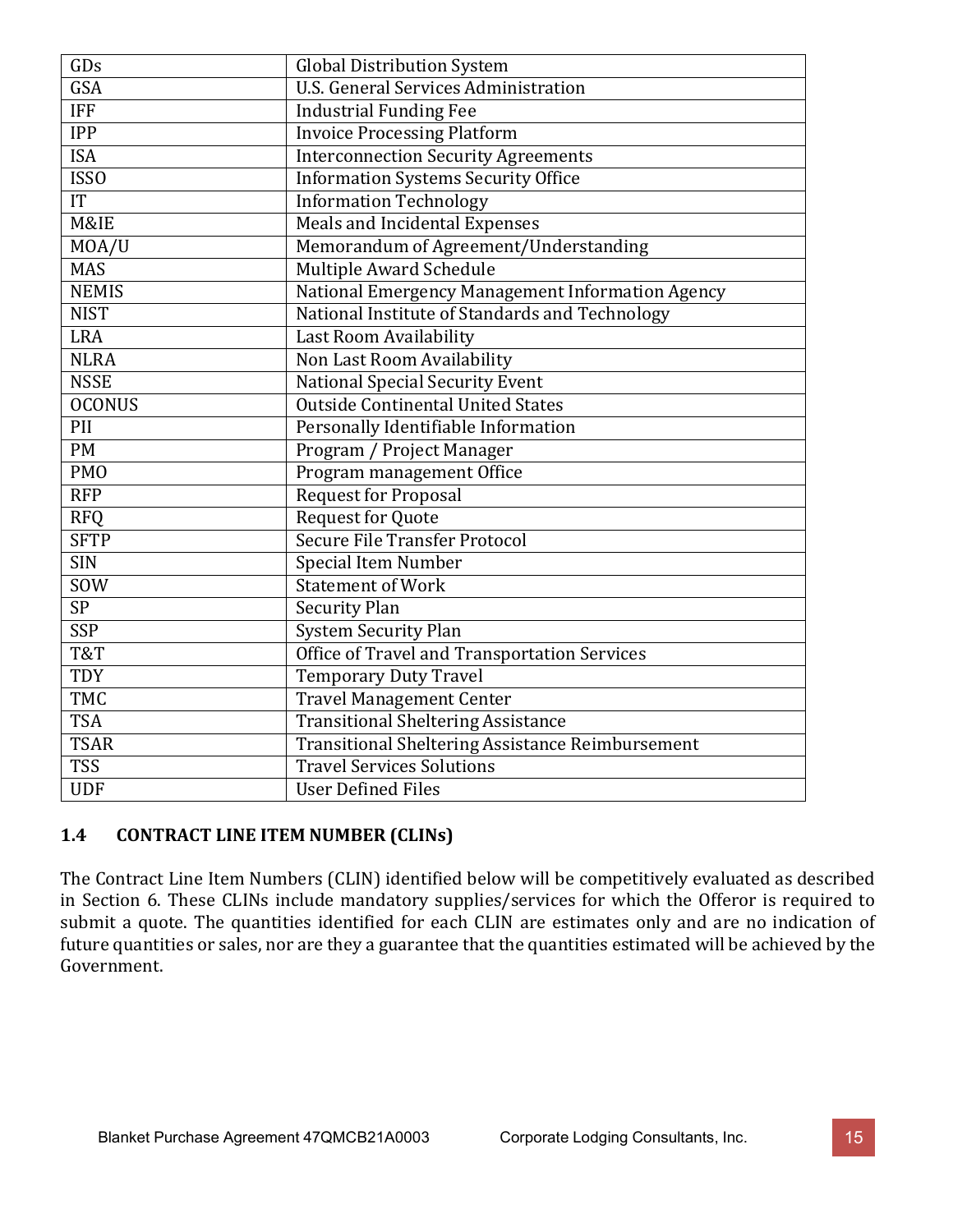### **BASE PERIOD**

| <b>SECTION A: LODGING ACCOMMODATIONS</b> |                                                                 |                                                       |                           |                |  |
|------------------------------------------|-----------------------------------------------------------------|-------------------------------------------------------|---------------------------|----------------|--|
|                                          |                                                                 | <b>Estimated Quantity</b><br>(i.e. Annual Room Night) |                           |                |  |
| <b>CLIN</b>                              | <b>Description of Supplies/Services</b>                         | Unit of<br><b>Issue</b>                               | <b>FROM</b>               | T <sub>O</sub> |  |
| 0001                                     | <b>CONUS - Lodging Accommodations</b>                           | EA                                                    | 1                         | 150,000        |  |
| 0002                                     | <b>CONUS - Lodging Accommodations</b>                           | EA                                                    | 150,001                   | 300,000        |  |
| 0003                                     | <b>CONUS - Lodging Accommodations</b>                           | EA                                                    | 300,001                   | 600,000        |  |
| 0004                                     | <b>CONUS - Lodging Accommodations</b>                           | EA                                                    | 600,001                   | and Above      |  |
| 0005                                     | <b>OCONUS - Lodging Accommodations</b>                          | EA                                                    | 1                         | 150,000        |  |
| 0006                                     | <b>OCONUS - Lodging Accommodations</b>                          | EA                                                    | 150,001                   | 300,000        |  |
| 0007                                     | International/Foreign Area (Canada) - Lodging<br>Accommodations | EA                                                    | $\mathbf{1}$              | 300,000        |  |
|                                          | <b>SECTION B: OPTIONAL SERVICES</b>                             |                                                       |                           |                |  |
| <b>CLIN</b>                              | <b>Description of Supplies/Services</b>                         |                                                       | <b>Estimated Quantity</b> |                |  |
|                                          |                                                                 | Unit of                                               | <b>FROM</b>               | T <sub>0</sub> |  |
|                                          |                                                                 | Issue                                                 |                           |                |  |
| 0008A                                    | Ancillary Support Services - Food & Beverage Service            | EA                                                    | $\mathbf{1}$              | 10             |  |
| 0008B                                    | Ancillary Support Services - Meeting Room Rental                | EA                                                    | 1                         | 10             |  |
| 0008C                                    | Ancillary Support Services - Shuttle/Transportation             | EA                                                    | 1                         | 10             |  |
|                                          | Service                                                         |                                                       |                           |                |  |
| 0008D                                    | Ancillary Support Services - Pet Service                        | EA                                                    | 1                         | 10             |  |
| 0009                                     | <b>Congressional Hearing Support</b>                            | <b>HR</b>                                             | 1                         | 40             |  |
| 0010                                     | <b>General Administrative and Technology Support</b>            | <b>HR</b>                                             | 1                         | 40             |  |

|             | <b>SECTION A: LODGING ACCOMMODATIONS</b>             |                                                       |                           |                |  |  |
|-------------|------------------------------------------------------|-------------------------------------------------------|---------------------------|----------------|--|--|
|             | <b>Description of Supplies/Services</b>              | <b>Estimated Quantity</b><br>(i.e. Annual Room Night) |                           |                |  |  |
| <b>CLIN</b> |                                                      | Unit of<br><b>Issue</b>                               | <b>FROM</b>               | T <sub>O</sub> |  |  |
| 1001        | <b>CONUS - Lodging Accommodations</b>                | EA                                                    | 1                         | 150,000        |  |  |
| 1002        | <b>CONUS - Lodging Accommodations</b>                | EA                                                    | 150,001                   | 300,000        |  |  |
| 1003        | <b>CONUS - Lodging Accommodations</b>                | EA                                                    | 300,001                   | 600,000        |  |  |
| 1004        | <b>CONUS - Lodging Accommodations</b>                | EA                                                    | 600,001                   | and Above      |  |  |
| 1005        | <b>OCONUS - Lodging Accommodations</b>               | EA                                                    | 1                         | 150,000        |  |  |
| 1006        | <b>OCONUS - Lodging Accommodations</b>               | EA                                                    | 150,001                   | 300,000        |  |  |
| 1007        | International/Foreign Area (Canada) - Lodging        | EA                                                    | 1                         | 300,000        |  |  |
|             | Accommodations                                       |                                                       |                           |                |  |  |
|             | <b>SECTION B: OPTIONAL SERVICES</b>                  |                                                       |                           |                |  |  |
|             |                                                      |                                                       | <b>Estimated Quantity</b> |                |  |  |
| <b>CLIN</b> | <b>Description of Supplies/Services</b>              | Unit of                                               | <b>FROM</b>               | T <sub>0</sub> |  |  |
|             |                                                      | <b>Issue</b>                                          |                           |                |  |  |
| 1008A       | Ancillary Support Services - Food & Beverage Service | EA                                                    | $\mathbf{1}$              | 10             |  |  |
| 1008B       | Ancillary Support Services - Meeting Room Rental     | EA                                                    | $\mathbf{1}$              | 10             |  |  |
| 1008C       | Ancillary Support Services - Shuttle/Transportation  | EA                                                    | 1                         | 10             |  |  |
|             | Service                                              |                                                       |                           |                |  |  |
| 1008D       | <b>Ancillary Support Services - Pet Service</b>      | EA                                                    | 1                         | 10             |  |  |
| 1009        | <b>Congressional Hearing Support</b>                 | <b>HR</b>                                             | $\mathbf{1}$              | 40             |  |  |
| 1010        | General Administrative and Technology Support        | HR                                                    | $\mathbf{1}$              | 40             |  |  |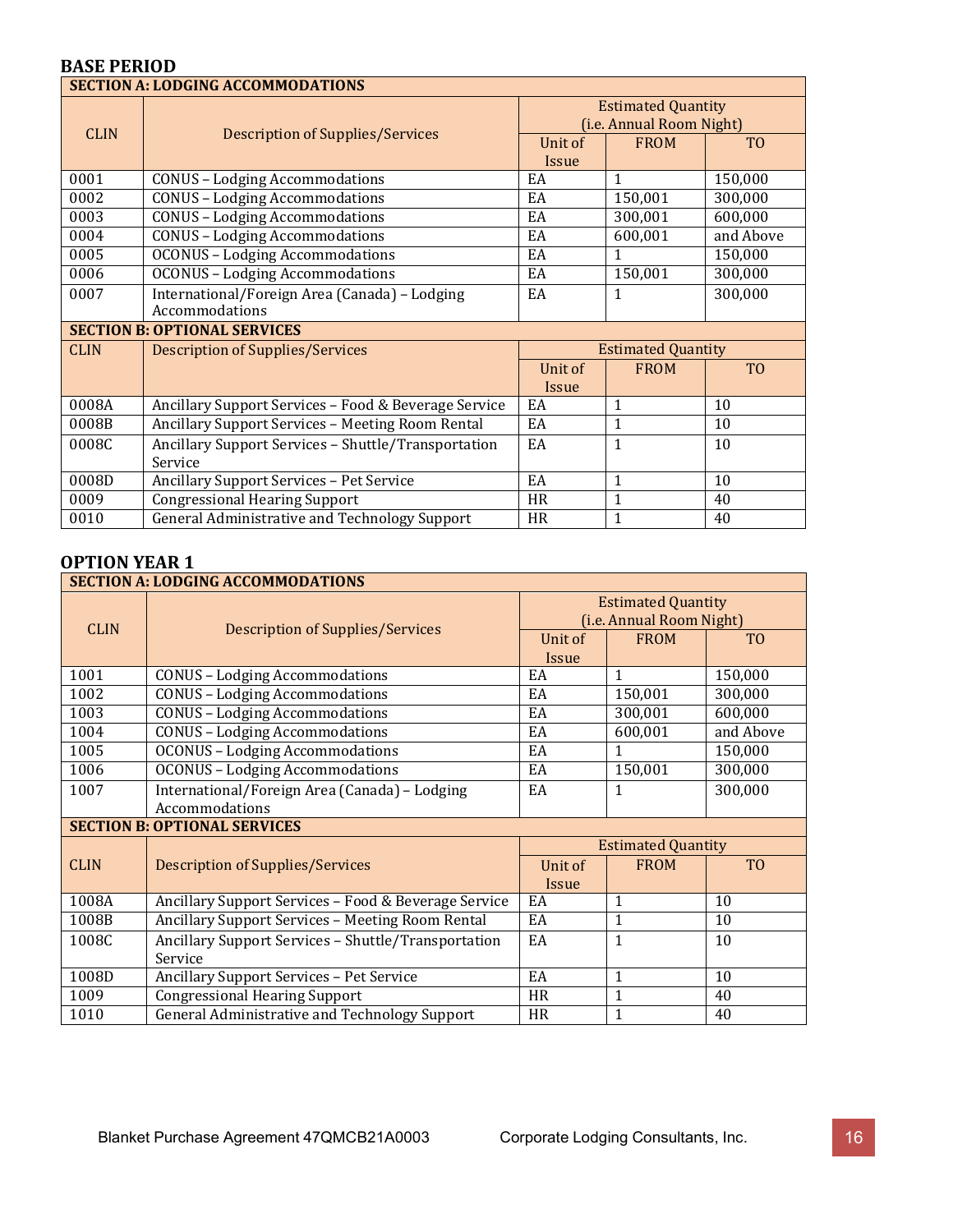|             | <b>SECTION A: LODGING ACCOMMODATIONS</b>                        |                                                       |                           |                |  |  |
|-------------|-----------------------------------------------------------------|-------------------------------------------------------|---------------------------|----------------|--|--|
|             |                                                                 | <b>Estimated Quantity</b><br>(i.e. Annual Room Night) |                           |                |  |  |
| <b>CLIN</b> | Description of Supplies/Services                                | Unit of<br><b>Issue</b>                               | <b>FROM</b>               | T <sub>0</sub> |  |  |
| 2001        | <b>CONUS - Lodging Accommodations</b>                           | EA                                                    | $\mathbf{1}$              | 150,000        |  |  |
| 2002        | <b>CONUS - Lodging Accommodations</b>                           | EA                                                    | 150,001                   | 300,000        |  |  |
| 2003        | <b>CONUS - Lodging Accommodations</b>                           | EA                                                    | 300,001                   | 600,000        |  |  |
| 2004        | <b>CONUS - Lodging Accommodations</b>                           | EA                                                    | 600,001                   | and Above      |  |  |
| 2005        | <b>OCONUS - Lodging Accommodations</b>                          | EA                                                    | 1                         | 150,000        |  |  |
| 2006        | <b>OCONUS - Lodging Accommodations</b>                          | EA                                                    | 150,001                   | 300,000        |  |  |
| 2007        | International/Foreign Area (Canada) - Lodging<br>Accommodations | EA                                                    | 1                         | 300,000        |  |  |
|             | <b>SECTION B: OPTIONAL SERVICES</b>                             |                                                       |                           |                |  |  |
|             |                                                                 |                                                       | <b>Estimated Quantity</b> |                |  |  |
| <b>CLIN</b> | <b>Description of Supplies/Services</b>                         | Unit of                                               | <b>FROM</b>               | T <sub>0</sub> |  |  |
|             |                                                                 | <i>Issue</i>                                          |                           |                |  |  |
| 2008A       | Ancillary Support Services - Food & Beverage Service            | EA                                                    | 1                         | 10             |  |  |
| 2008B       | Ancillary Support Services - Meeting Room Rental                | EA                                                    | $\mathbf{1}$              | 10             |  |  |
| 2008C       | Ancillary Support Services - Shuttle/Transportation             | EA                                                    | 1                         | 10             |  |  |
|             | Service                                                         |                                                       |                           |                |  |  |
| 2008D       | Ancillary Support Services - Pet Service                        | EA                                                    | 1                         | 10             |  |  |
| 2009        | <b>Congressional Hearing Support</b>                            | <b>HR</b>                                             | $\mathbf{1}$              | 40             |  |  |
| 2010        | General Administrative and Technology Support                   | <b>HR</b>                                             | $\mathbf{1}$              | 40             |  |  |

| <b>SECTION A: LODGING ACCOMMODATIONS</b> |                                                      |                                                       |                           |                 |  |
|------------------------------------------|------------------------------------------------------|-------------------------------------------------------|---------------------------|-----------------|--|
| <b>CLIN</b>                              |                                                      | <b>Estimated Quantity</b><br>(i.e. Annual Room Night) |                           |                 |  |
|                                          | <b>Description of Supplies/Services</b>              | Unit of                                               | <b>FROM</b>               | T <sub>0</sub>  |  |
|                                          |                                                      | Issue                                                 |                           |                 |  |
| 3001                                     | <b>CONUS - Lodging Accommodations</b>                | EA                                                    | 1                         | 150,000         |  |
| 3002                                     | <b>CONUS - Lodging Accommodations</b>                | EA                                                    | 150,001                   | 300,000         |  |
| 3003                                     | <b>CONUS - Lodging Accommodations</b>                | EA                                                    | 300,001                   | 600,000         |  |
| 3004                                     | <b>CONUS - Lodging Accommodations</b>                | EA                                                    | 600,001                   | and Above       |  |
| 3005                                     | <b>OCONUS - Lodging Accommodations</b>               | EA                                                    | $\mathbf{1}$              | 150,000         |  |
| 3006                                     | <b>OCONUS - Lodging Accommodations</b>               | EA                                                    | 150,001                   | 300,000         |  |
| 3007                                     | International/Foreign Area (Canada) - Lodging        | EA                                                    | 1                         | 300,000         |  |
|                                          | Accommodations                                       |                                                       |                           |                 |  |
|                                          | <b>SECTION B: OPTIONAL SERVICES</b>                  |                                                       |                           |                 |  |
|                                          |                                                      |                                                       | <b>Estimated Quantity</b> |                 |  |
| <b>CLIN</b>                              | <b>Description of Supplies/Services</b>              | Unit of                                               | <b>FROM</b>               | T <sub>0</sub>  |  |
|                                          |                                                      | Issue                                                 |                           |                 |  |
| 3008A                                    | Ancillary Support Services - Food & Beverage         | EA                                                    | $\mathbf{1}$              | 10              |  |
|                                          | Service                                              |                                                       |                           |                 |  |
| 3008B                                    | Ancillary Support Services - Meeting Room Rental     | EA                                                    | $\mathbf{1}$              | 10              |  |
| 3008C                                    | Ancillary Support Services - Shuttle/Transportation  | EA                                                    | $\mathbf{1}$              | 10              |  |
|                                          | Service                                              |                                                       |                           |                 |  |
| 3008D                                    | <b>Ancillary Support Services - Pet Service</b>      | EA                                                    | $\mathbf{1}$              | $\overline{10}$ |  |
| 3009                                     | <b>Congressional Hearing Support</b>                 | <b>HR</b>                                             | $\mathbf{1}$              | 40              |  |
| 3010                                     | <b>General Administrative and Technology Support</b> | HR                                                    | $\mathbf{1}$              | 40              |  |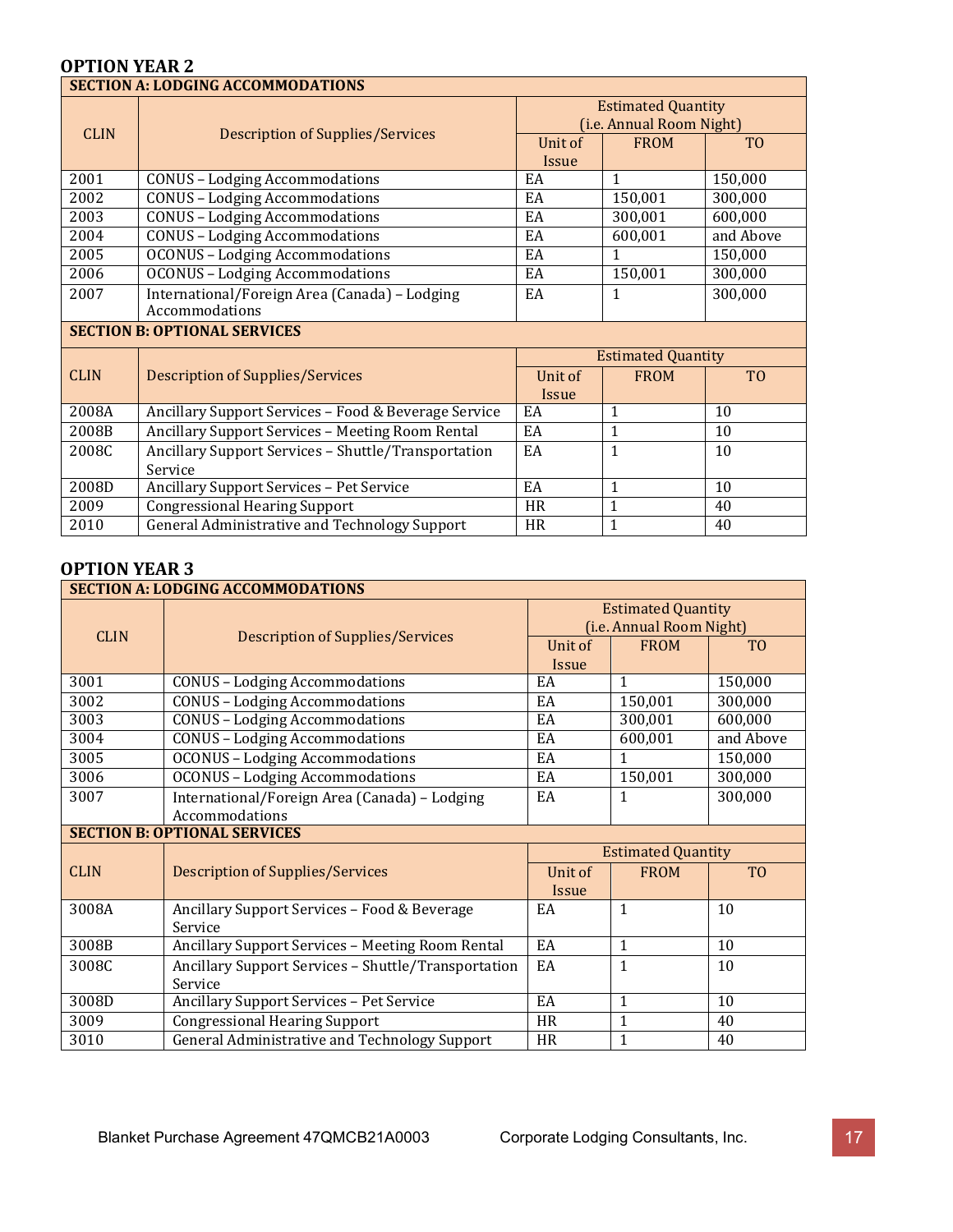|             | <b>SECTION A: LODGING ACCOMMODATIONS</b>            |                  |                                                       |                |  |
|-------------|-----------------------------------------------------|------------------|-------------------------------------------------------|----------------|--|
| <b>CLIN</b> | <b>Description of Supplies/Services</b>             |                  | <b>Estimated Quantity</b><br>(i.e. Annual Room Night) |                |  |
|             |                                                     | Unit of<br>Issue | <b>FROM</b>                                           | T <sub>0</sub> |  |
|             |                                                     |                  |                                                       |                |  |
| 4001        | <b>CONUS - Lodging Accommodations</b>               | EA               | $\mathbf{1}$                                          | 150,000        |  |
| 4002        | <b>CONUS - Lodging Accommodations</b>               | EA               | 150,001                                               | 300,000        |  |
| 4003        | <b>CONUS - Lodging Accommodations</b>               | EA               | 300,001                                               | 600,000        |  |
| 4004        | <b>CONUS - Lodging Accommodations</b>               | EA               | 600,001                                               | and Above      |  |
| 4005        | <b>OCONUS - Lodging Accommodations</b>              | EA               | $\mathbf{1}$                                          | 150,000        |  |
| 4006        | <b>OCONUS - Lodging Accommodations</b>              | EA               | 150,001                                               | 300,000        |  |
| 4007        | International/Foreign Area (Canada) - Lodging       | EA               | $\mathbf{1}$                                          | 300,000        |  |
|             | Accommodations                                      |                  |                                                       |                |  |
|             | <b>SECTION B: OPTIONAL SERVICES</b>                 |                  |                                                       |                |  |
|             |                                                     |                  | <b>Estimated Quantity</b>                             |                |  |
| <b>CLIN</b> | <b>Description of Supplies/Services</b>             | Unit of          | <b>FROM</b>                                           | T <sub>O</sub> |  |
|             |                                                     | Issue            |                                                       |                |  |
| 4008A       | Ancillary Support Services - Food & Beverage        | EA               | $\mathbf{1}$                                          | 10             |  |
|             | Service                                             |                  |                                                       |                |  |
| 4008B       | Ancillary Support Services - Meeting Room Rental    | EA               | $\mathbf{1}$                                          | 10             |  |
| 4008C       | Ancillary Support Services - Shuttle/Transportation | EA               | $\mathbf{1}$                                          | 10             |  |
|             | Service                                             |                  |                                                       |                |  |
| 4008D       | Ancillary Support Services - Pet Service            | EA               | $\mathbf{1}$                                          | 10             |  |
| 4009        | <b>Congressional Hearing Support</b>                | <b>HR</b>        | $\mathbf{1}$                                          | 40             |  |
| 4010        | General Administrative and Technology Support       | <b>HR</b>        | $\mathbf{1}$                                          | 40             |  |

#### **OPTION EXTENSION**

| <b>SECTION A: LODGING ACCOMMODATIONS</b> |                                                                 |                                                       |                           |                |  |  |  |
|------------------------------------------|-----------------------------------------------------------------|-------------------------------------------------------|---------------------------|----------------|--|--|--|
| <b>CLIN</b>                              | <b>Description of Supplies/Services</b>                         | <b>Estimated Quantity</b><br>(i.e. Annual Room Night) |                           |                |  |  |  |
|                                          |                                                                 | Unit of                                               | <b>FROM</b>               | T <sub>0</sub> |  |  |  |
|                                          |                                                                 | <b>Issue</b>                                          |                           |                |  |  |  |
| 5001                                     | <b>CONUS - Lodging Accommodations</b>                           | EA                                                    | $\mathbf{1}$              | 150,000        |  |  |  |
| 5002                                     | <b>CONUS - Lodging Accommodations</b>                           | EA                                                    | 150,001                   | 300,000        |  |  |  |
| 5003                                     | <b>CONUS - Lodging Accommodations</b>                           | EA                                                    | 300,001                   | 600,000        |  |  |  |
| 5004                                     | <b>CONUS - Lodging Accommodations</b>                           | EA                                                    | 600,001                   | and Above      |  |  |  |
| 5005                                     | <b>OCONUS - Lodging Accommodations</b>                          | EA                                                    | $\mathbf{1}$              | 150,000        |  |  |  |
| 5006                                     | <b>OCONUS - Lodging Accommodations</b>                          | EA                                                    | 150,001                   | 300,000        |  |  |  |
| 5007                                     | International/Foreign Area (Canada) - Lodging<br>Accommodations | EA                                                    | $\mathbf{1}$              | 300,000        |  |  |  |
|                                          |                                                                 |                                                       |                           |                |  |  |  |
|                                          | <b>SECTION B: OPTIONAL SERVICES</b>                             |                                                       |                           |                |  |  |  |
|                                          |                                                                 |                                                       | <b>Estimated Quantity</b> |                |  |  |  |
| <b>CLIN</b>                              | <b>Description of Supplies/Services</b>                         | Unit of                                               | <b>FROM</b>               | T <sub>0</sub> |  |  |  |
|                                          |                                                                 | <b>Issue</b>                                          |                           |                |  |  |  |
| 5008A                                    | Ancillary Support Services - Food & Beverage                    | EA                                                    | $\mathbf{1}$              | 10             |  |  |  |
|                                          | Service                                                         |                                                       |                           |                |  |  |  |
| 5008B                                    | Ancillary Support Services - Meeting Room Rental                | EA                                                    | $\mathbf{1}$              | 10             |  |  |  |
| 5008C                                    | Ancillary Support Services -                                    | EA                                                    | $\mathbf{1}$              | 10             |  |  |  |
|                                          | Shuttle/Transportation Service                                  |                                                       |                           |                |  |  |  |
| 5008D                                    | Ancillary Support Services - Pet Service                        | EA                                                    | $\mathbf{1}$              | 10             |  |  |  |
| 5009                                     | <b>Congressional Hearing Support</b>                            | <b>HR</b>                                             | $\mathbf{1}$              | 40             |  |  |  |
| 5010                                     | General Administrative and Technology Support                   | HR                                                    | $\mathbf{1}$              | 40             |  |  |  |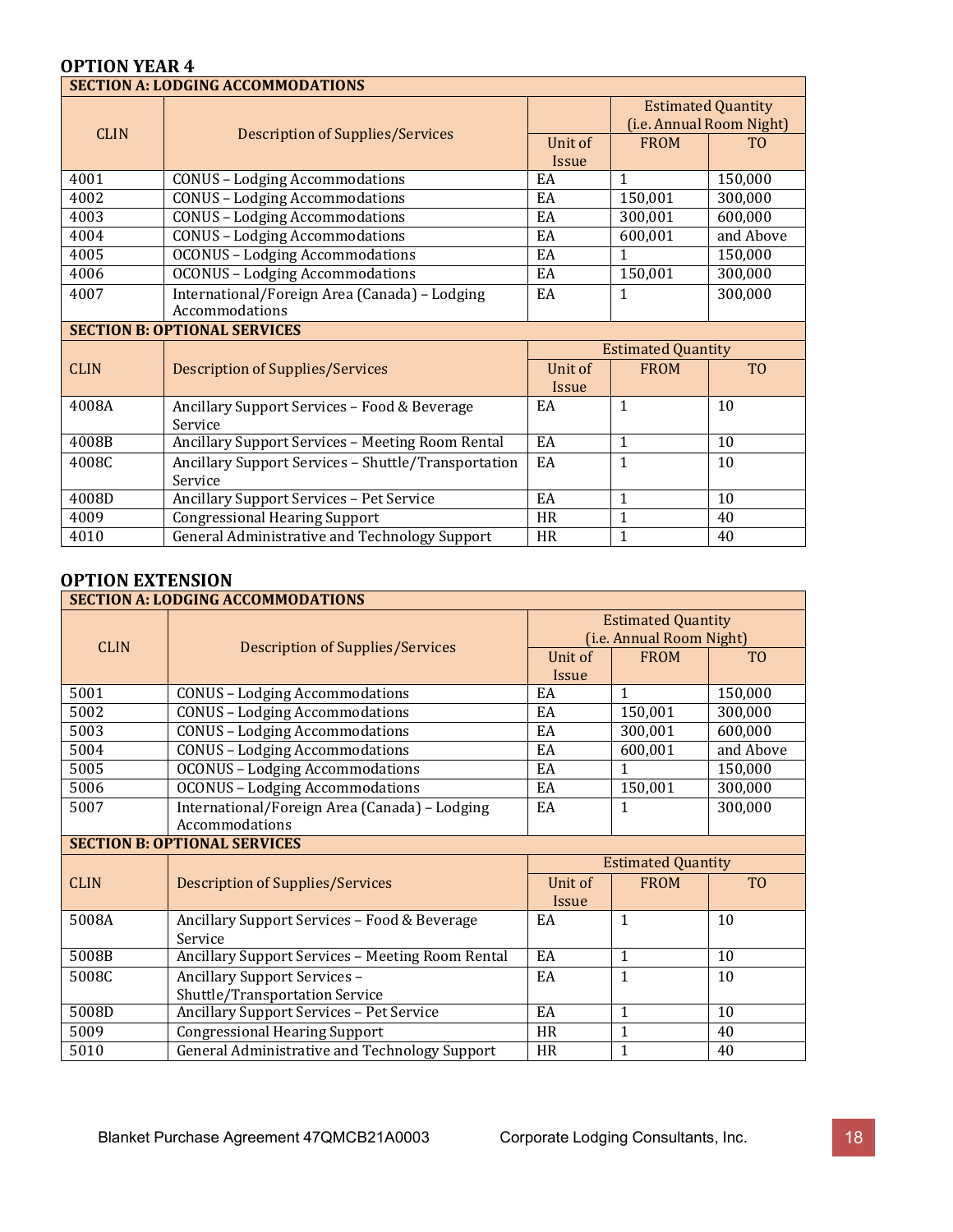# **1.5 PRICING SCHEDULE**

The Offeror shall submit pricing based on, and that does not exceed, their awarded GSA Schedule, Category L – Travel, SIN 561599L Lodging Negotiations and Management Services contract pricing for the base and all option periods of performance. Proposed pricing shall be based on the specific tasks outlined in Section 1 of the Statement of Work. Prices proposed shall incorporate all costs to perform the services, to include, but not limited to, direct wages, overhead, general and administrative expenses, and profit applicable to the Offeror as well as subcontractor(s) and/or teaming partners. Furthermore, in accordance with FAR 8.402(f), Offerors are permitted to propose items in its price quote for any solicited service(s) and/or report(s) that is not currently awarded on their MAS Category L - Travel, SIN 561599L contract. Offerors must clearly label these items in its price quote as an "Open Market Item."

The Contractor may propose a daily per person service fee to arrange ancillary support services; however, the actual cost(s) of these services, plus applicable IFF, shall be provided to the Government at pass through costs subject to audit, and shall include, but is not be limited to:

- Food & beverage service
	- Meeting room
	- Property shuttle/transportation service
	- Pet fee

For optional Congressional Hearing and General Administrative and Technology Support services, the Contractor shall propose a fixed price hourly rate.

The Industrial Funding Fee (IFF) reimburses GSA for the incurred costs in procuring and managing Category L – Travel under the MAS Consolidated Schedule. For purposes of this RFQ, Offerors shall include and report IFF of 0.75% in its proposed pricing for all CLINs, as well as for all pass through lodging fees and ancillary support service costs provided to the Ordering Agency. For example, if an Ordering Agency incurs a cost of \$100 hotel rate for a one night lodging stay and the service fee charged by the Contractor is \$2.60, the Contractor would be required to collect and remit IFF of \$0.76 (\$100 / 0.9925 [0.75%] for the hotel room night rate and \$0.02 for the service fee (\$2.60 / 0.9925 [0.75%]. Similarly, if an Ordering Agency incurs a cost of \$50 for food and beverage service for one day and the service fee charged by the Contractor is \$2.60, the Contractor would be required to collect and remit IFF of \$0.38 (\$50 / 0.9925 [0.75%]) for the food and beverage service and \$0.02 for the service fee (\$2.60 / 0.9925 [0.75%]).

# **1.5.1 VOLUME DISCOUNT**

The Contractor shall propose volume discounts to the lodging accommodation CLINs listed in Section 1.4 Contract Line Item Numbers (CLINs) above. Volume discounts shall be cumulative and applicable government-wide to all Ordering Agencies. Once the total cumulative number of room nights exceeds a volume tier government-wide, the relevant awarded price corresponding to the next volume tier shall apply to all Ordering Agencies. The volume discount tier schedule shall reset to the lowest room night volume tier (e.g. 1 – 150,000) at the start of each BPA option period, if exercised.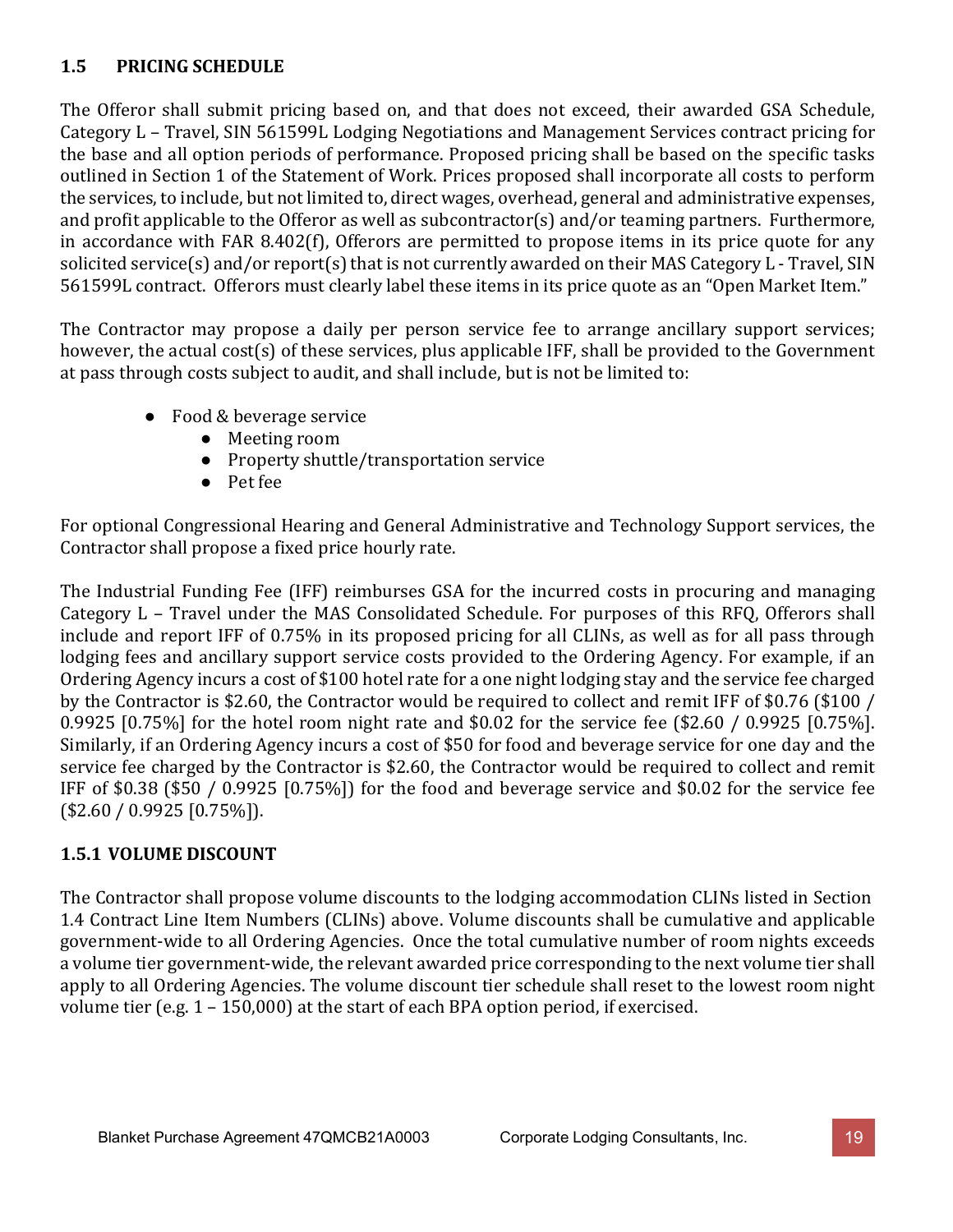## **1.6 GENERAL REQUIREMENTS**

## **1.6.1 National Special Security Events (NSSE)**

The Contractor must provide lodging/housing accommodations and optional services for National Special Security Events (NSSE) as defined at [https://www.secretservice.gov/protection/.](https://www.secretservice.gov/protection/) When an event is designated by the Secretary of Homeland Security as a NSSE, the Secret Service will assume its mandated role as the lead agency for the design and implementation of the operational security plan. The Secret Service has developed a core strategy to carry out its security operations, which relies heavily on its established partnerships with law enforcement and public safety officials at the local, state and federal levels.

## **1.6.2 CONUS LODGING ACCOMMODATIONS**

The Contractor shall provide lodging/housing accommodations and optional services in the Contiguous United States (CONUS) during small to catastrophic disasters which may require large-scale housing delivery<sup>1</sup>. While CONUS per diem rates are set by the General Services Administration (GSA), the Contractor shall negotiate additional discounts off the allowable per diem rates for industry standard accommodations to the greatest extent possible, for each ordering agency executed task order. For lodging stays that may last longer than 29 calendar days, the Contractor shall, negotiate additional discounts for extended stays to the greatest possible and is encouraged to subcontract, as needed, with contractors under SIN 531110 Long Term Lodging.

## **1.6.3 OCONUS LODGING ACCOMMODATIONS**

The Contractor shall provide lodging/housing accommodations and optional services for Outside the Continental United States (OCONUS) areas during small to catastrophic disasters and events which may require a large-scale housing delivery. OCONUS areas are defined as Alaska, Hawaii, US territories (US Virgin Islands, Puerto Rico, Guam, American Samoa and Northern Mariana Islands). While OCONUS per diem rates are set by the Defense Travel Management Office (DTMO), the Contractor shall negotiate discounts on per diem rates for industry standard accommodations to the greatest extent possible, for each ordering agency executed task order.

#### **1.6.4 INTERNATIONAL/FOREIGN AREA LODGING ACCOMMODATIONS**

The Contractor shall provide lodging/housing accommodations and optional services in International/Foreign areas during small to catastrophic disasters which may require a large-scale housing delivery. The International/Foreign area is defined as Canada. While foreign per diem rates are set by the Department of State (DoS), the Contractor shall negotiate discounts on per diem rates for industry standard accommodations to the greatest extent possible, for each ordering agency executed task order.

# **1.7 TASK REQUIREMENTS**

The Contractor shall:

<span id="page-19-0"></span><sup>1</sup> During a catastrophic disaster or emergency event, there may be as many as 100,000 disaster victims in need of housing in a single night.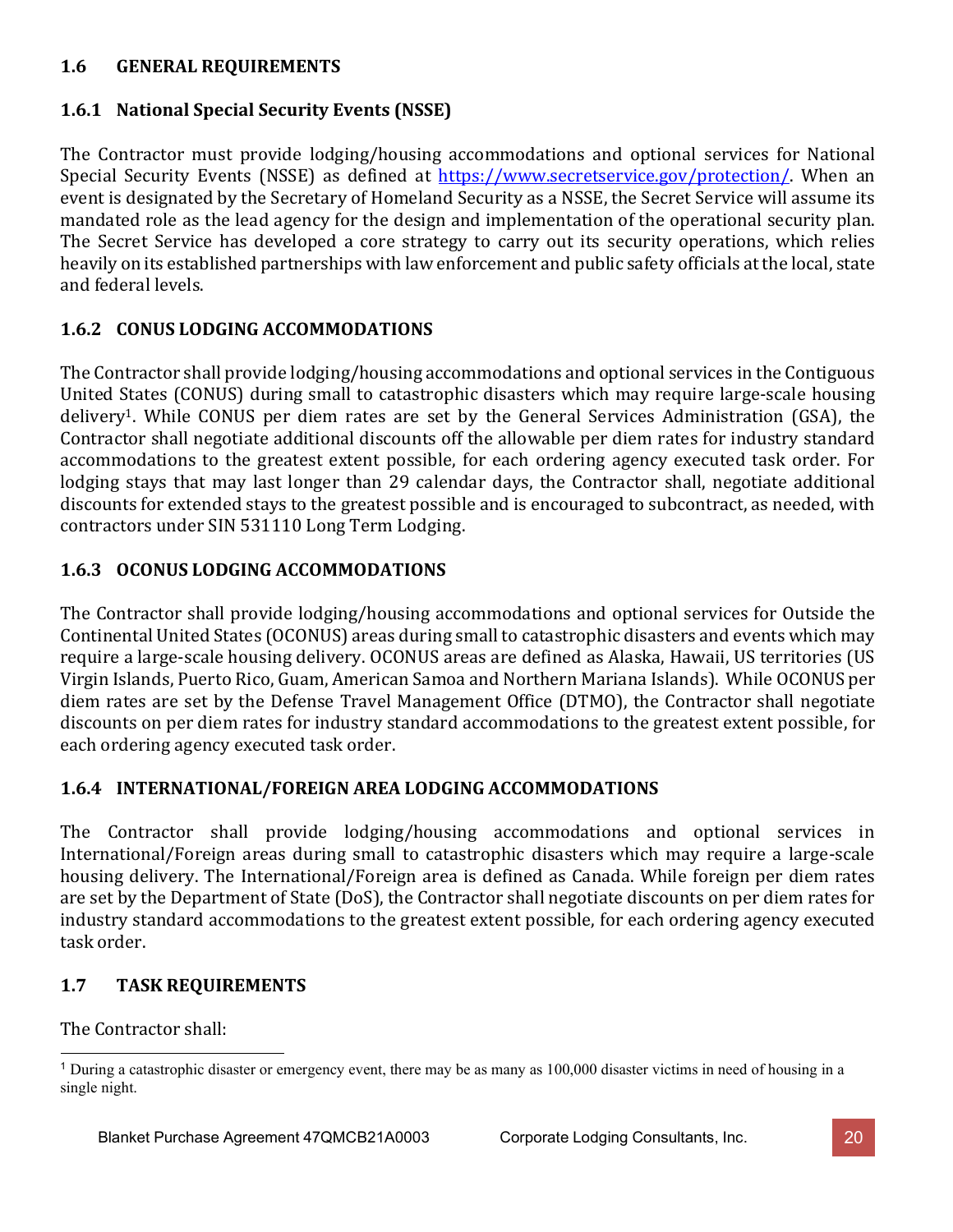- **1.7.1** Identify and quantify, by size and number of persons per unit (e.g., hotel room, one-bedroom, two bedroom, three bedroom, etc.), available inventory and location for the Ordering Agency and Approved Recipients.
- **1.7.2** Research, segregate, and identify locations suitable for Ordering Agencies and Approved Recipients as a result of an emergency and/or disaster.
- **1.7.3** Update and report available inventory at intervals sufficient to meet demand. Inventory (See Accommodations defined above) is not limited to traditional hotel/motel/long-term housing/apartments. Accommodations deemed safe and comfortable will be acceptable.
- **1.7.4** Ensure that all properties in the United States self-certify their small business designation, if applicable for the type of property.
- **1.7.5** Identify and secure lodging/housing and manage all lodging and services contracts.
- **1.7.6** Negotiate discounts on per diem rates for industry standard accommodations to the greatest extent possible, for each ordering agency executed task order.
- **1.7.7** Ensure families remain together to the fullest extent practicable.
- **1.7.8** Upon request by the Ordering Agency, the Contractor shall develop an electronic Property Directory with information about the Contractor's negotiated hotels/lodging facilities. The Property Directory may be posted on the Ordering Agencies internal website or posted on the Contractors website per the direction in the Ordering Agency task order. The Property Directory shall be easy to use and not require a user to create a profile or require a login process to access. The Property Directory shall allow for an Ordering Agency to limit which locations and properties are displayed. The Property Directory shall be updated weekly. The required data elements for the electronic Property Directory shall be:
	- a. Property name;
	- Property address;
	- c. Property phone number;
	- d. Property fax number;<br>e. Are PETS allowed. Yes
	- e. Are PETS allowed, Yes or No;<br>f. Is there a KITCHEN in the roo
	- Is there a KITCHEN in the room, Yes or No; and
	- g. Number of rooms with ADA accommodations.
- **1.7.9** Provide maximum flexibility for emergency lodging/housing to accommodate the Ordering Agency and Approved Recipients' needs and minimize Government liability. This includes, but is not limited to: flexible lengths of stay with no-penalty for early exit to the extent practicable; use of facilities that assess one charge for rooms used by relief staff on two (2) rotational 12 hour or three (3) rotational 8-hour shifts; facilities providing full, daily room-cleaning maintenance services; and all other normally provided services, for the room rate applied.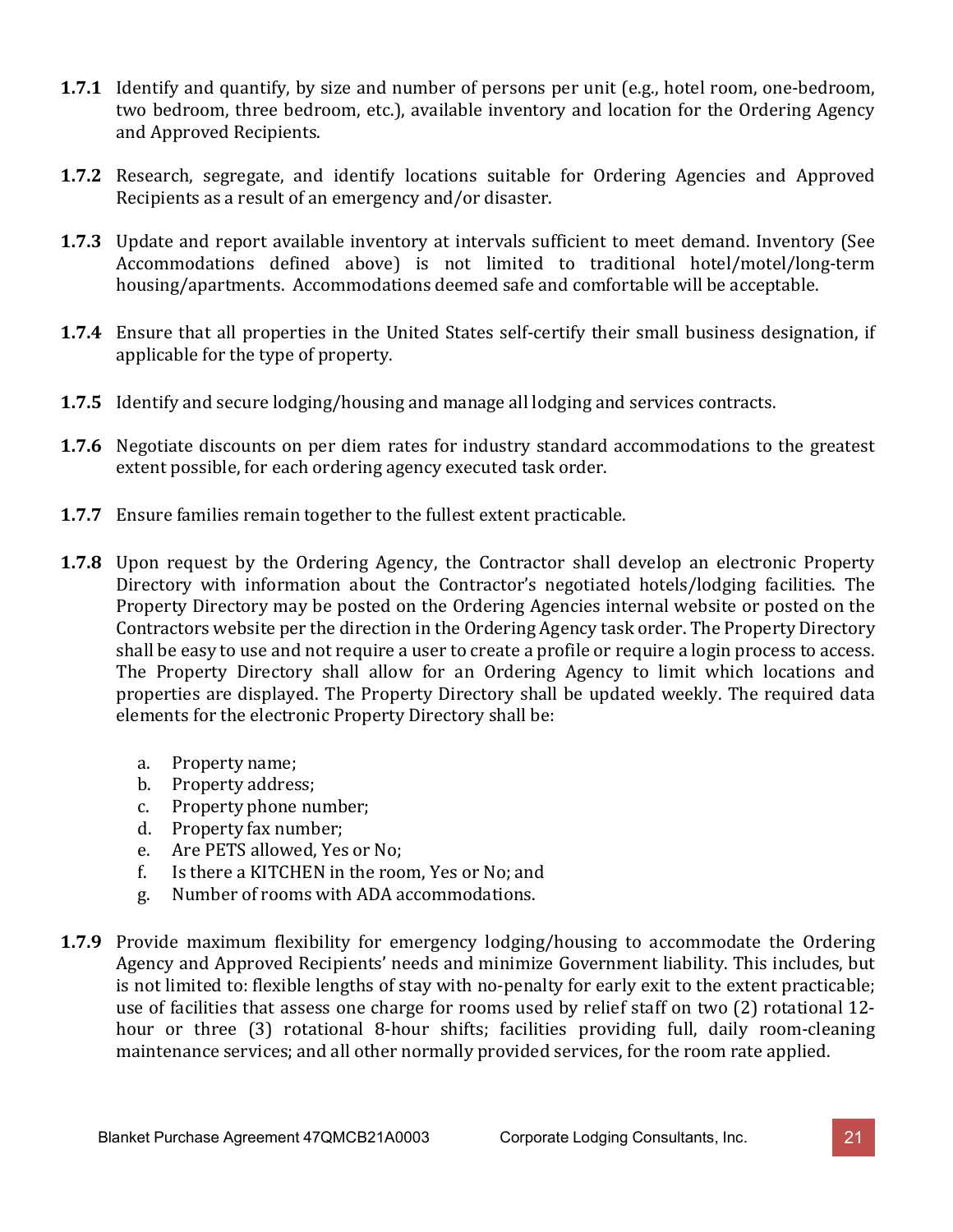- **1.7.10** Consult with Ordering Agencies on circumstances that may occur when properties are offering excessive prices due to unfair advantages caused by the emergency situation.
- **1.7.11** Accommodate different administrative terms for payment and liability terms and conditions depending on Ordering Agency needs. For example, housing for relief workers may specify that the Government will centrally pay for housing needs, while housing for displaced recipients may require payment from the recipient or a different responsible source. Another example to accommodate varying needs is the need to include provisions for pets or service animals.
- **1.7.12** Develop a standardized ordering template within 30 calendar days of award so Ordering Agencies can more efficiently and expeditiously place orders when appropriate. The Contractor shall provide the template to the GSA Contracting Officer's Representative (COR) 30 calendar days after BPA award for distribution and posting on the GSA ELS program website (gsa.gov/els) for all Ordering Agencies.
- **1.7.13** Acknowledge or discuss the terms and conditions of any modification(s)/additional order(s) within four (4) hours of being notified of the need for additional accommodations /services against the initial task order.
- **1.7.14** Work with each Ordering Agency to define all the pertinent requirements in the task order to include, but not limited to: the roles and responsibilities for Agency staff members; the type of accommodations desired; location of services; ordering details; appropriate payment details; reporting requirements; and auditing procedures for required lodging and optional services.
- **1.7.15** Ensure, to the maximum extent possible, that all recipients stay in a "fire safe" facility. This requirement applies to CONUS and OCONUS lodging accommodations. Ordering Agencies may still choose to include various "fire safe" parameters in its task order requirements with the contractor for any location that does not fall under the U.S. Hotel and Motel Fire Safety Act of 1990,
- **1.7.16** Provide a quality control function or negotiated rate auditing process to ensure all accommodations and service providers honor negotiated hotel/lodging rates and all terms and conditions as established for the particular emergency/disaster/event.
- **1.7.17** Conduct an audit of negotiated rates on a monthly basis. The Contractor shall provide the results of the audit to the Ordering Agency within 10 business days of audit completion. If overpayments are discovered, the Contractor shall implement a corrective action plan within 30 calendar days and provide a copy of the plan to the Ordering Agency weekly until resolved.
- **1.7.18** Ensure lodging/hotel rates are within allowable reimbursement limits set by the Ordering Agency.
- **1.7.19** Provide reconciliation support of charges as required by the Ordering Agency.
- **1.7.20** Provide educational materials and training to lodging/housing owners, operators and managers so that the appropriate staff members are aware of the Government's ELS program and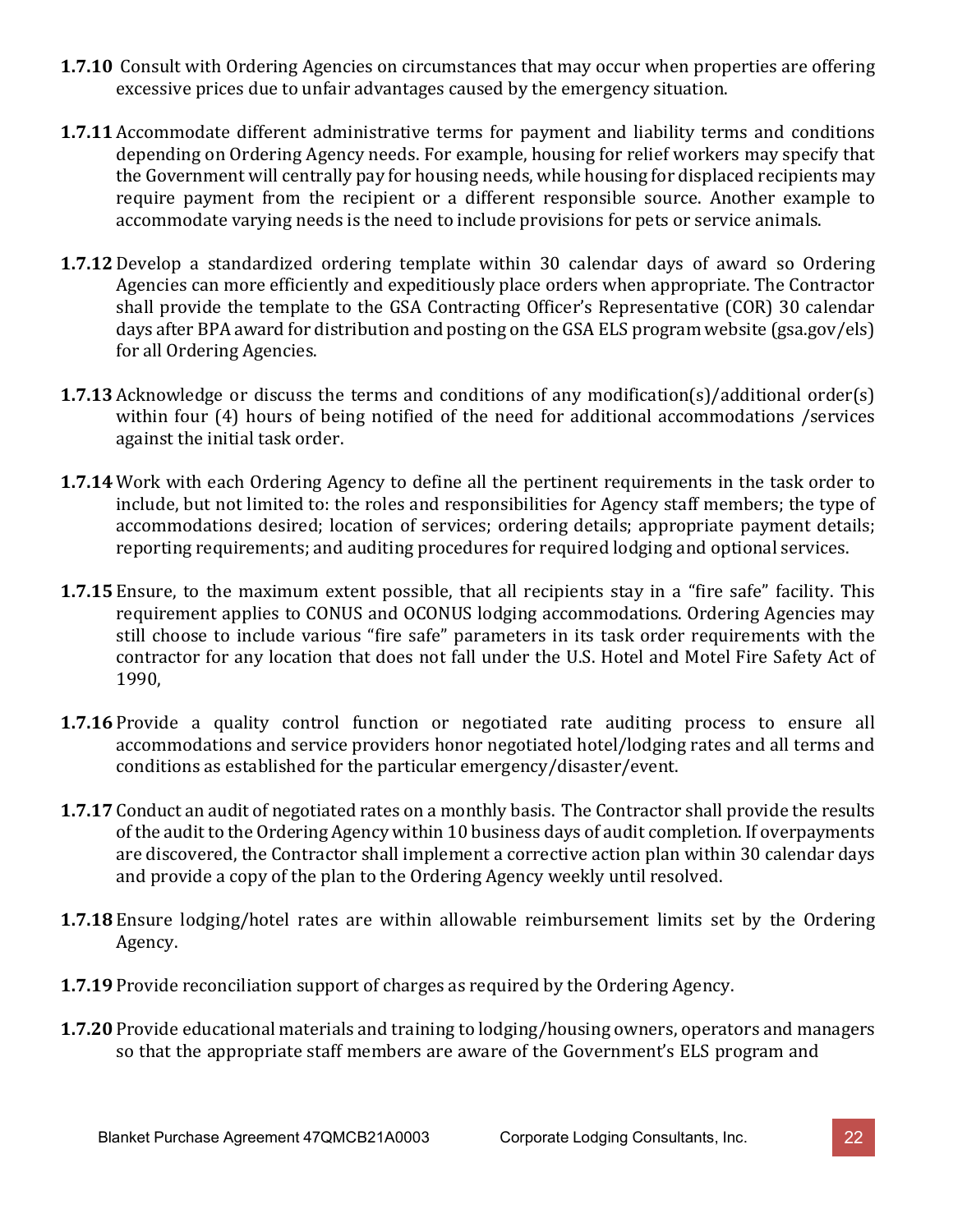understand the protocol when Approved Recipients call and/or check-in to the lodging/housing facility.

- **1.7.21** Properties must accept Government forms of payment to include, but not limited to: charge cards, cash, and purchase orders. Invoicing and payment terms and conditions must be clearly identified in each task order between the Ordering Agency and the Contractor.
- **1.7.22** Comply with the Invoice Processing Platform (IPP) as required by the Ordering Agency. IPP is a secure, web-based service that more efficiently manages Government invoicing from Purchase Order (PO) through payment notification, at no charge to federal agencies and their Contractors. See https:/[/www.ipp.gov/.](http://www.ipp.gov/)
- **1.7.23** Comply with all security requirements listed in Attachment C ELS 4.0 Security Requirements.

# **1.8 OPTIONAL SERVICES**

- **1.8.1** Optional services may be ordered and funded by the Ordering Agency at the time of task order award or via modification after task order award, as needed. The Contractor shall invoice the Government for any optional services in accordance with the Ordering Agency's Invoicing Procedures. Optional services unit prices shall be firm and will not be subject to any adjustments.
- **1.8.2** The Contractor shall provide the following optional services as required:
	- a. Ancillary Support Services
	- b. Congressional Hearing Support
	- c. General Administrative and Technology Support

# **1.8.3 ANCILLARY SUPPORT SERVICES**

The Contractor shall provide ancillary support services that directly relate to the emergency lodging program and that are typically provided to commercial customers in the wake of an emergency and/or disaster or event. However, the actual cost(s) of the services, plus applicable IFF, shall be provided to the Government at pass through costs subject to audit and shall include, but not be limited to:

- a. Meeting rooms and related service
- b. Food and beverage service
- c. Standard property shuttle/transportation service
- d. Pet service fees

The Contractor may assess a daily per person service fee to arrange for ancillary support services. The actual cost(s) for these services, plus applicable IFF, shall be provided to the Ordering Agency on a "pass through at cost" basis, subject to audit, and the Contractor shall only charge the Ordering Agency for the services provided.

# **1.8.4 CONGRESSIONAL HEARING SUPPORT**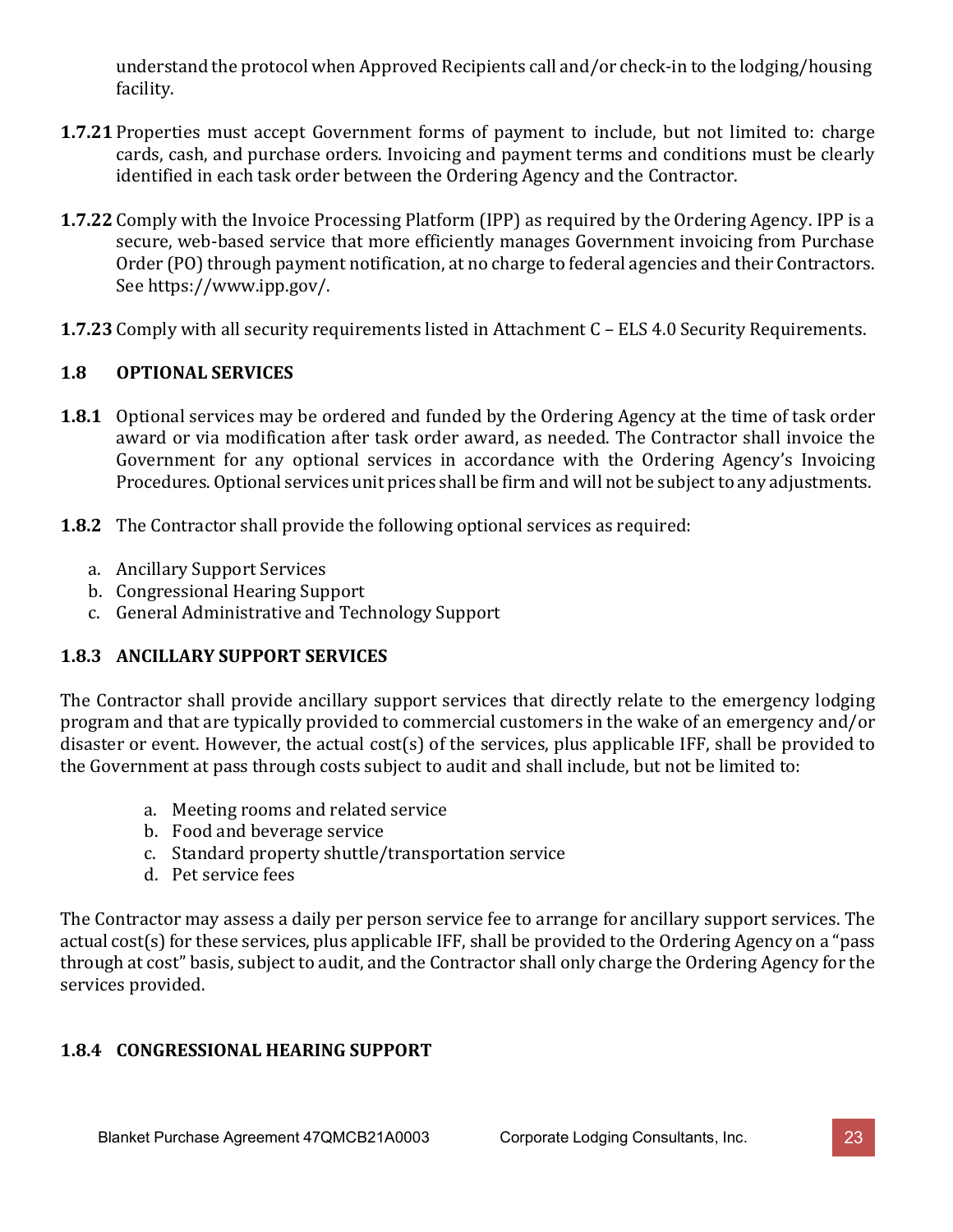Upon request by GSA or an Ordering Agency, the Contractor shall testify at Congressional or other official Governmental hearings regarding emergency/disaster relief efforts. The Contractor may also be required to, at a minimum, provide the following additional support services:

- a. Prepare an executive level presentation on the services provided;
- b. Prepare an executive level financial report on the costs of emergency lodging and ancillary support services provided; and
- c. Assist the Ordering Agency with the delivery of the prepared materials.

### **1.8.5 GENERAL ADMINISTRATIVE AND TECHNOLOGY SUPPORT**

Upon request by an Ordering Agency, the Contractor shall provide general administrative and technology support to compliment an Ordering Agency's emergency lodging services effort. This support may include, but is not limited to:

- a. Providing administrative support to an Ordering Agency such as drafting documents, answering incoming questions via telephone or email, interfacing with approved recipients, and project management.
- b. Conducting specialized property sourcing which may include gathering and analyzing as much data as possible about specific or unique lodging accommodations to assist the Ordering Agency.
- c. Providing technology support if an Ordering Agency requires a dedicated website for its Property Directory. The Ordering Agency would define any additional support requirements within its task order such as a dedicated web address to host its Property Directory, frequency of Directory updates, or other relevant agency specific requirements.

# **1.9 GSA REPORTING REQUIREMENTS**

The Contractor shall provide the following GSA reports to the Government at no additional cost. The Contractor shall ensure that all Personal Identifiable Information (PII) is deleted from all GSA reports.

# **1.9.1 ORDERING AGENCY TASK ORDER REPORTING**

The Contractor shall deliver to the GSA CO and COR a Task Order report which will list all task orders and modifications executed by the Ordering Agency. The report is due to GSA weekly by 4:00 PM Eastern Time (ET) every Tuesday. In addition to the Task Order report, the Contractor shall submit copies of all awarded task orders and modifications to the GSA CO and COR within two (2) business days after task order award or modification. If the due date falls on a weekend or Federal holiday, it shall be submitted the next business day.

The Task Order report shall include, at a minimum, the following data elements:

a. GSA Blanket Purchase Agreement Number and Contract Number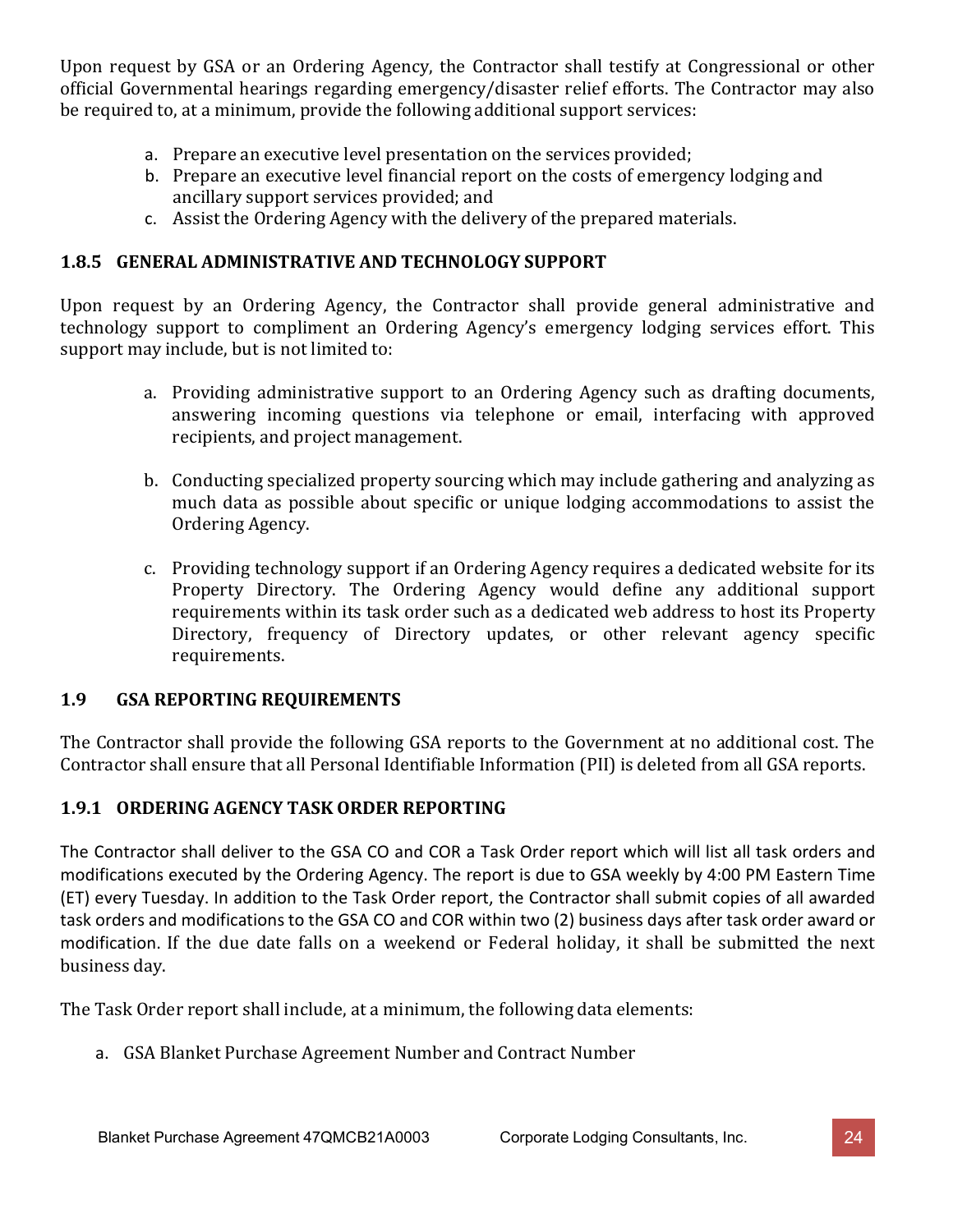- b. Ordering Agency Name (as stated on the modification authorizing use of the ELS 4.0 BPA)
- c. Ordering Agency Task Order Number/Order Number
- d. Ordering Agency Contracting Officer name, telephone number and email address
- e. Ordering Agency Requirements to include:
	- 1. Service location and physical address (city, state, and zip code)
	- 2. Type of lodging requested (hotel, apartment, other)
	- 3. Type of room(s) requested (single, double, triple, quad)
	- 4. Date range of lodging requested
	- 5. Number of lodging rooms per night
	- 6. Total number of room nights required for the period of performance
	- 7. Room rate per night
	- 8. Room rate code (if available)
	- 9. Optional Services requested, if applicable<br>i. Type of Ancillary Support Services at
		- i. Type of Ancillary Support Services and total cost
		- ii. Total cost of Congressional Hearing Support
		- Total cost of General Administrative and Technology Support

# **1.9.2 INDUSTRIAL FUNDING FEE (IFF) REPORT**

The Contractor shall deliver to the GSA CO and COR an Industrial Funding Fee (IFF) report which shall list the IFF remitted to GSA for the given reporting period. Reports are due to GSA within 15 calendar days of the end of each calendar year quarter (i.e. January 15<sup>th</sup>, April 15<sup>th</sup>, July 15<sup>th</sup>, and October 15<sup>th</sup>). If the due date falls on a weekend or Federal holiday, it shall be submitted the next business day.

# **1.9.3 SMALL BUSINESS SALES REPORT**

The Contractor shall provide to the GSA CO and COR a small business sales report, categorized by Ordering Agency, of lodging room sales to self-certified small businesses. The report should be provided to the Ordering Agency CO upon request. Reports are due to GSA within 15 calendar days after the end of each calendar year quarter (i.e., January 15th, April 15th, July 15th, and October 15th). If the due date falls on a weekend or Federal holiday, it shall be submitted the next business day. The report shall include the following data elements:

- a. The number of accepted self-certified small business properties receiving sales and as a percentage of total accepted properties;
- b. The number of room nights sold by small business properties and as a percentage of total room nights sold;
- c. The dollar value of room nights sold by small business properties and as a percentage of total sales.
- d. The number of accepted self-certified small businesses providing optional services and as a percentage of total small businesses;
- e. The number of optional services sold by small businesses and as a percentage of total optional services sold;
- f. The dollar value of optional services sold by small businesses and as a percentage of total optional services sales.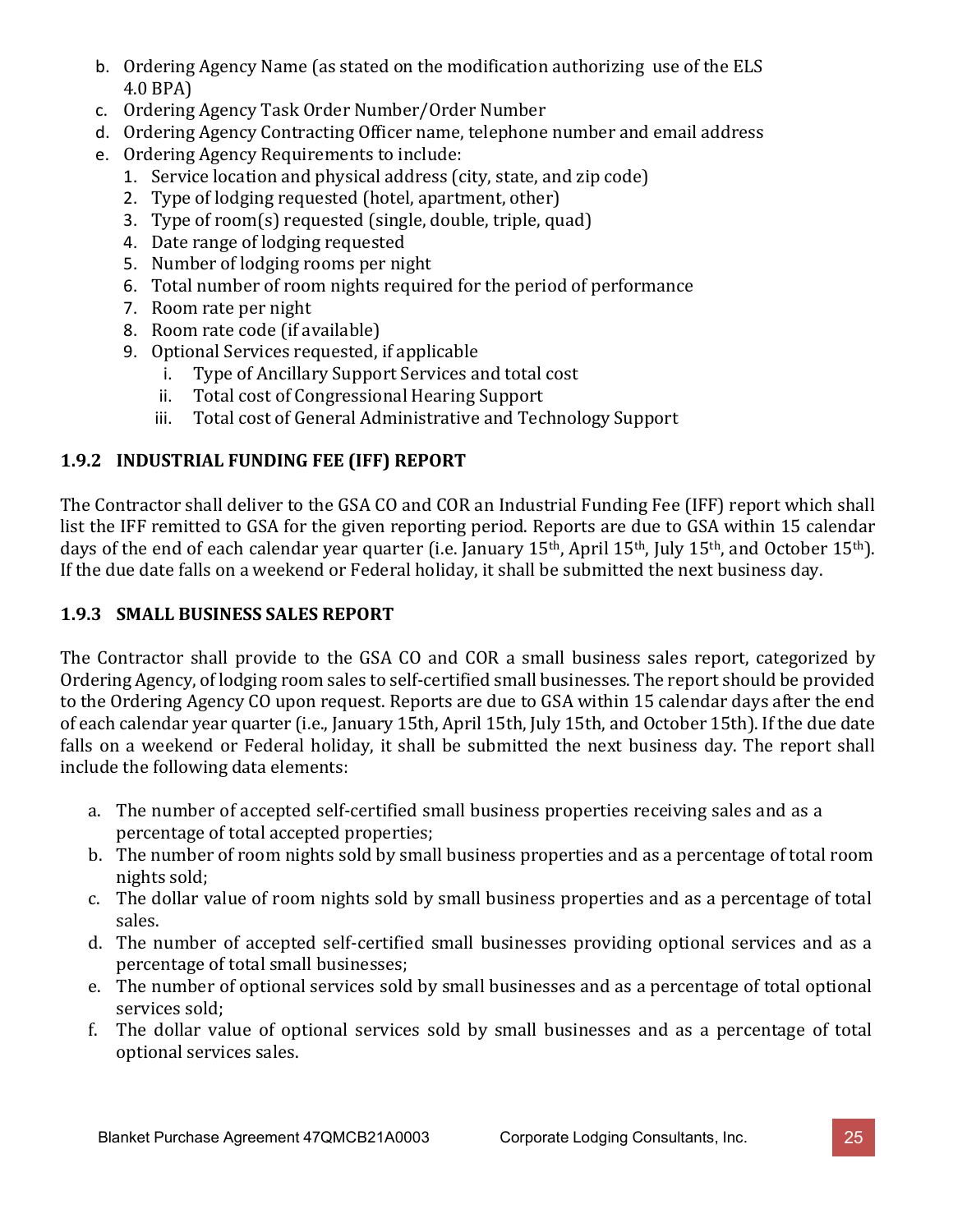## **1.9.4 STANDARD GSA GOVERNMENT-WIDE REPORT**

The Contractor shall provide a consolidated report of monthly program usage for all Federal Government lodging expenditures, service fees charged, and IFF collected and remitted to GSA for the given reporting period. The report is due to the GSA CO and COR within 15 calendar days after the end of each calendar year quarter (i.e. January 15<sup>th</sup>, April 15<sup>th</sup>, July 15<sup>th</sup>, and October 15<sup>th</sup>). If the due date falls on a weekend or Federal holiday, it shall be submitted the next business day. The CONUS, OCONUS and International/Foreign Area lodging, if a part of the awarded task order, must be reported separately. The reporting data elements must include, but is not be limited to:

- a. Ordering Agency name;
- b. Total number of transactions and room nights;
- c. Room revenue;
- d. Average room rate;
- e. Government lodging per diem rate
- f. Difference between average room rate and Government lodging per diem rate
- g. Length of stay;
- h. Room tax;
- i. Contractor service fees charged (service fees are inclusive of IFF);
- j. Long term lodging nights;
- k. Long term lodging daily rate;
- l. Long term lodging revenue;
- m. IFF on room revenue and long term lodging revenue;
- n. Optional services; and
- o. IFF on optional services revenue.

# **1.9.5 FISCAL YEAR-END REPORT**

The Contractor shall provide year-end fiscal year report (October - September) detailing the fiscal yearend summary for each Ordering Agency. The reporting data elements must include, but is not limited to:

- a. Agency name;
- b. Task order number;
- c. Total number of room nights;
- d. Total number of room sales;
- e. Average room rate;
- f. Government lodging per diem rate
- g. Difference between average room rate and Government lodging per diem rate
- h. Total room sales IFF paid;
- i. Total service fees paid;
- j. Average service fees paid;
- k. Total service fee IFF paid;
- l. Optional services;
- m. Total service fees paid for optional services; and
- n. Total IFF paid for optional services.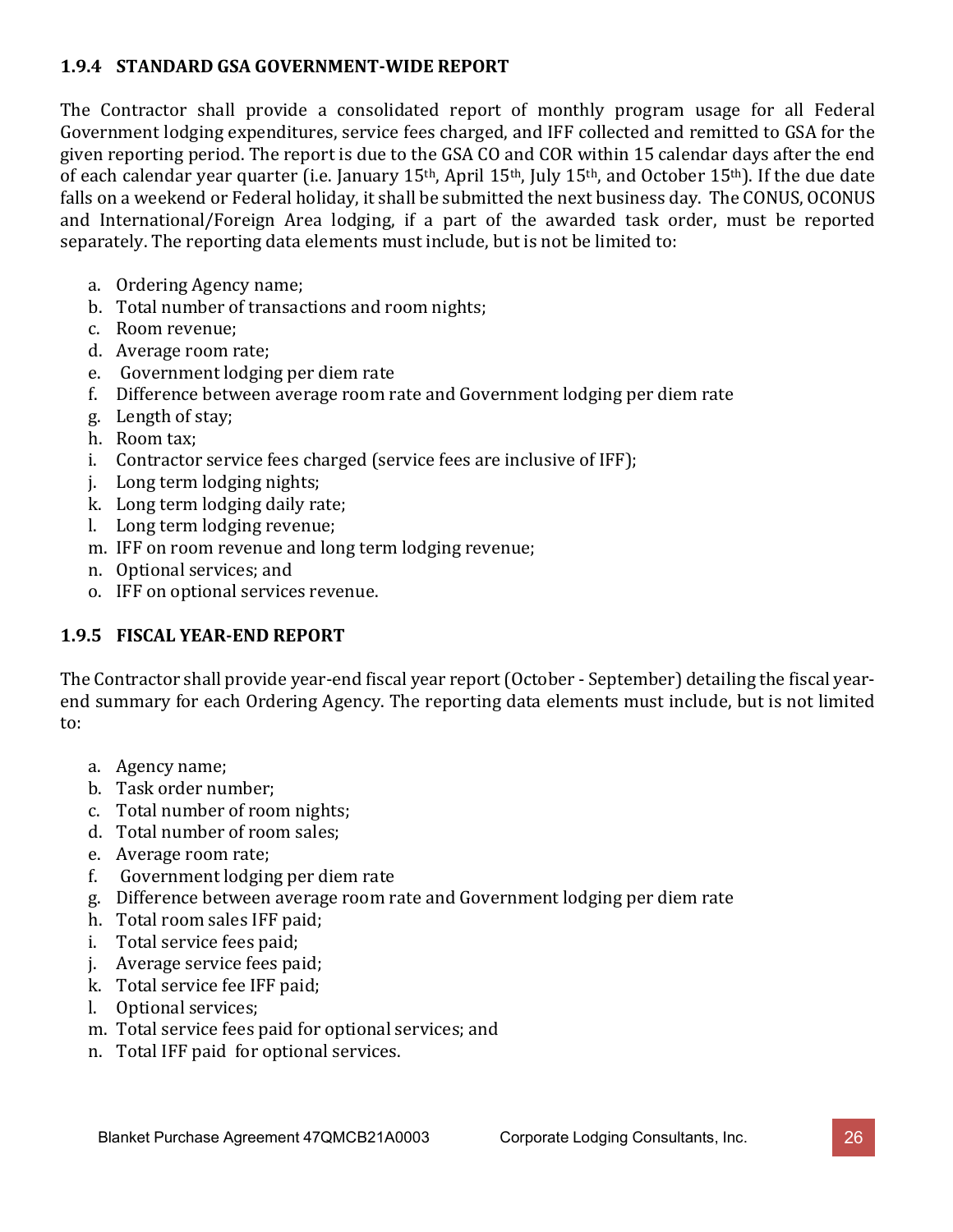The report must be delivered to the GSA CO and COR within 30 calendar days after each fiscal year end, which is September 30. If the due date falls on a weekend or Federal holiday, it shall be submitted the next business day.

# **1.10 ORDERING AGENCY REPORTING REQUIREMENTS**

# **1.10.1 MONTHLY PROGRAM USAGE REPORT**

The Contractor shall provide monthly program usage in detail for each Ordering Agency's lodging expenditures and service fee(s) charged. CONUS, OCONUS and International/Foreign lodging must be reported separately. Reports are due to the GSA CO and COR and the Ordering Agency CO and COR within 15 calendar days after each month. If the due date falls on a weekend or Federal holiday, it shall be submitted the next business day.

For all lodging, reported data elements must include, but is not be limited to:

- a. Ordering Agency name;
- b. Point of contact and contact information (e.g. name, address, phone and email);
- c. Total number of transactions and room nights;
- d. Room revenue;
- e. Average room rate;
- f. Government lodging per diem rate
- g. Difference between average room rate and Government lodging per diem rate
- h. Length of stay;
- i. Room tax;
- j. Contractor service fees charged (service fees are inclusive of IFF);
- k. IFF on room revenue;
- l. Optional services; and
- m. IFF on optional services revenue.

# **1.10.2 SOCIO-ECONOMIC REPORT**

The Contractor shall provide, upon request by the Ordering Agency, a report detailing the socioeconomic (e.g. small, disadvantaged, [service disabled] veteran-owned, HUBZone, and women-owned) business status of each hotel/facility utilized during the fiscal year, separated by Ordering Agency. Reports are due to the GSA CO and COR and Ordering Agency CO and COR within 15 calendar days after each month. If the due date falls on a weekend or Federal holiday, it shall be submitted the next business day. The reporting data elements must include, but is not limited to:

- a. Agency name
- b. Total number of transactions per hotel/facility
- c. Total revenue and percentage per socio-economic category
- d. Total optional services transactions per hotel/facility
- e. Total optional service revenue and percentage per socio-economic category

# **1.11 PERIOD OF PERFORMANCE**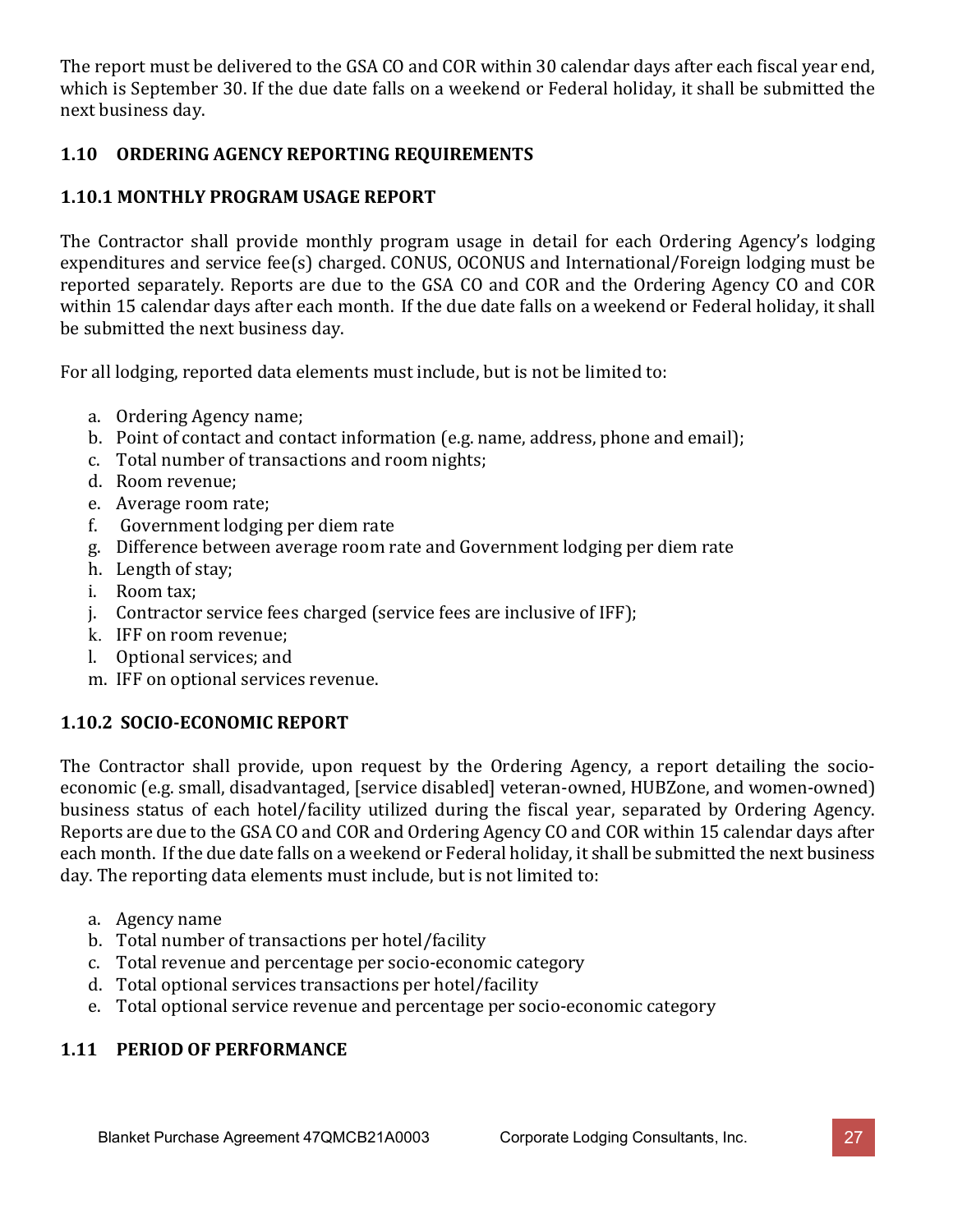The performance period of this BPA is for a one-year base period and four (4), one-year option periods, which if exercised, will extend the term of the BPA for a possible total length of five (5) years. The period of performance reads as follows:

| Base Period: March 16, 2021 - March 15, 2022 |
|----------------------------------------------|
| March 16, 2022 - March 15, 2023              |
| March 16, 2023 - March 15, 2024              |
| March 16, 2024 - March 15, 2025              |
| March 16, 2025 - March 15, 2026              |
|                                              |

## **1.12 TYPE OF CONTRACT**

The Government contemplates award of a firm-fixed price, single award BPA resulting from this RFQ.

## **1.13 PLACE OF PERFORMANCE**

The work shall be performed at the Contractor's site. Meetings and project planning activities will be performed either at the Government's site or virtually.

## **1.14 RECOGNIZED FEDERAL HOLIDAYS**

New Year's Day Labor Day Martin Luther King Jr.'s Birthday Columbus Day President's Day<br>Memorial Day Independence Day

Thanksgiving Day<br>Christmas Day

# **1.15 TRAVEL**

Arrangements for and costs of all travel, transportation, meals, lodging, and incidentals are the responsibility of the contractor. Travel costs, including lodging and meals, shall be incurred and billed in accordance with FAR Part 31.205-46, Travel Costs. Local travel within the Washington, DC commuting Metropolitan Area (typically 50 miles) will not be paid/reimbursed. Travel costs outside of the DC Metropolitan Area will be reviewed, certified, and approved by the COR. All travel and transportation shall utilize commercial sources and carriers. The government will not pay for business class or first-class travel.

If an Ordering Agency requests the Contractor to travel for a Congressional or official Government hearing and the Ordering Agency pays the Contractor's travel, the Contractor must submit travel requests to the Ordering Agency COR for approval at least one (1) week in advance of travel. The Contractor must submit all travel expenses for reimbursement on an incidental basis within five (5) business days after travel. The Contractor must submit travel expenses in a separate invoice from the invoice(s) used for payment of lodging accommodation and optional services.

#### **1.16 KEY PERSONNEL**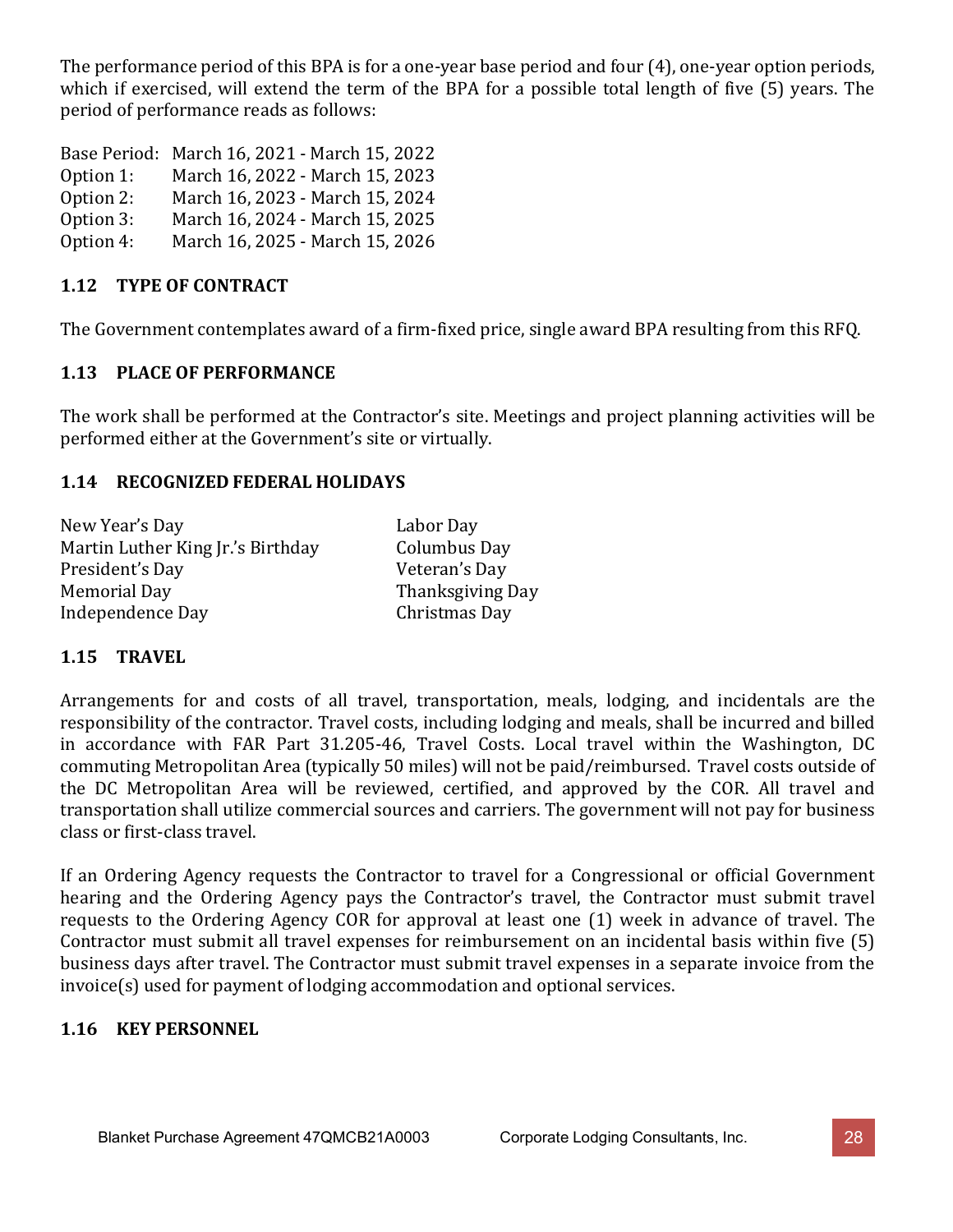Key personnel will be evaluated as part of the award. Accordingly, the Contractor agrees to assign to this BPA the following individuals:

- a. **Program Manager –** A full time, senior level personnel individual for the overall program management, supplier and client relationships. This individual should have, at a minimum, five (5) years of lodging program management experience. Expertise in emergency lodging management is a plus, but is not required.
- b. **Information Security Systems Officer (ISSO) –** The individual appointed to ensure implementation of system-level security controls, maintenance of system documentation and to ensure systems are operated, used, maintained and disposed of in a proper manner. The ISSO enforces security policies and safeguards, along with reporting security incidents in accordance with agency specific policy.

The CO shall approve individuals designated as key personnel throughout the course of the BPA. All key personnel are subject to the following:

- Requests for replacement shall include a detailed resume containing a description of position duties and qualifications, information about the qualifications of the individual(s) proposed, and any additional information requested by the CO in sufficient detail to permit the CO and COR to evaluate the impact on the work the Contractor is obligated to perform hereunder.
- Contractor quotes to move any key personnel off the BPA shall be submitted in writing at least thirty (30) days in advance of proposed move(s), and are subject to the approval of the CO, including approval of proposed replacements.

The Government reserves the right to review the qualifications of key personnel selected to work on this BPA before assignment, including the individuals proposed (in the Contractor's quote) and any replacements for these individuals, and to reject individuals whom it determines are not suitable for the program. The Government also reserves this right in certain circumstances when specific key personnel are required for specific tasks.

# **1.16.1 SUBSTITUTION OF KEY PERSONNEL**

Individuals proposed and accepted as key personnel for this BPA are expected to remain dedicated to the BPA. Substitutions will be allowed only when the Government specifically agrees to the substitution in writing. All proposed substitutes of key personnel must have qualifications and salaries at least equal to that of the person initially proposed by the offeror (the burden of illustrating this comparison shall be the Contractor's) and evaluated and accepted by the Government. The resume of the initially proposed key personnel shall become the minimum requirement for qualifications and salary for the duration of the total BPA term.

The Contractor shall notify the CO within 30 calendar days after the occurrence of any of these events and shall submit the key personnel function/position, name, telephone number, and email address to the Contracting Officer at least 30 days prior to making any permanent substitutions.

The Contractor shall provide a detailed explanation of the circumstances necessitating the proposed substitutions, complete resumes for the proposed substitutes, and any additional information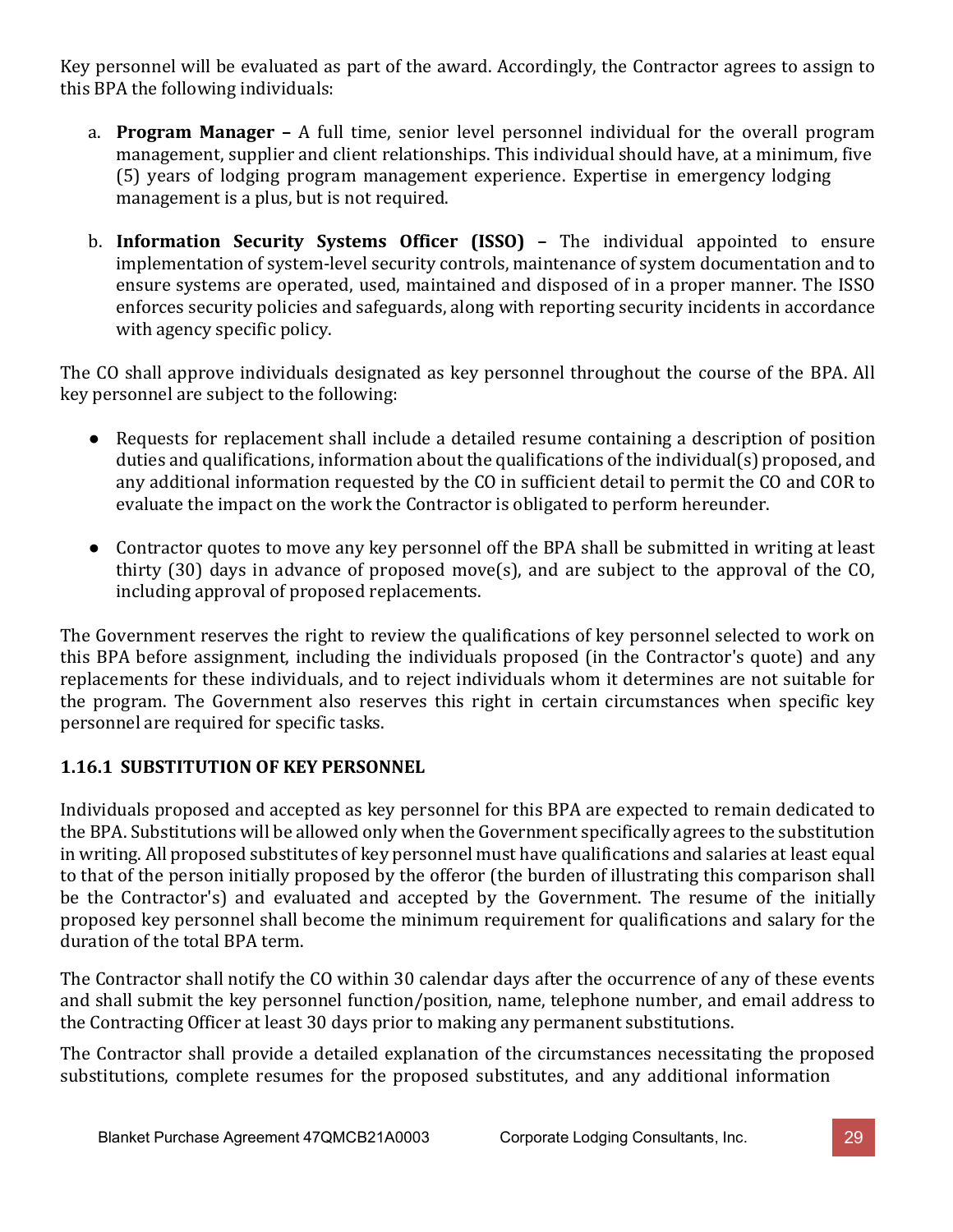requested by the CO to make a determination as to the appropriateness of the proposed substitution. The burden of illustrating this comparison shall be the Contractor's. The Contracting Officer, working with the COR, will evaluate requests for substitutions of key personnel and promptly notify the Contractor of approval or disapproval of the request.

Proposed substitutes must possess qualifications comparable to the original key person, as well as satisfying any minimum standards set forth elsewhere in the RFQ. After receipt of a requested change and all required information, the Contracting Officer shall approve or disapprove any proposed substitution, in writing, within ten (10) working days.

# **1.16.2 CONDUCT OF CONTRACTOR PERSONNEL**

All Contractor personnel providing services under this BPA must conduct themselves so that their dealings and actions in performance of the BPA are above reproach in every respect. Accordingly, Contractor personnel must not allow themselves to be put in a situation where a conflict of interest may arise or justifiably might be suspected by reason of accepting entertainment, gifts, or favors of any kind or by any other action that would result in financial profit to themselves or which could influence or be interpreted as influencing the strict impartiality that must prevail in all business relationships where the public interest is involved. Further, Contractor personnel shall be cautious of acceptance of outside employment or other outside activity if that employment would give rise to a real or apparent conflict of interest situation.

The Contractor shall proceed promptly with performance resulting from the technical direction issued by the COR). If, in the opinion of the Contractor, any direction of the COR, or his/her designee, exceeds the limitations set forth in the COR's delegation of authority letter issued by the Contracting Officer, the Contractor shall immediately notify the Contracting Officer no later than the next Government work day.

# **1.17 DELIVERABLES**

The draft and final deliverables and all associated data and other material deemed relevant by GSA generated by the Contractor in the performance of this BPA are the property of the U.S. Government and cannot be used, reproduced, or retained by the Contractor. All data formats, and documentation will be given to GSA by the Contractor during and at the end of this BPA. The Contractor shall not release any information without the written consent of the Contracting Officer. Any request for information related to the BPA presented to the Contractor must be submitted in writing to the Contracting Officer for approval.

# **1.17.1 DELIVERABLE / DELIVERY SCHEDULE**

| <b>Deliverable</b> | <b>SOW Section</b> | <b>Frequency</b> | <b>Format</b> | <b>Due Date</b> | <b>Deliver To</b> |
|--------------------|--------------------|------------------|---------------|-----------------|-------------------|
| Ordering           | 1.7.12             | Once             | Microsoft     | 30 calendar     | GSA CO, COR       |
| Agency Task        |                    |                  | Word or Excel | days after the  | via email         |
| Order              |                    |                  |               | BPA award       |                   |
| Template           |                    |                  |               |                 |                   |

The Contractor shall provide the following deliverables: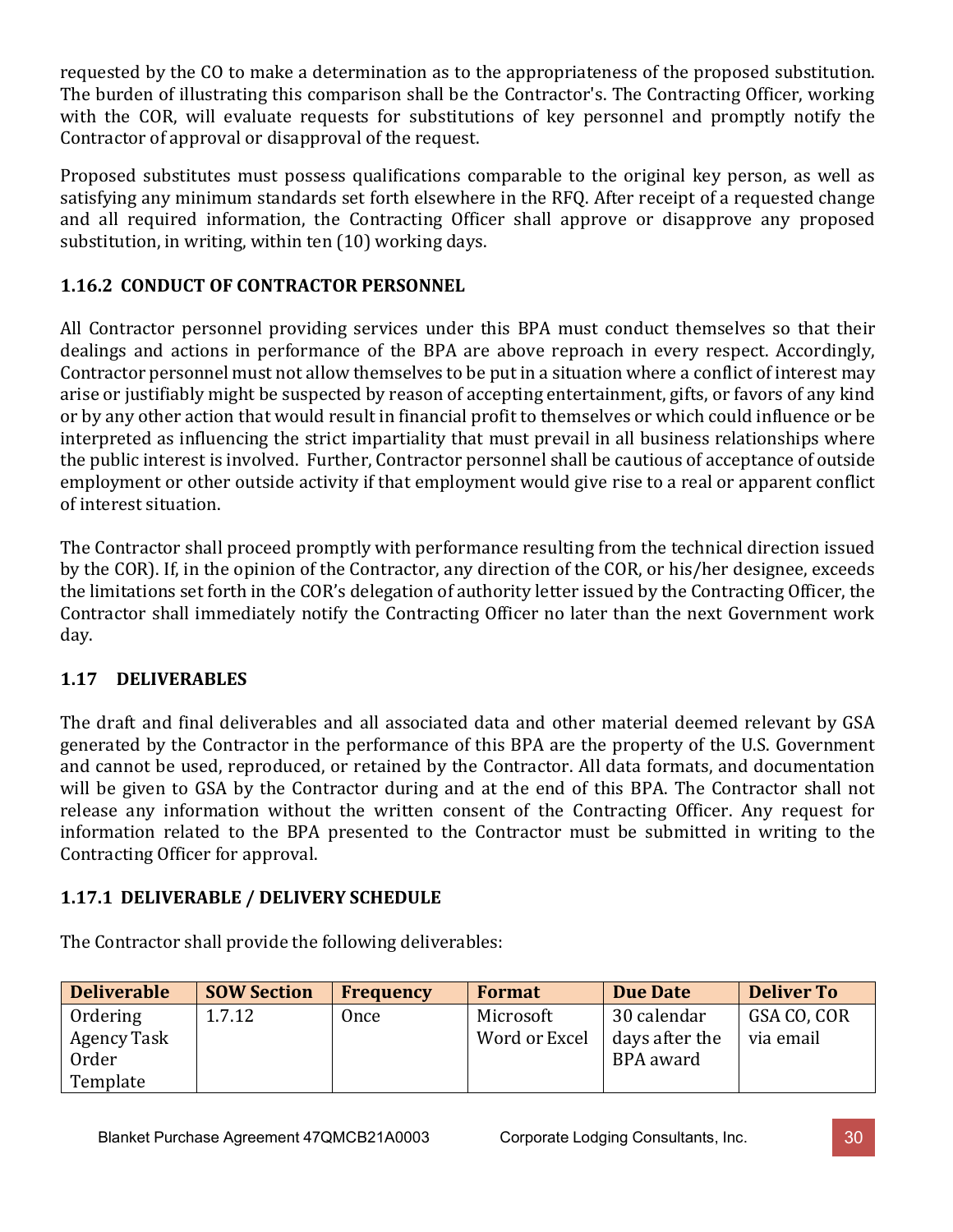| Ordering<br><b>Agency Audit</b><br>Report       | 1.7.17                     | Monthly   | Microsoft<br>Word or Excel | 10 business<br>days after<br>audit<br>completion                                                                                                                               | Ordering<br>Agency CO,<br>COR via email |
|-------------------------------------------------|----------------------------|-----------|----------------------------|--------------------------------------------------------------------------------------------------------------------------------------------------------------------------------|-----------------------------------------|
| Overpayment<br>Corrective<br><b>Action Plan</b> | 1.7.17                     | As needed | Microsoft<br>Word or Excel | 30 calendar<br>days after an<br>overpayment<br>is discovered                                                                                                                   | Ordering<br>Agency CO,<br>COR via email |
| Plan of Action<br>& Milestones<br>(POA&M)       | $1.7.23$ ,<br>Attachment C | Quarterly | Microsoft<br>Word or Excel | 60 calendar<br>days after<br>award, then<br>due on the<br>15 <sup>th</sup> of the<br>month<br>following the<br>end of each<br>quarter<br>(January,<br>April, July,<br>October) | GSA CO, COR<br>via email                |
| Vulnerability<br>Scanning                       | $1.7.23$ ,<br>Attachment C | Quarterly | Microsoft<br>Word or Excel | 60 calendar<br>days after<br>award, then<br>due on the<br>15 <sup>th</sup> of the<br>month<br>following the<br>end of each<br>quarter<br>(January,<br>April, July,<br>October) | GSA CO, COR<br>via email                |
| System<br>Security Plan                         | 1.7.23,<br>Attachment C    | Annually  | Microsoft<br>Word or Excel | 30 calendar<br>days after<br>award, then<br>due on the<br>15 <sup>th</sup> of the<br>month<br>following the<br>end of each 12<br>month period                                  | GSA CO, COR<br>via email                |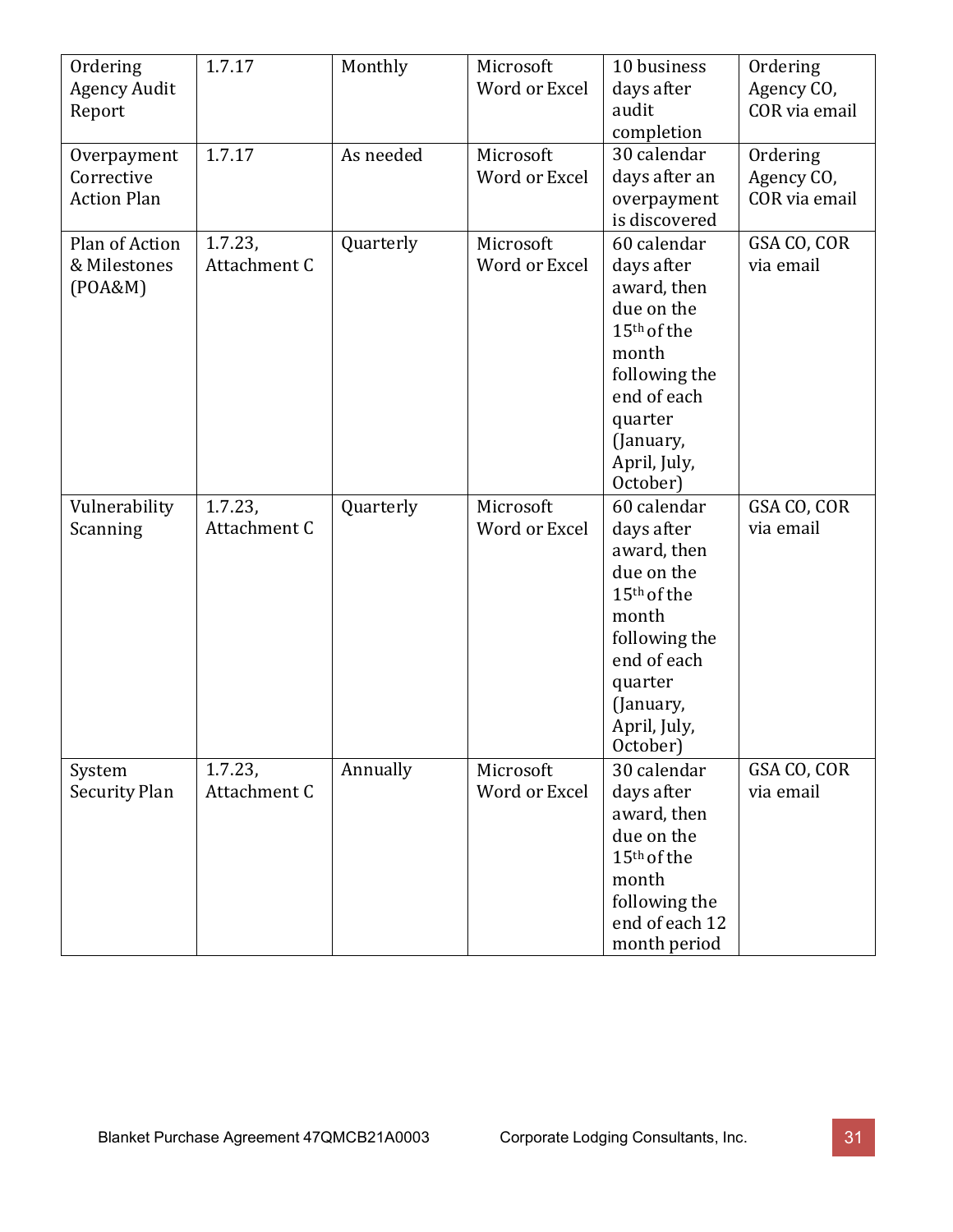| Contingency           | 1.7.23,                 | Annually | Microsoft                  | 30 calendar                 | GSA CO, COR |
|-----------------------|-------------------------|----------|----------------------------|-----------------------------|-------------|
| Plan                  | Attachment C            |          | Word or Excel              | days after                  | via email   |
|                       |                         |          | via email                  | award, then                 |             |
|                       |                         |          |                            | due on the                  |             |
|                       |                         |          |                            | 15 <sup>th</sup> of the     |             |
|                       |                         |          |                            | month                       |             |
|                       |                         |          |                            | following the               |             |
|                       |                         |          |                            | end of each 12              |             |
| User                  | 1.7.23,                 | Annually | Microsoft                  | month period<br>30 calendar | GSA CO, COR |
| Assessment /          | Attachment C            |          | Word or Excel              | days after                  | via email   |
| Authorization         |                         |          |                            | award, then                 |             |
| Review                |                         |          |                            | due on the                  |             |
| Documents             |                         |          |                            | 15 <sup>th</sup> of the     |             |
|                       |                         |          |                            | month                       |             |
|                       |                         |          |                            | following the               |             |
|                       |                         |          |                            | end of each 12              |             |
|                       |                         |          |                            | month period                |             |
| Separation of         | $1.7.23$ ,              | Annually | Microsoft                  | 30 calendar                 | GSA CO, COR |
| <b>Duties Matrix</b>  | Attachment C            |          | Word or Excel              | days after                  | via email   |
|                       |                         |          |                            | award, then                 |             |
|                       |                         |          |                            | due on the                  |             |
|                       |                         |          |                            | 15 <sup>th</sup> of the     |             |
|                       |                         |          |                            | month                       |             |
|                       |                         |          |                            | following the               |             |
|                       |                         |          |                            | end of each 12              |             |
|                       |                         |          |                            | month period                |             |
| Information           | 1.7.23,<br>Attachment C | Annually | Microsoft<br>Word or Excel | 30 calendar                 | GSA CO, COR |
| Security<br>Awareness |                         |          |                            | days after<br>award, then   | via email   |
| and Training          |                         |          |                            | due on the                  |             |
| Records               |                         |          |                            | 15 <sup>th</sup> of the     |             |
|                       |                         |          |                            | month                       |             |
|                       |                         |          |                            | following the               |             |
|                       |                         |          |                            | end of each 12              |             |
|                       |                         |          |                            | month period                |             |
| <b>Annual FISMA</b>   | 1.7.23,                 | Annually | Microsoft                  | 30 calendar                 | GSA CO, COR |
| Assessment            | Attachment C            |          | Word or Excel              | days after                  | via email   |
|                       |                         |          |                            | award, then                 |             |
|                       |                         |          |                            | due on the                  |             |
|                       |                         |          |                            | 15 <sup>th</sup> of the     |             |
|                       |                         |          |                            | month                       |             |
|                       |                         |          |                            | following the               |             |
|                       |                         |          |                            | end of each 12              |             |
|                       |                         |          |                            | month period                |             |
| System(s)             | 1.7.23,                 | Annually | Microsoft                  | 30 calendar                 | GSA CO, COR |
| <b>Baseline</b>       | Attachment C            |          | Word or Excel              | days after                  | via email   |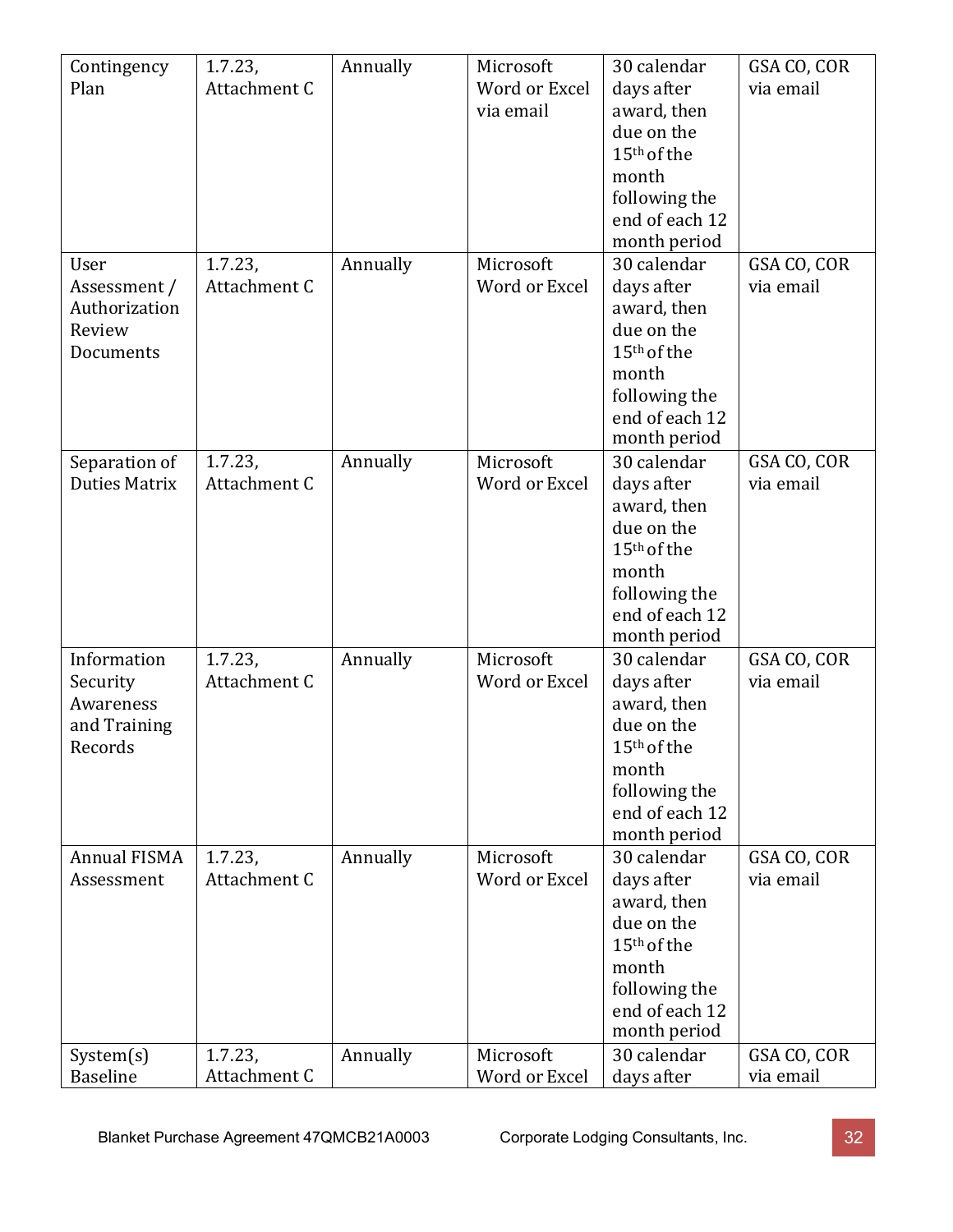| Configuration<br>Standard                                                                                                      |
|--------------------------------------------------------------------------------------------------------------------------------|
| Document                                                                                                                       |
|                                                                                                                                |
|                                                                                                                                |
|                                                                                                                                |
|                                                                                                                                |
|                                                                                                                                |
|                                                                                                                                |
|                                                                                                                                |
|                                                                                                                                |
|                                                                                                                                |
|                                                                                                                                |
|                                                                                                                                |
|                                                                                                                                |
|                                                                                                                                |
|                                                                                                                                |
|                                                                                                                                |
|                                                                                                                                |
|                                                                                                                                |
|                                                                                                                                |
|                                                                                                                                |
|                                                                                                                                |
|                                                                                                                                |
|                                                                                                                                |
|                                                                                                                                |
| Contingency                                                                                                                    |
| Plan Test                                                                                                                      |
| Report                                                                                                                         |
|                                                                                                                                |
|                                                                                                                                |
|                                                                                                                                |
|                                                                                                                                |
|                                                                                                                                |
|                                                                                                                                |
| Incident                                                                                                                       |
| <b>Response Test</b>                                                                                                           |
| Report                                                                                                                         |
|                                                                                                                                |
|                                                                                                                                |
|                                                                                                                                |
|                                                                                                                                |
|                                                                                                                                |
|                                                                                                                                |
| Results of                                                                                                                     |
|                                                                                                                                |
|                                                                                                                                |
|                                                                                                                                |
| System<br>Configuration<br>Settings<br>Configuration<br>Management<br>Plan<br>Physical<br><b>Security User</b><br>Assessment / |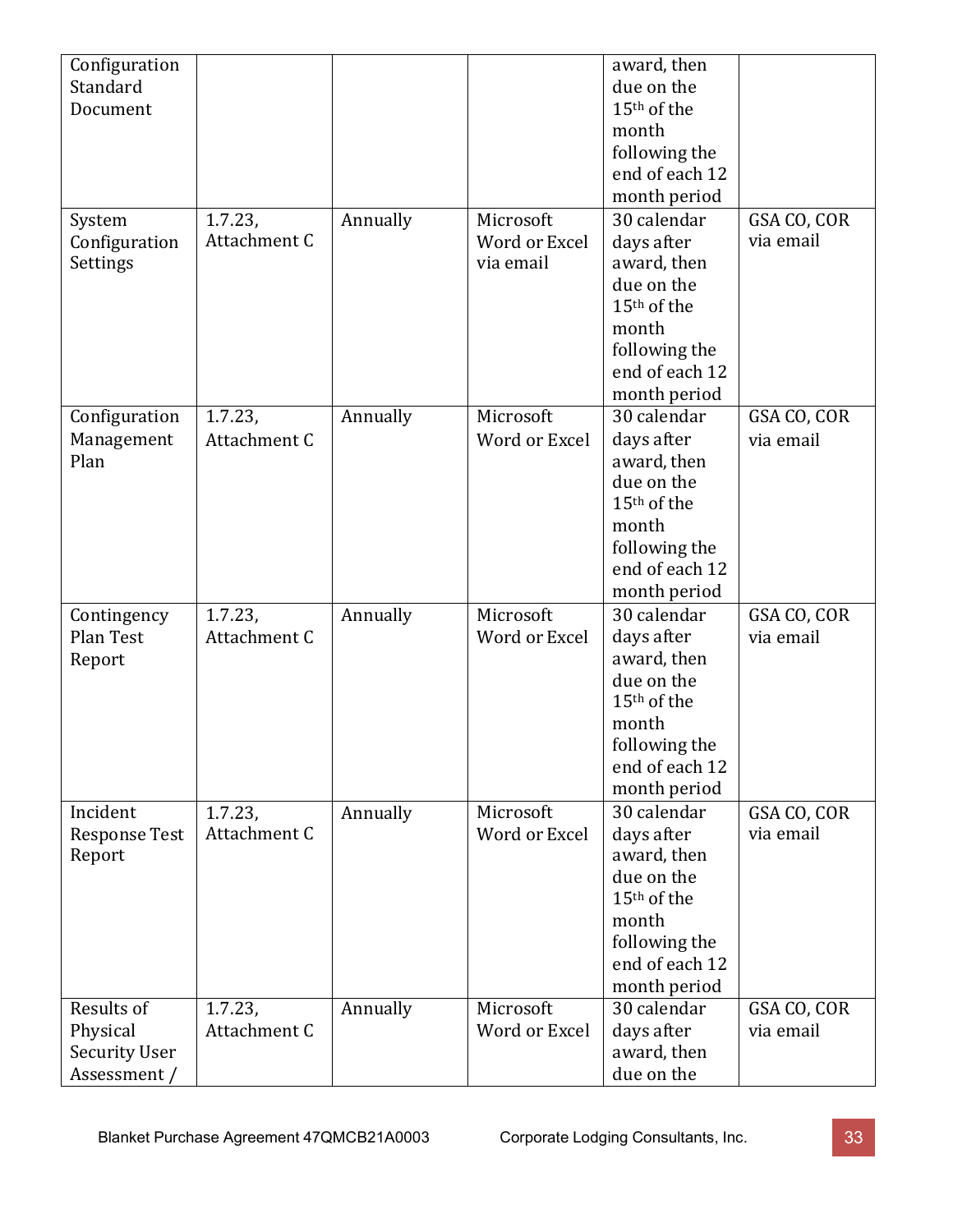| Authorization<br>Review<br>month                                                          |  |
|-------------------------------------------------------------------------------------------|--|
|                                                                                           |  |
| following the                                                                             |  |
| end of each 12                                                                            |  |
| month period                                                                              |  |
| Microsoft<br>30 calendar<br>Results of<br>$1.7.23$ ,<br>Annually<br>GSA CO, COR           |  |
| Word or Excel<br>Attachment C<br>Review of<br>days after<br>via email                     |  |
| Physical<br>award, then                                                                   |  |
| due on the<br>Access                                                                      |  |
| 15 <sup>th</sup> of the<br>Records                                                        |  |
| month                                                                                     |  |
|                                                                                           |  |
| following the                                                                             |  |
| end of each 12                                                                            |  |
| month period                                                                              |  |
| Microsoft<br>30 calendar<br>Information<br>$1.7.23$ ,<br>Annually<br>GSA CO, COR          |  |
| Attachment C<br>Word or Excel<br>days after<br>via email<br>System                        |  |
| Interconnectio<br>award, then                                                             |  |
| due on the<br>n Agreements                                                                |  |
| 15 <sup>th</sup> of the                                                                   |  |
| month                                                                                     |  |
| following the                                                                             |  |
| end of each 12                                                                            |  |
| month period                                                                              |  |
| Rules of<br>Microsoft<br>30 calendar<br>GSA CO, COR<br>1.7.23,<br>Annually                |  |
| Attachment C<br>Word or Excel<br>Behavior<br>days after<br>via email                      |  |
| award, then                                                                               |  |
| due on the                                                                                |  |
| 15 <sup>th</sup> of the                                                                   |  |
| month                                                                                     |  |
| following the                                                                             |  |
| end of each 12                                                                            |  |
| month period                                                                              |  |
| 1.7.23,<br>Annually<br>GSA CO, COR<br>Microsoft<br>30 calendar<br>Third-Party             |  |
| Attachment C<br>days after<br>Personnel<br>Word or Excel<br>via email                     |  |
| award, then<br>Security                                                                   |  |
| due on the                                                                                |  |
| 15 <sup>th</sup> of the                                                                   |  |
| month                                                                                     |  |
| following the                                                                             |  |
| end of each 12                                                                            |  |
| month period                                                                              |  |
| Biennially<br><b>Access Control</b><br>30 calendar<br>1.7.23,<br>Microsoft<br>GSA CO, COR |  |
| days after<br>Policy and<br>Attachment C<br>Word or Excel<br>via email                    |  |
| Procedures<br>award, then                                                                 |  |
| due on the                                                                                |  |
| 15 <sup>th</sup> of the                                                                   |  |
| month                                                                                     |  |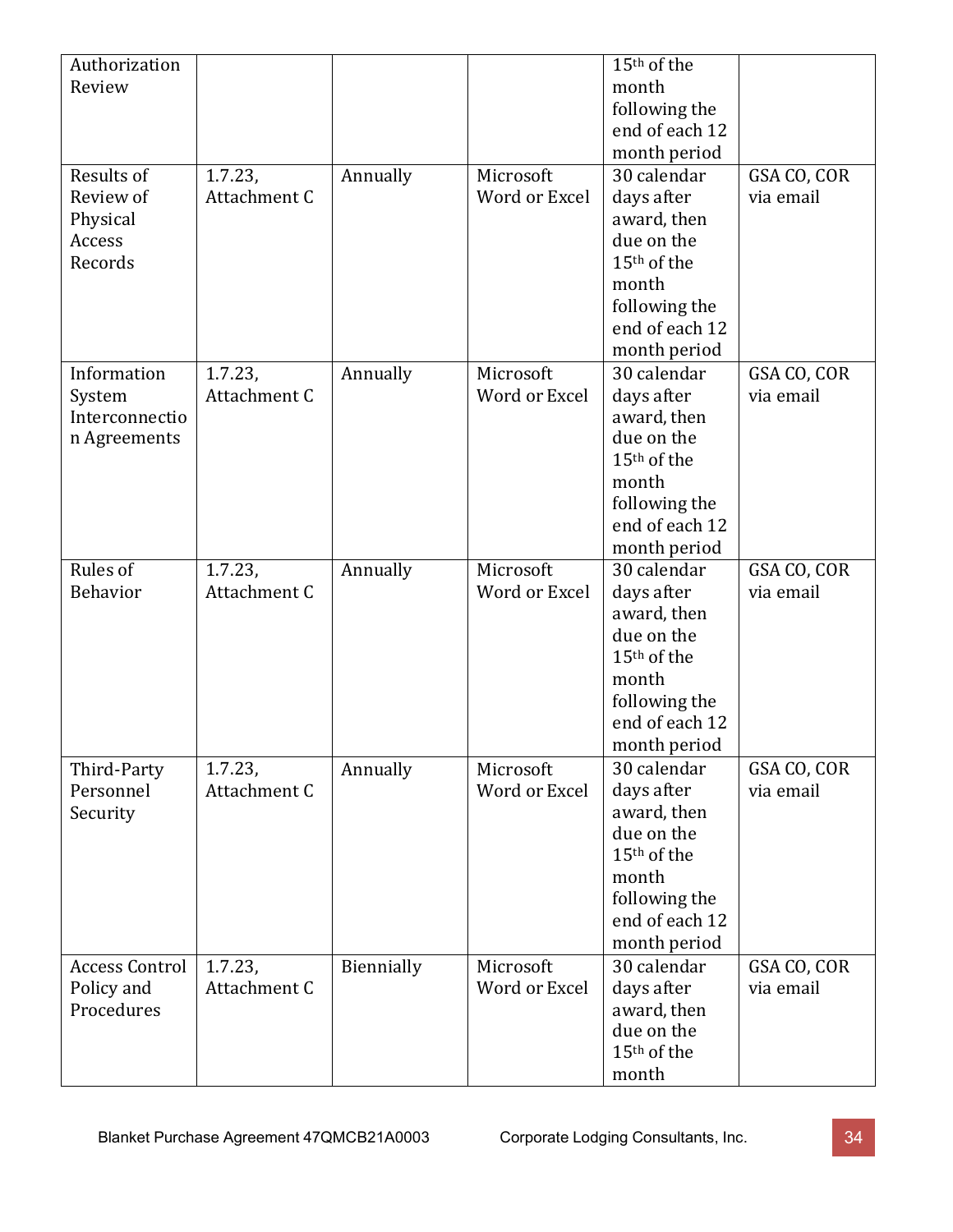|                                                                            |                            |            |                            | following the<br>end of each 24<br>month period                                                                                               |                          |
|----------------------------------------------------------------------------|----------------------------|------------|----------------------------|-----------------------------------------------------------------------------------------------------------------------------------------------|--------------------------|
| Security<br>Awareness<br>and Training<br>Policy and<br>Procedures          | 1.7.23,<br>Attachment C    | Biennially | Microsoft<br>Word or Excel | 30 calendar<br>days after<br>award, then<br>due on the<br>15 <sup>th</sup> of the<br>month<br>following the<br>end of each 24<br>month period | GSA CO, COR<br>via email |
| Audit and<br>Accountability<br>Policy and<br>Procedures                    | $1.7.23$ ,<br>Attachment C | Biennially | Microsoft<br>Word or Excel | 30 calendar<br>days after<br>award, then<br>due on the<br>15 <sup>th</sup> of the<br>month<br>following the<br>end of each 24<br>month period | GSA CO, COR<br>via email |
| Security<br>Assessment<br>and<br>Authorization<br>Policy and<br>Procedures | 1.7.23,<br>Attachment C    | Biennially | Microsoft<br>Word or Excel | 30 calendar<br>days after<br>award, then<br>due on the<br>15 <sup>th</sup> of the<br>month<br>following the<br>end of each 24<br>month period | GSA CO, COR<br>via email |
| Configuration<br>Management<br>Policy and<br>Procedures                    | $1.7.23$ ,<br>Attachment C | Biennially | Microsoft<br>Word or Excel | 30 calendar<br>days after<br>award, then<br>due on the<br>15 <sup>th</sup> of the<br>month<br>following the<br>end of each 24<br>month period | GSA CO, COR<br>via email |
| Contingency<br>Planning<br>Policy and<br>Procedures                        | 1.7.23,<br>Attachment C    | Biennially | Microsoft<br>Word or Excel | 30 calendar<br>days after<br>award, then<br>due on the<br>15 <sup>th</sup> of the<br>month<br>following the                                   | GSA CO, COR<br>via email |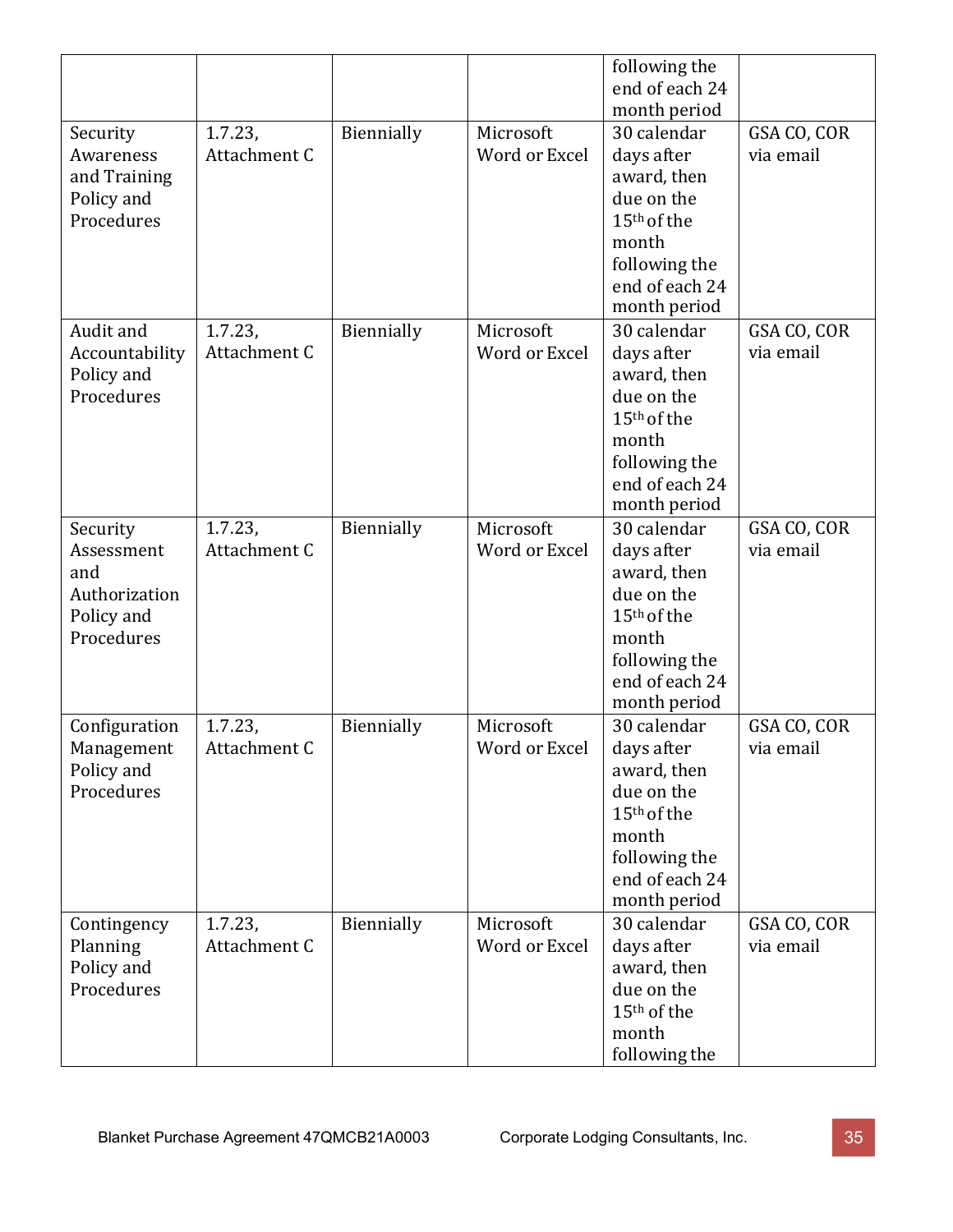|                             |                         |            |               | end of each 24                        |                          |
|-----------------------------|-------------------------|------------|---------------|---------------------------------------|--------------------------|
|                             |                         |            |               | month period                          |                          |
| Identification              | $1.7.23$ ,              | Biennially | Microsoft     | 30 calendar                           | GSA CO, COR              |
| and                         | Attachment C            |            | Word or Excel | days after                            | via email                |
| Authenticatio               |                         |            |               | award, then                           |                          |
| n Policy and                |                         |            |               | due on the                            |                          |
| Procedures                  |                         |            |               | 15 <sup>th</sup> of the               |                          |
|                             |                         |            |               | month                                 |                          |
|                             |                         |            |               | following the                         |                          |
|                             |                         |            |               | end of each 24                        |                          |
|                             |                         |            |               | month period                          |                          |
| Incident                    | 1.7.23,                 | Biennially | Microsoft     | 30 calendar                           | GSA CO, COR              |
| Response                    | Attachment C            |            | Word or Excel | days after                            | via email                |
| Policy and                  |                         |            |               | award, then                           |                          |
| Procedures                  |                         |            |               | due on the<br>15 <sup>th</sup> of the |                          |
|                             |                         |            |               | month                                 |                          |
|                             |                         |            |               | following the                         |                          |
|                             |                         |            |               | end of each 24                        |                          |
|                             |                         |            |               | month period                          |                          |
| System                      | $1.7.23$ ,              | Biennially | Microsoft     | 30 calendar                           | GSA CO, COR              |
| Maintenance                 | Attachment C            |            | Word or Excel | days after                            | via email                |
| Policy and                  |                         |            |               | award, then                           |                          |
| Procedures                  |                         |            |               | due on the                            |                          |
|                             |                         |            |               | 15 <sup>th</sup> of the               |                          |
|                             |                         |            |               | month                                 |                          |
|                             |                         |            |               | following the                         |                          |
|                             |                         |            |               | end of each 24                        |                          |
|                             |                         |            |               | month period                          |                          |
| Media                       | 1.7.23,                 | Biennially | Microsoft     | 30 calendar                           | GSA CO, COR              |
| Protection                  | Attachment C            |            | Word or Excel | days after                            | via email                |
| Policy and                  |                         |            |               | award, then                           |                          |
| Procedures                  |                         |            |               | due on the                            |                          |
|                             |                         |            |               | 15 <sup>th</sup> of the               |                          |
|                             |                         |            |               | month                                 |                          |
|                             |                         |            |               | following the                         |                          |
|                             |                         |            |               | end of each 24                        |                          |
|                             |                         |            | Microsoft     | month period<br>30 calendar           |                          |
| Physical and<br>Environment | 1.7.23,<br>Attachment C | Biennially | Word or Excel | days after                            | GSA CO, COR<br>via email |
| Protection                  |                         |            |               | award, then                           |                          |
| Policy and                  |                         |            |               | due on the                            |                          |
| Procedures                  |                         |            |               | 15 <sup>th</sup> of the               |                          |
|                             |                         |            |               | month                                 |                          |
|                             |                         |            |               | following the                         |                          |
|                             |                         |            |               | end of each 24                        |                          |
|                             |                         |            |               | month period                          |                          |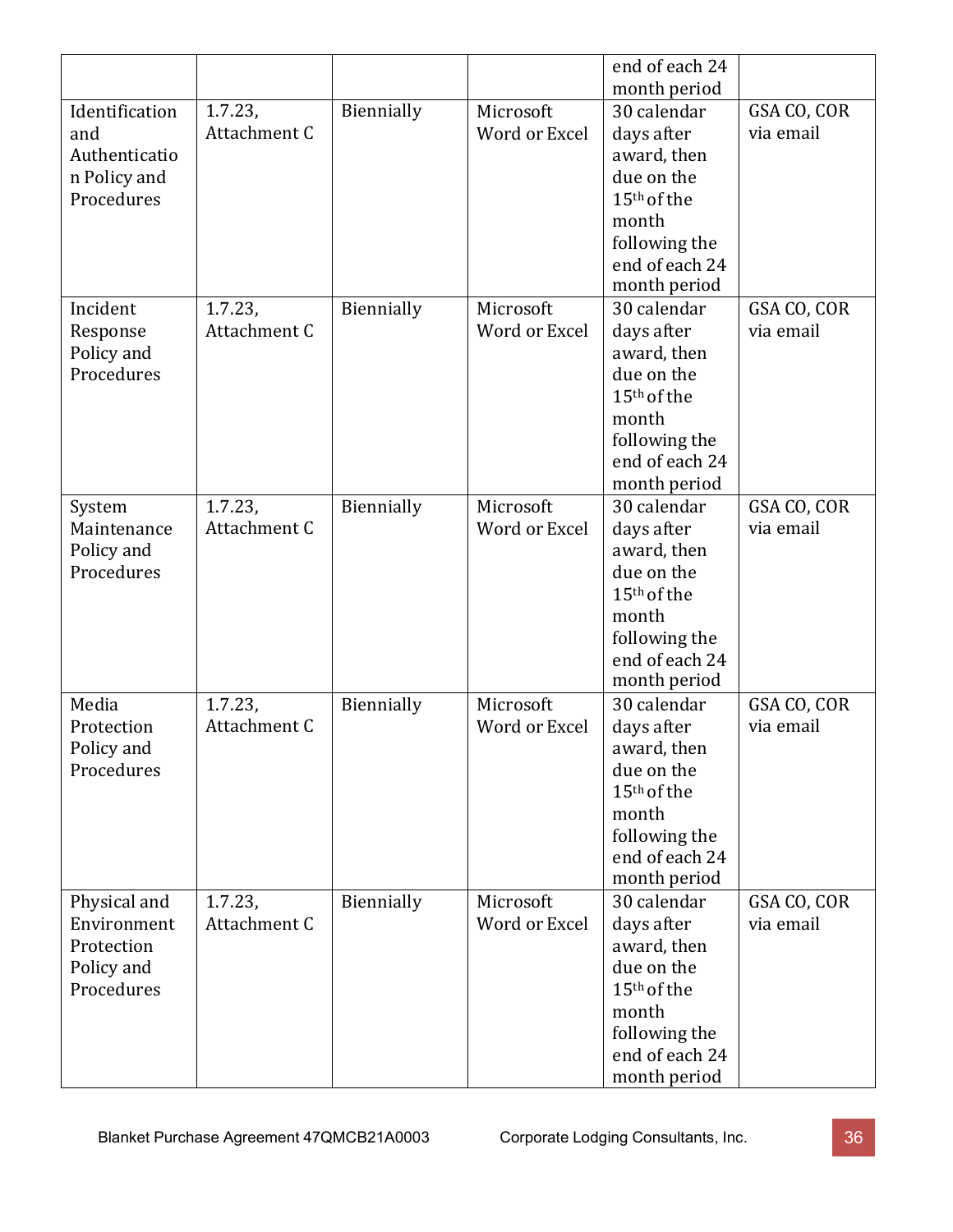| Security<br>Planning<br>Policy and<br>Procedures                        | 1.7.23,<br>Attachment C    | Biennially | Microsoft<br>Word or Excel | 30 calendar<br>days after<br>award, then<br>due on the<br>15 <sup>th</sup> of the<br>month<br>following the                                   | GSA CO, COR<br>via email |
|-------------------------------------------------------------------------|----------------------------|------------|----------------------------|-----------------------------------------------------------------------------------------------------------------------------------------------|--------------------------|
|                                                                         |                            |            |                            | end of each 24<br>month period                                                                                                                |                          |
| Personnel<br>Security<br>Policy and<br>Procedures                       | 1.7.23<br>Attachment C     | Biennially | Microsoft<br>Word or Excel | 30 calendar<br>days after<br>award, then<br>due on the<br>15 <sup>th</sup> of the<br>month<br>following the<br>end of each 24<br>month period | GSA CO, COR<br>via email |
| <b>Risk</b><br>Assessment<br>Policy and<br>Procedures                   | $1.7.23$ ,<br>Attachment C | Biennially | Microsoft<br>Word or Excel | 30 calendar<br>days after<br>award, then<br>due on the<br>15 <sup>th</sup> of the<br>month<br>following the<br>end of each 24<br>month period | GSA CO, COR<br>via email |
| System and<br>Services<br>Acquisition<br>Policy and<br>Procedures       | 1.7.23,<br>Attachment C    | Biennially | Microsoft<br>Word or Excel | 30 calendar<br>days after<br>award, then<br>due on the<br>15 <sup>th</sup> of the<br>month<br>following the<br>end of each 24<br>month period | GSA CO, COR<br>via email |
| System and<br>Communicatio<br>ns Protection<br>Policy and<br>Procedures | 1.7.23,<br>Attachment C    | Biennially | Microsoft<br>Word or Excel | 30 calendar<br>days after<br>award, then<br>due on the<br>15 <sup>th</sup> of the<br>month<br>following the<br>end of each 24<br>month period | GSA CO, COR<br>via email |
| System and<br>Information                                               | $1.7.23$ ,<br>Attachment C | Biennially | Microsoft<br>Word or Excel | 30 calendar<br>days after                                                                                                                     | GSA CO, COR<br>via email |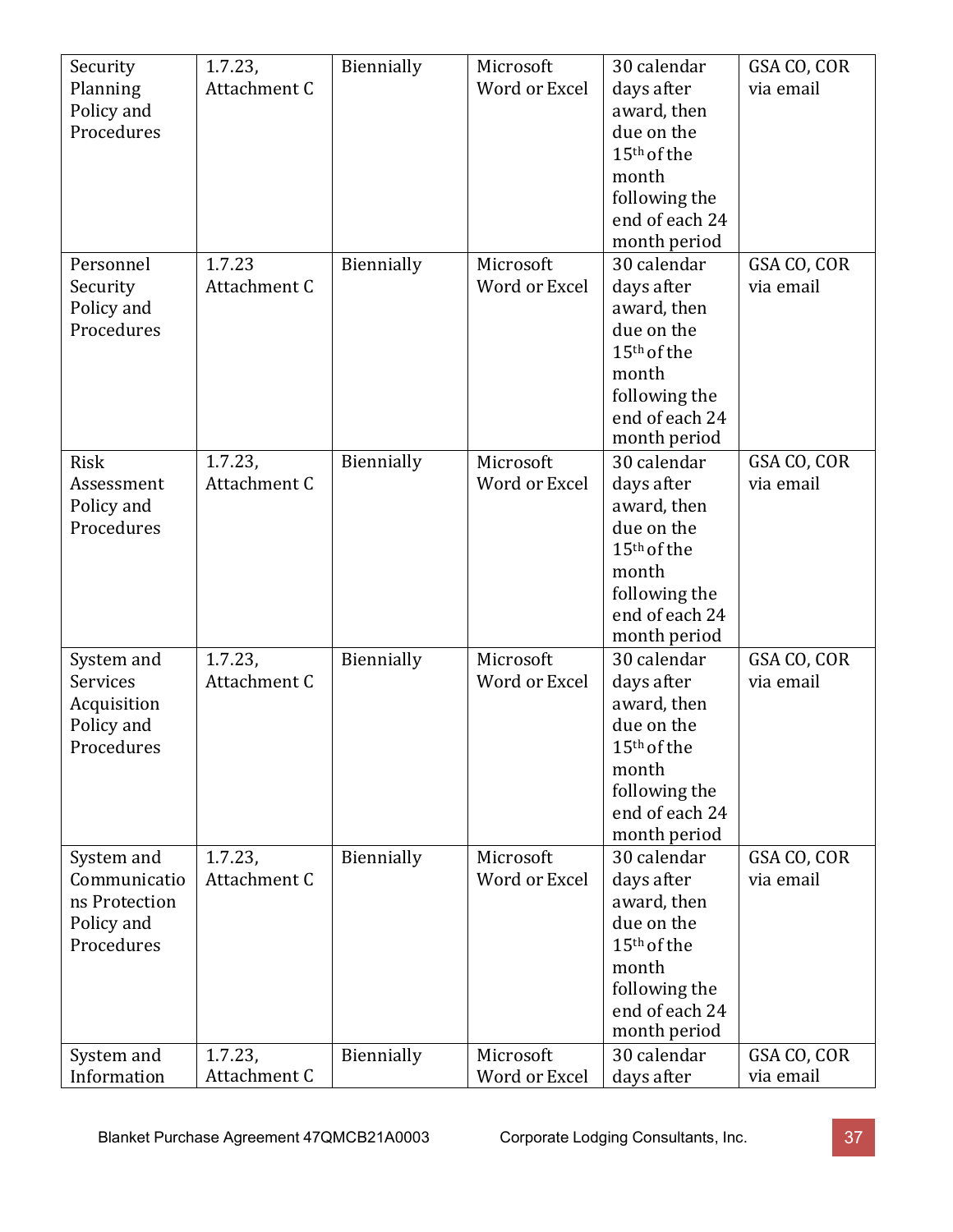| Integrity<br>Policy and<br>Procedures                             |                         |            |                                         | award, then<br>due on the<br>15 <sup>th</sup> of the<br>month<br>following the<br>end of each 24<br>month period                              |                                                            |
|-------------------------------------------------------------------|-------------------------|------------|-----------------------------------------|-----------------------------------------------------------------------------------------------------------------------------------------------|------------------------------------------------------------|
| Cryptographic<br><b>Key</b><br>Establishment<br>and<br>Management | 1.7.23,<br>Attachment C | Biennially | Microsoft<br>Word or Excel              | 30 calendar<br>days after<br>award, then<br>due on the<br>15 <sup>th</sup> of the<br>month<br>following the<br>end of each 24<br>month period | GSA CO, COR<br>via email                                   |
| Ordering<br><b>Agency Task</b><br>Order Report                    | 1.9.1                   | Monthly    | Microsoft<br>Word or Excel              | Weekly by<br>4:00 PM ET<br>every Tuesday                                                                                                      | GSA CO, COR<br>via email                                   |
| Ordering<br><b>Agency Task</b><br>Orders ad<br>Modifications      | 1.9.1                   | Varies     | Microsoft<br>Word or<br>Adobe pdf       | Within 2<br>business days<br>of award                                                                                                         | GSA CO, COR<br>via email                                   |
| Industrial<br><b>Funding Fee</b><br>(IFF) Report                  | 1.9.2                   | Quarterly  | Microsoft<br>Word or<br>Adobe pdf       | 15 calendar<br>days after the<br>end of each<br>fiscal year<br>quarter                                                                        | GSA CO, COR<br>via email                                   |
| Small<br><b>Business Sales</b><br>report                          | 1.9.3                   | Quarterly  | Microsoft<br>Word or Excel              | 15 calendar<br>days after the<br>end of each<br>fiscal year<br>quarter                                                                        | GSA CO, COR<br>via email                                   |
| <b>Standard GSA</b><br>Government<br>wide report                  | 1.9.4                   | Quarterly  | Microsoft<br>Word or Excel              | 15 calendar<br>days after the<br>end of each<br>fiscal year<br>quarter                                                                        | GSA CO, COR<br>via email                                   |
| <b>Fiscal Year</b><br>End report                                  | 1.9.5                   | Annually   | Microsoft<br>Word or Excel              | 30 calendar<br>days after the<br>end of the<br>fiscal year                                                                                    | GSA CO, COR<br>via email                                   |
| Ordering<br>Agency<br>Monthly<br>Program<br>Usage report          | 1.10.1                  | Monthly    | Microsoft<br>Word or Excel<br>via email | 15 calendar<br>days after the<br>end of each<br>month                                                                                         | GSA CO, COR<br>and Ordering<br>Agency CO,<br>COR via email |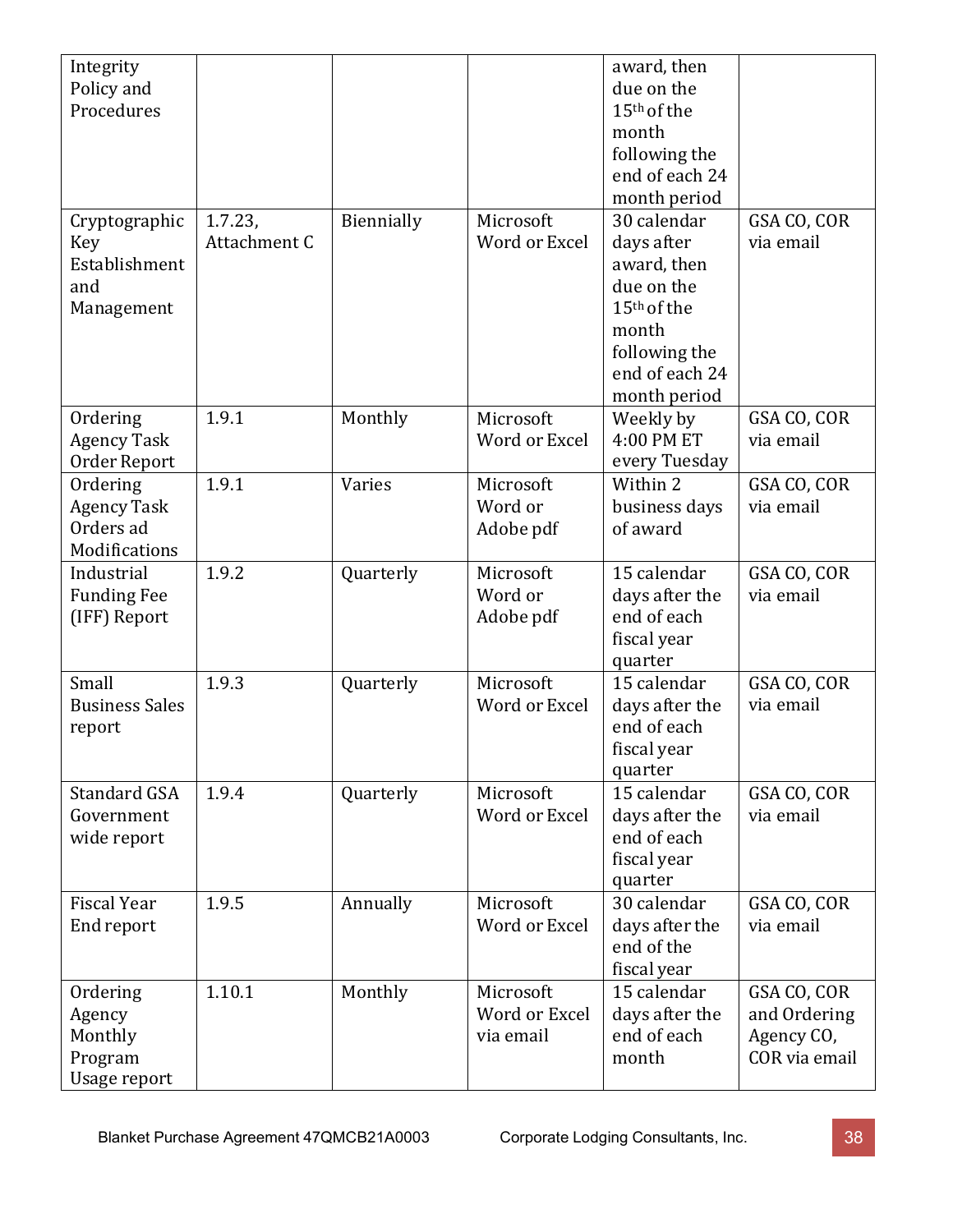| Ordering             | 1.10.2 | Monthly | Microsoft     | 15 calendar    | GSA CO, COR   |
|----------------------|--------|---------|---------------|----------------|---------------|
| <b>Agency Socio-</b> |        |         | Word or Excel | days after the | and Ordering  |
| economic             |        |         |               | end of each    | Agency CO,    |
| report               |        |         |               | month          | COR via email |
| Kick-Off             | 1.20.1 | Once    | N/A           | 10 calendar    | N/A           |
| Meeting              |        |         |               | days after     |               |
|                      |        |         |               | award          |               |

## **1.17.2 METHOD OF DELIVERY**

The Contractor shall deliver all reports, plans, products, etc. listed in Section 1.17.1 above to the designated Point of Contact (POC) according to the delivery schedule. All deliverables shall meet the requirements as described in this RFQ in clear, concise, well-written language. All deliverables shall be provided in electronic format to the designated POC using Microsoft Word, Excel, and/or Adobe pdf unless otherwise agreed upon with the COR. Hardcopies of deliverables shall be provided upon request.

## **1.18 INSPECTION AND ACCEPTANCE**

The COR for any resulting BPA is a Government official who has been delegated specific technical, functional and oversight responsibilities.

The CO or designated COR will perform inspection and acceptance of services to be provided under this BPA. The CO or COR will notify the contractor of deliverable acceptance or provide comments in writing within ten (10) Government workdays of receipt of a deliverable or within such other reasonable time frame as agreed upon by the Contractor and Government. Within ten (10) Government workdays of receipt of the written comments, the Contractor shall re-submit the final deliverable to the COR and CO, if necessary. The Contractor shall be allowed five (5) Government workdays for one (1) re-submission of deliverables. The Contractor may reference incorporated FAR Clause 52.212-4(a) for additional inspection/ acceptance terms and conditions.

# **1.19 INVOICING PROCEDURES**

Invoices are authorized for payment upon the Ordering Agency' receipt and acceptance of deliverables specified in its executed task order and the receipt of a valid invoice. Unless otherwise agreed to, all invoices shall contain the information specified in FAR 52.212-4(g)(1) and the period of performance relative to the services rendered in the invoice.

Payment of all lodging/housing and optional services ordered under this BPA is the sole responsibility of the specified Ordering Agency. GSA will not be liable for any amount that may be due to the Contractor, its subcontractors, or any other entity providing services under this effort for services that may be ordered by authorized users other than GSA.

#### **1.20 MEETINGS**

#### **1.20.1 POST-AWARD KICKOFF MEETING**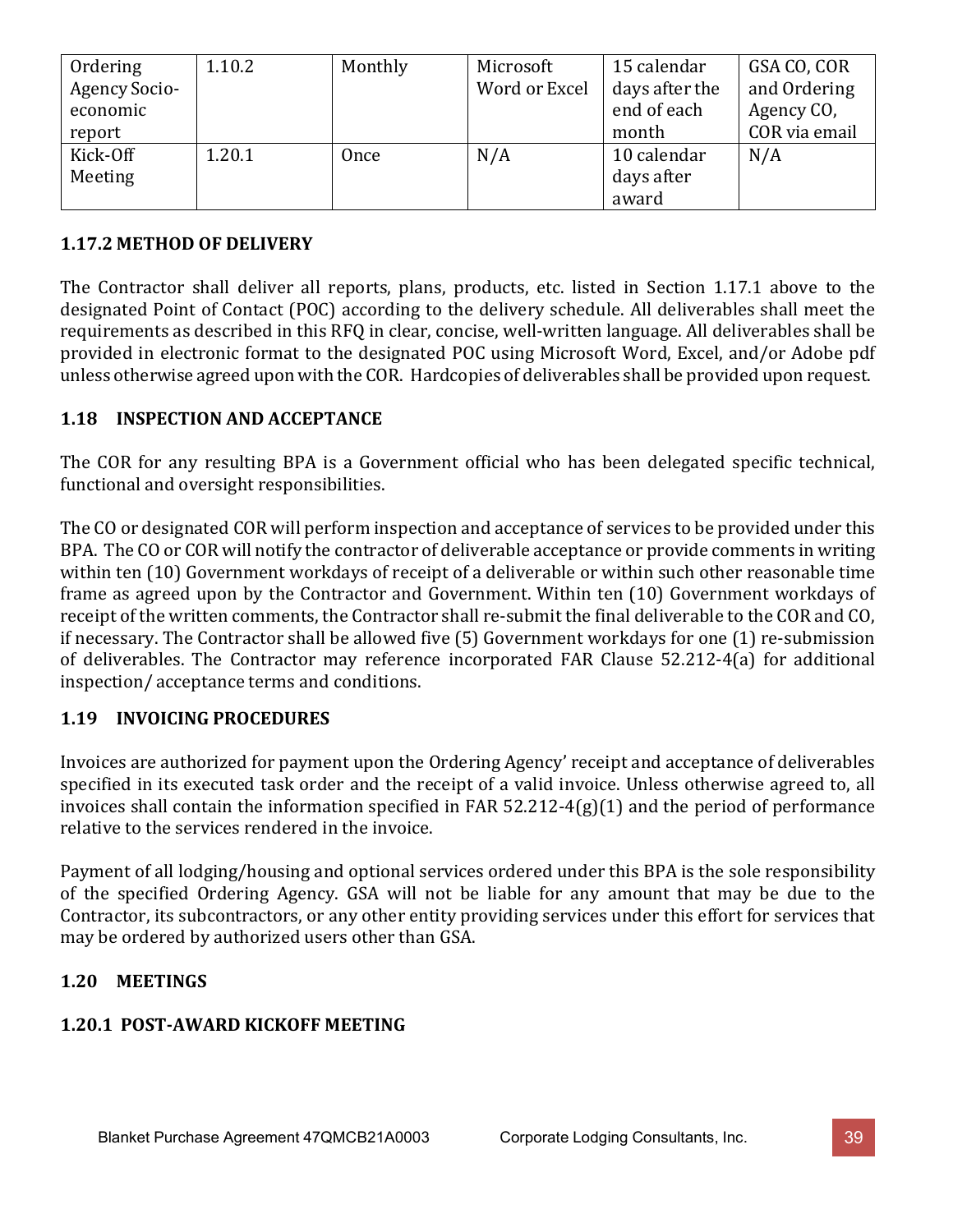Within ten business days of BPA award, the Government may conduct a post-award kickoff meeting at a location, date, and time mutually agreed upon by all parties.

# **1.21 METHOD OF PAYMENT**

The BPA does not obligate funds. Funds will be obligated upon execution of a task order by the Ordering Agency. Payment of services will be the responsibility of the Ordering Agency.

# **1.23 ORDERING PROCEDURES**

After the Blanket Purchase Agreement (BPA) is awarded, Ordering Agencies eligible to utilize the BPA may request to become an authorized user. An Ordering Agency representative must submit a request to [onthego@gsa.gov](mailto:emailsonthego@gsa.gov) with the following information:

- 1. Agency name;
- 2. Agency address;
- 3. Name of authorized user(s);
- 4. Title(s) or role(s) for each authorized user;
- 5. Phone number(s);
- 6. Email address

## *Note: An Ordering Agency's request must identify at least one (1) Contracting Officer (CO) as an authorized user and cannot include contractors as users.*

Upon receipt of the Ordering Agency's request, the CO will prepare and execute a modification to add the authorized user(s) to the BPA. Once the Ordering Agency is authorized to use the BPA, the Ordering Agency's designated CO can issue a task order against the BPA. The task order must include, at a minimum: agency requirements, payment, and reporting/auditing requirements. Payment of all services under the task order will be the sole responsibility of the specified Ordering Agency.

# **(END OF SECTION 1)**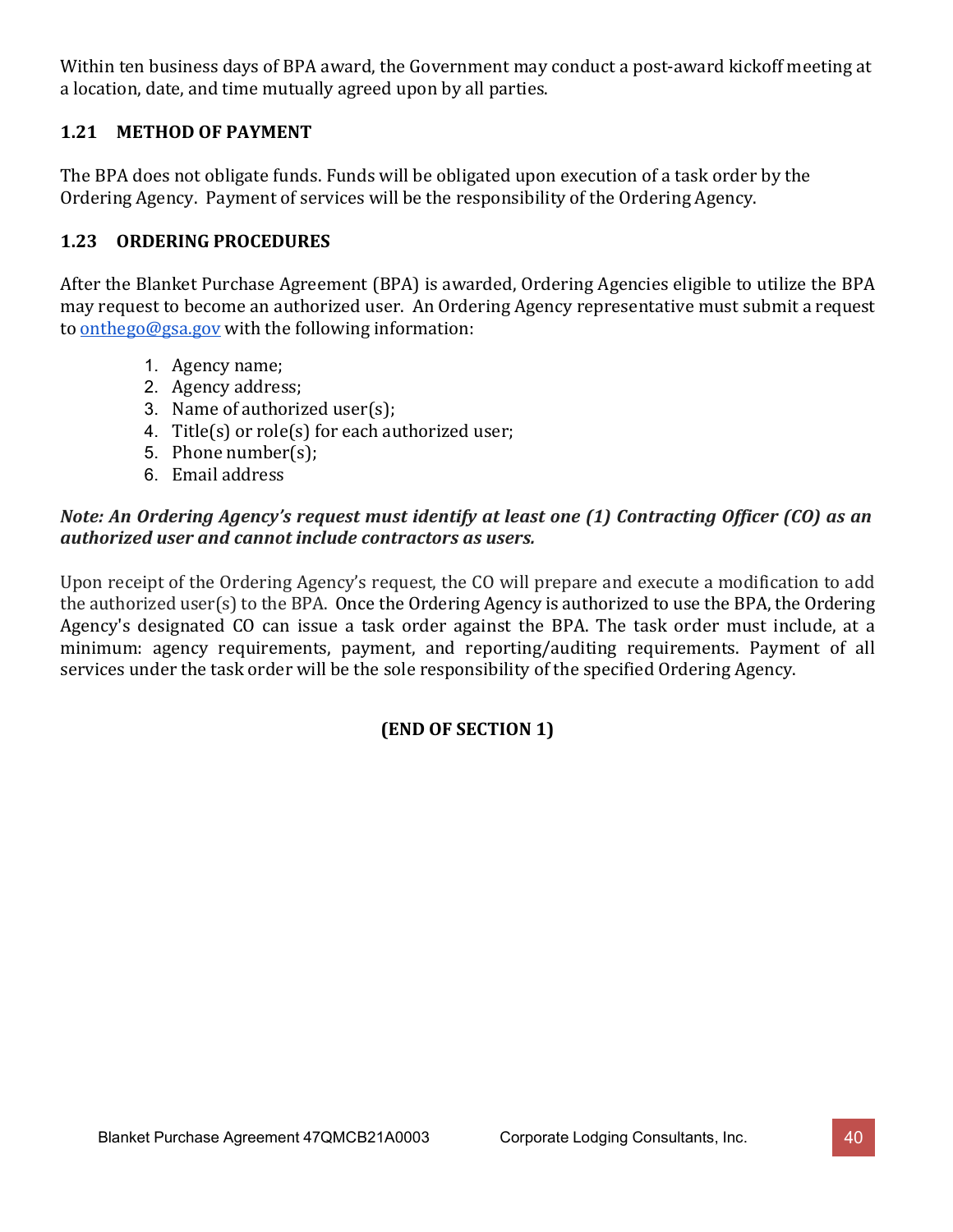# Attachment 2 Contract Clauses (RFQ Section 3)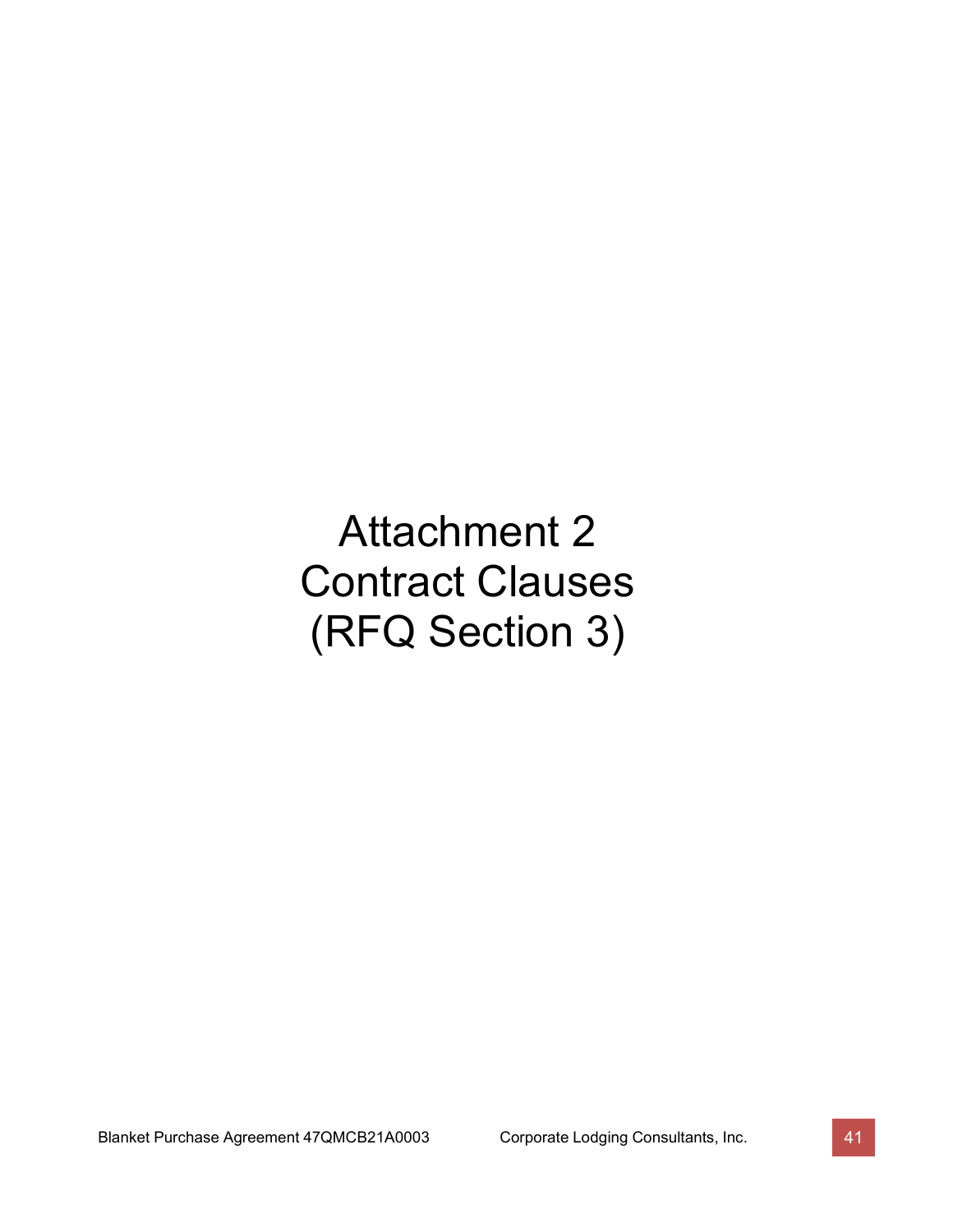#### **SECTION 3 – CONTRACT CLAUSES**

#### **3.0 PREVAILING TERMS AND CONDITIONS**

All applicable clauses incorporated into the Offeror's current GSA MAS, Category L - Travel, SIN 561599L contract shall flow down and are hereby incorporated into the awarded BPA. In the event of a conflict between the provisions of the BPA and the GSA MAS contract, the provisions of the GSA MAS contract will take precedence.

#### **3.1 PROVISIONS INCORPORATED BY FULL TEXT**

#### **3.1.1 52.217-5 EVALUATION OF OPTIONS (JULY 1990)**

Except when it is determined in accordance with FAR [17.206\(](https://www.acquisition.gov/content/part-17-special-contracting-methods#i1103099)b) not to be in the Government's best interests, the Government will evaluate offers for award purposes by adding the total price for all options to the total price for the basic requirement. Evaluation of options will not obligate the Government to exercise the option(s).

#### **3.2 CLAUSES INCORPORATED BY FULL TEXT**

#### **3.2.1 52.217-8 OPTION TO EXTEND SERVICES (NOV 1999)**

The Government may require continued performance of any services within the limits and at the rates specified in the contract. These rates may be adjusted only as a result of revisions to prevailing labor rates provided by the Secretary of Labor. The option provision may be exercised more than once, but the total extension of performance hereunder shall not exceed 6 months. The Contracting Officer may exercise the option by written notice to the Contractor within five (5) days.

#### **3.2.2 52.217-9 OPTION TO EXTEND THE TERM OF THE CONTRACT (MAR 2000)**

(a) The Government may extend the term of this contract by written notice to the Contractor within five (5) days*;* provided that the Government gives the Contractor a preliminary written notice of its intent to extend at least thirty (30) days before the contract expires. The preliminary notice does not commit the Government to an extension.

(b) If the Government exercises this option, the extended contract shall be considered to include this option clause.

(c) The total duration of this contract, including the exercise of any options under this clause, shall not exceed sixty (60) months or five (5) years.

# **(END OF SECTION 3)**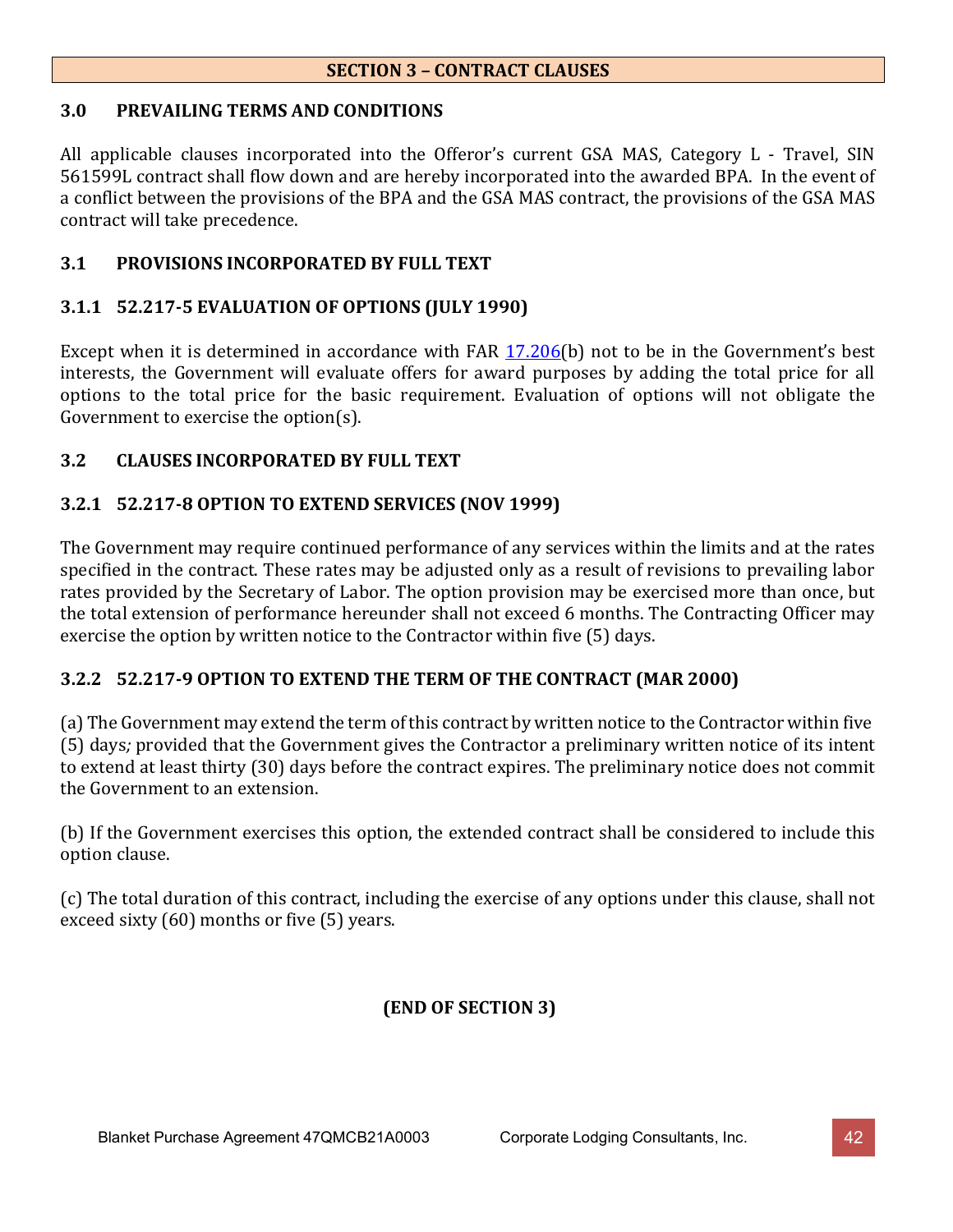# Attachment 3 Other Terms and Conditions (RFQ Section 4)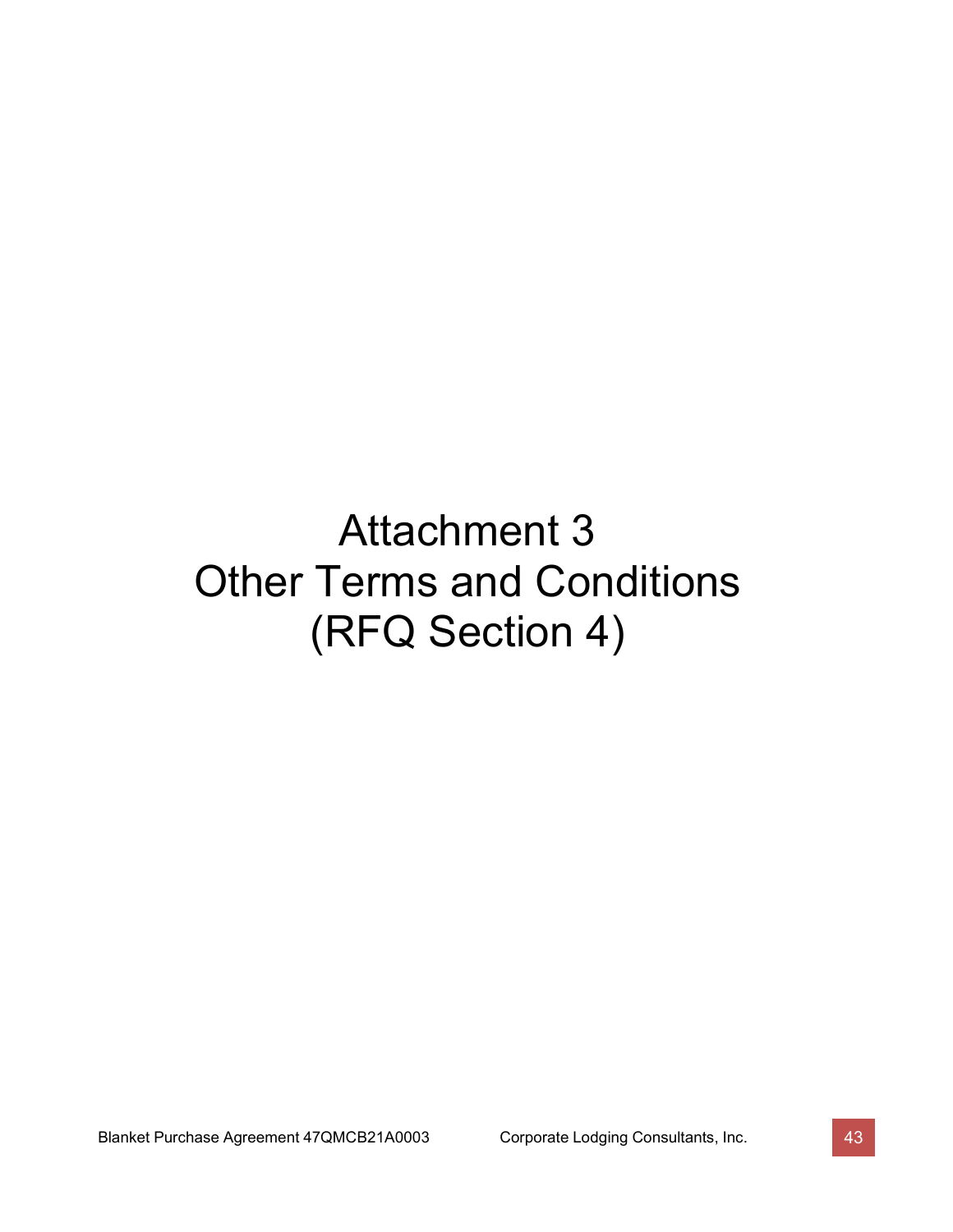#### **SECTION 4 – OTHER TERMS AND CONDITIONS**

## **4.0 ORGANIZATIONAL CONFLICT OF INTEREST**

The offeror's attention is directed to FAR Subpart 9.5, Organizational Conflicts of Interest. Any potential conflict of interest issues will be considered prior to award of the work to be performed.

# **4.1 NON-DISCLOSURE / NON-USE AGREEMENT**

The Contractor shall ensure that a Non-Disclosure Agreement is signed, if required, by all staff assigned to or performing on this BPA before performing any work, including all subcontractors and consultants. The Contractor shall also ensure that all staff understand and adhere to the terms of the Non-Disclosure Agreement, protecting the procurement sensitive information of the government and the proprietary information of other contractors.

# **4.2 CONTRACTOR EMPLOYEES**

The Contractor shall ensure that Contractor personnel identify themselves as contractors when attending meetings, answering government telephones, providing any type of written correspondence, or working in situations where their actions could be construed as official government acts.

# **4.4 CONTRACTING OFFICER'S REPRESENTATIVE (COR)**

The COR is designated by the Contracting Officer to perform technical liaison between the contractor's management and the Contracting Officer in routine technical matters constituting general program direction within the scope of the BPA. Under NO circumstances is the COR authorized to effect any changes in the work required under this BPA whatsoever, or enter into any agreement that has the effect of changing the terms and conditions of this BPA, or that causes the Contractor to incur any costs.

In addition, the COR will NOT supervise, direct, or control Contractor employees. Notwithstanding this provision, to the extent that Contractor accepts any direction that constitutes a change to this BPA without prior written authorization of the Contracting Officer, costs incurred in connection therewith are incurred at the sole risk of the contractor, and if involved under this BPA will be disallowed.

On all matters that pertain to the contract terms, the Contractor must communicate with the Contracting Officer. Whenever, in the opinion of the contractor, the COR requests efforts beyond the terms of the contract, the Contractor shall so advise the Contracting Officer. If the COR persists and there still exists a disagreement as to the proper contractual coverage, the Contracting Officer will be notified immediately, preferably in writing.

# **4.5 UNAUTHORIZED COMMITMENT**

In no event shall any understanding or agreement between the Contractor and any Government employee other than the Contracting Officer on this BPA be effective or binding upon the Government. All such actions must be formalized by a proper contractual document executed by an appointed Contracting Officer. The Contractor is hereby put on notice that in the event a Government employee other than the Contracting Officer directs a change in the work to be performed or increases the scope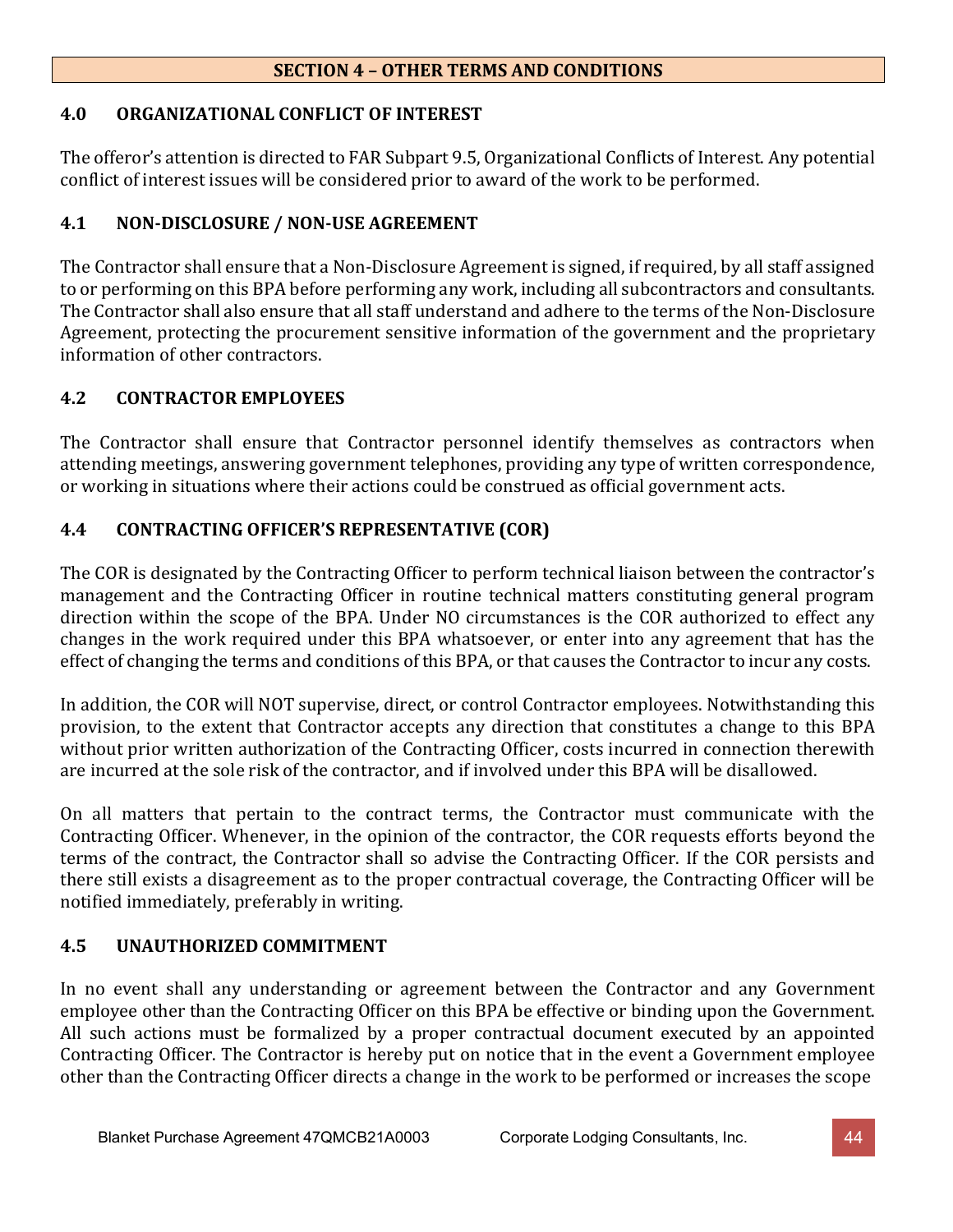of the work to be performed, it is the Contractor's responsibility to make inquiry with the Contracting Officer before making the change. **Payments will not be made without being authorized by an appointed Contracting Officer with the legal authority to bind the Government**.

# **4.6 CANCELLATION PROVISION**

In the event an Ordering Agency cancels the room requirement and/or is a no-show for such rooms/properties, then the Ordering Agency shall pay upon request to the Contractor the lesser of all hotel/property charges and the Contractor's fees for one night for all such rooms/properties or the total costs incurred to the Contractor plus the Contractor's fees for one night for all such rooms/ properties. If the hotel/property waives cancellation charges to the Contractor, the Contractor may only invoice the Ordering Agency a maximum of the Contractor's fees, at the Contractor's discretion, for one night for all such hotel rooms/properties.

# **4.7 GOVERNMENT FURNISHED EQUIPMENT (GFE) / INFORMATION (GFI) / FACILITIES**

# **4.7.1 GOVERNMENT FURNISHED EQUIPMENT / INFORMATION / PROPERTY**

The Contractor shall maintain a detailed inventory accounting system for Government furnished equipment/material or Contractor-acquired-Government owned property (CAP). The inventory accounting system must specify, as a minimum: product description (make, model), government tag number, date of receipt, name of recipient, location of receipt, current location, purchase cost (if CAP), and contract/order number under which the equipment is being used. The Contractor shall either: a) attach an updated inventory report to each monthly progress report, or b) certify that the inventory has been updated and is available for Government review. In either case the contractor's inventory listing must be available for Government review within one (1) business day of COR request.

# **4.7.2 GOVERNMENT FACILITIES**

Unless directly related to this BPA, the Contractor and any employees or consultant of the Contractor are prohibited from using U.S. Government facilities (such as office space or equipment) or U.S. Government clerical or technical personnel in the performance of the services not specified in the BPA.

# **(END OF SECTION 4)**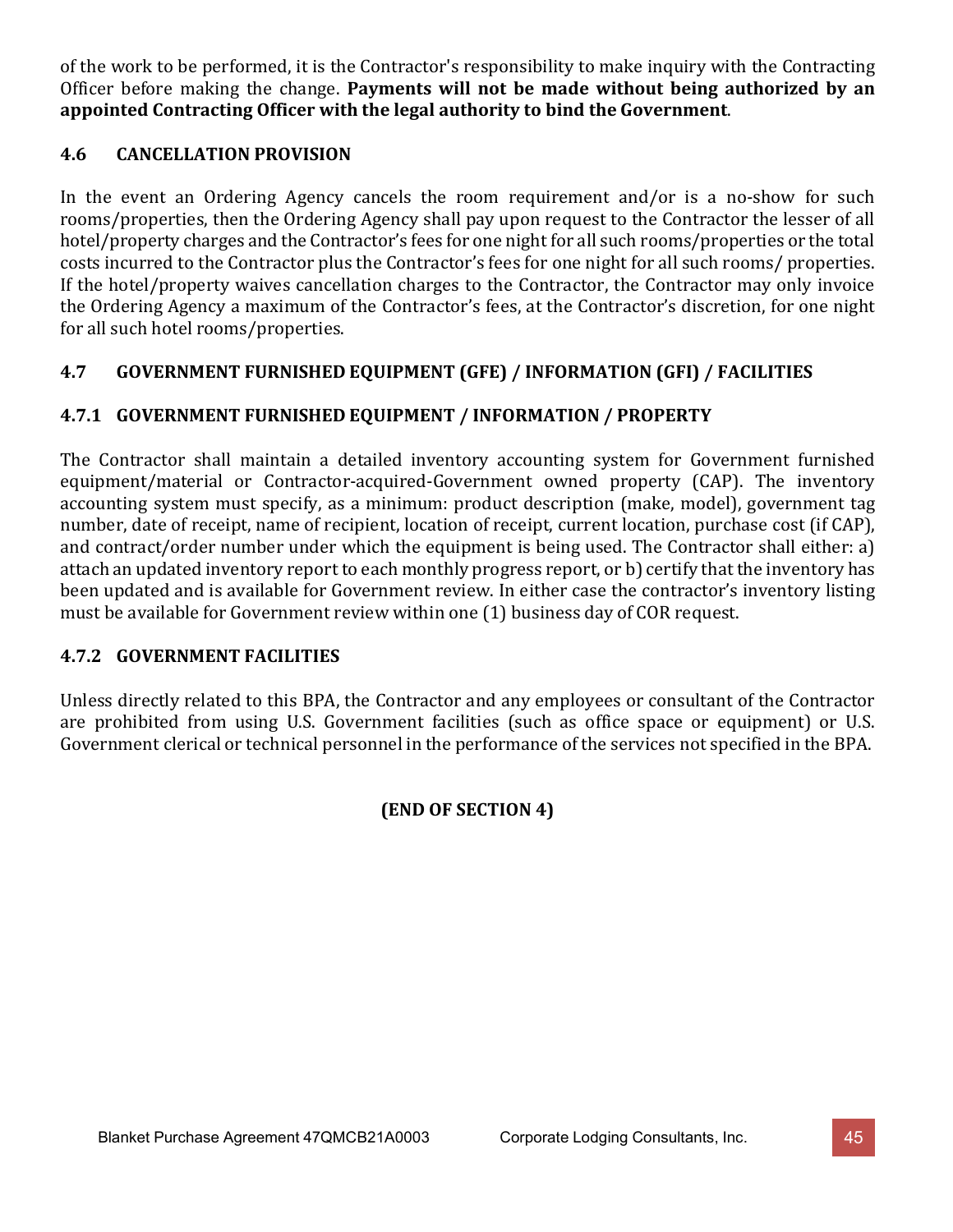# Attachment 4 ELS 4.0 Security Requirements (RFQ Attachment C)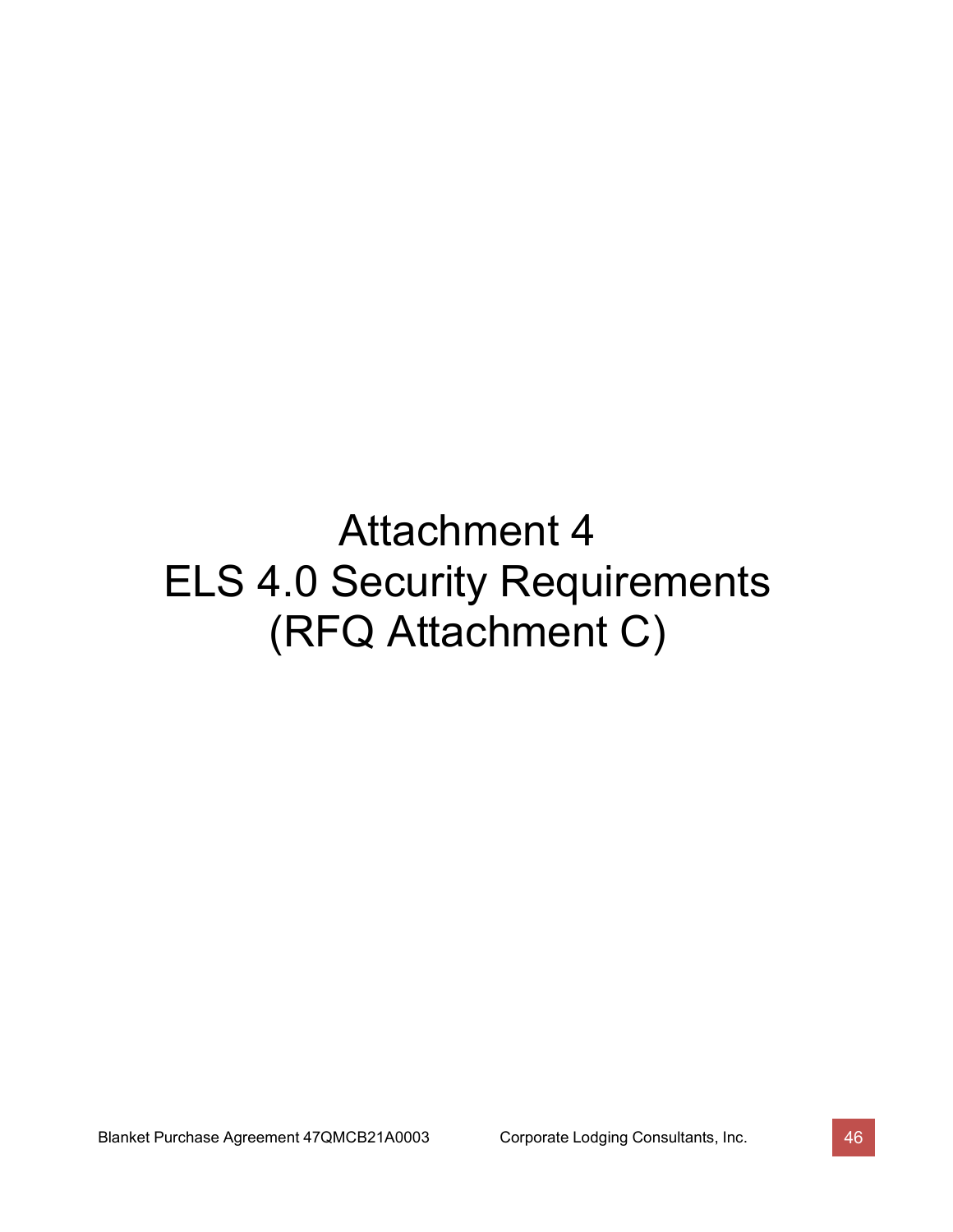#### **Introduction**

The security model for Emergency Lodging Services (ELS) 4.0 is founded on Office of Management and Budget, National Institute of Standards and Technology (NIST), Federal Information Processing Standard (FIPS), the Privacy Act of 1974, and GSA security policy and governance, which is used as the baseline for a number of Government-wide initiatives. FIPS 200, *Minimum Security Requirements for Federal Information and Information Systems,* is a mandatory Federal standard developed by NIST in response to the Federal Information Security Modernization Act (FISMA) of 2014 (Public Law 113-283). To comply with the Federal standard, the ELS 4.0, the Program Management Office (PMO) has determined the security category of the ELS 4.0 information system (to include ELS 4.0.) to be a Moderate impact system in accordance with FIPS 199, *Standards for Security Categorization of Federal Information and Information Systems*, and derived the information system impact level from the security category in accordance with FIPS 200. The Contractor will then apply, at a minimum, the appropriately tailored set of baseline security controls in NIST Special Publication 800-53 Rev. 4, *Security and Privacy Controls for Federal Information Systems and Organizations*. FIPS 200 and NIST Special Publication 800- 53 Rev. 4, in combination, help ensure that appropriate security requirements and security controls are applied to all Federal information systems.

#### **1. Required Policies and Regulations for GSA Contracts**

Contractors entering into an agreement for services to the General Services Administration (GSA) and/or its Federal customers shall be contractually subject to all GSA and Federal IT Security standards, policies, and reporting requirements. The contractor shall meet and comply with all GSA IT Security Policies and all applicable GSA and NIST standards and guidelines, other Government-wide laws and regulations for protection and security of Information Technology.

All GSA contractors must comply with the GSA policies below (these documents are all referenced within the GSA IT Security Policy*)*.

- o GSA Information Technology (IT) Security Policy, CIO P 2100.1I
- o GSA Order CIO P 2181.1 "GSA HSPD-12 Personal Identity Verification and Credentialing"
- o GSA Order CIO 2104.1A, CHGE1 "GSA Information Technology (IT) General Rules of Behavior"
- o GSA Order CIO 1878.1, "GSA Privacy Act Program"
- o GSA IT Security Procedural Guide 04-26, "FISMA Implementation"
- o GSA IT Security Procedural Guide 06-29, "Contingency Planning"
- o GSA IT Security Procedural Guide 06-30, "Managing Enterprise Risk"
- o GSA IT Security Procedural Guide 08-39, "FY 2009 IT Security Program Management Implementation Plan"
- o GSA IT Security Procedural Guide 09-44, "Plan of Action and Milestones (POA&M)"

Contractors are also required to comply with the latest Federal Information Processing Standards (FIPS), the "Special Publications 800 series" guidelines published by NIST, and the requirements of FISMA.

- o Federal Information Security Management Act (FISMA) of 2002.
- o Clinger-Cohen Act of 1996 also known as the "Information Technology Management Reform Act(ITMRA) of 1996."
- o Privacy Act of 1974 (5 U.S.C. § 552a).
- o Homeland Security Presidential Directive (HSPD-12), "Policy for a Common Identification Standard for Federal Employees and Contractors."
- o Office of Management and Budget (OMB) Circular A-130, "Management of Federal Information Resources", and Appendix III, "Security of Federal Automated Information Systems", as amended.
- o FIPS PUB 199, "Standards for Security Categorization of Federal Information and Information Systems."
- o FIPS PUB 200, "Minimum Security Requirements for Federal Information and Information Systems."
- o FIPS PUB 140-2,"Security Requirements for Cryptographic Modules."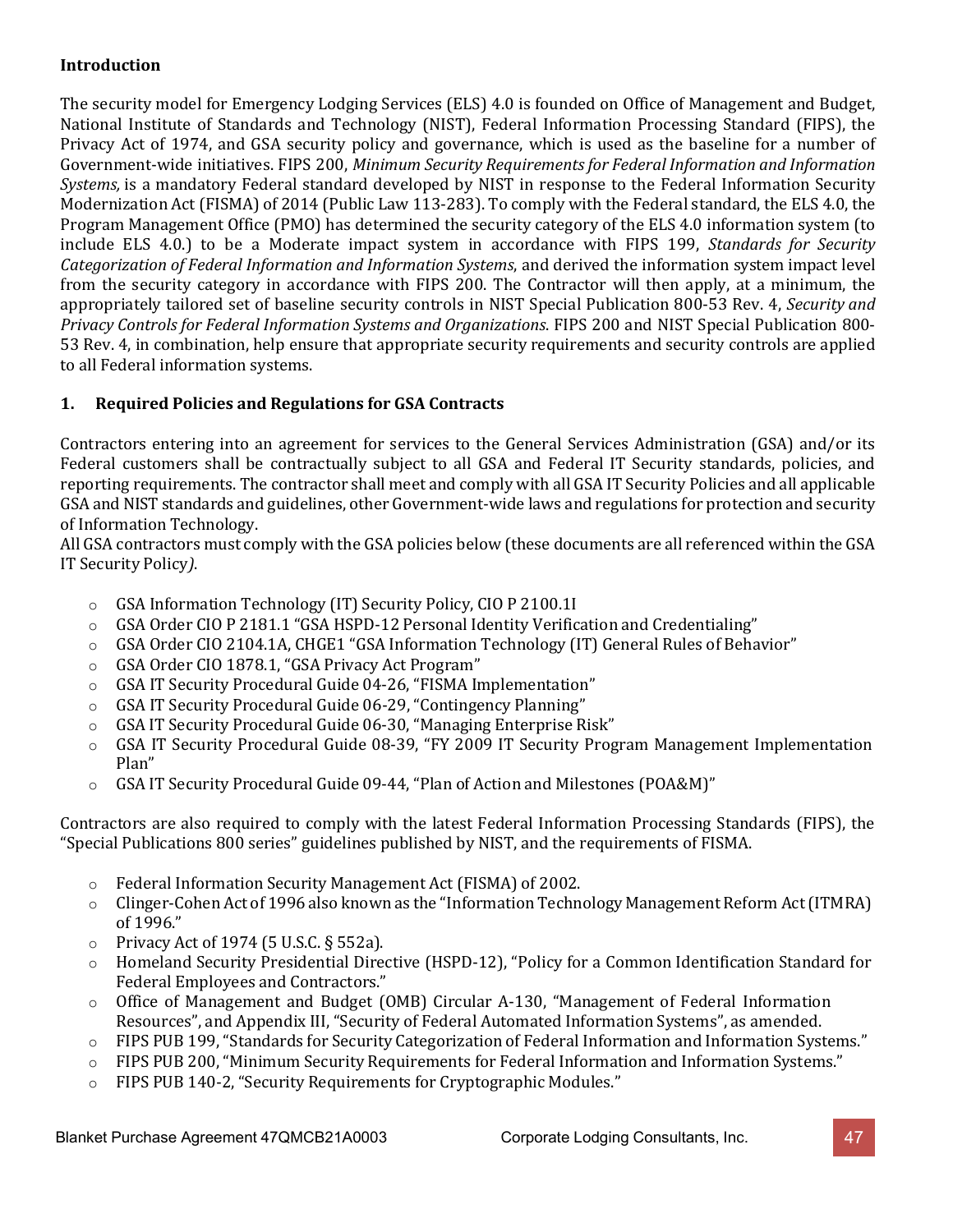- o NIST Special Publication 800-18 Revision 1,*"*Guide for Developing Security Plans for Federal [Information](http://csrc.nist.gov/publications/nistpubs/800-18-Rev1/sp800-18-Rev1-final.pdf) [Systems."](http://csrc.nist.gov/publications/nistpubs/800-18-Rev1/sp800-18-Rev1-final.pdf)
- o NIST Special Publication 800-30, Revision 1 *"*Guide for Conducting Risk Assessments."
- o NIST Special Publication 800-34, Revision 1 *"*Contingency Planning Guide for Federal Information Systems."
- $\circ$  NIST SP 800-37, Revision 1, "Guide for Applying the Risk Management Framework to Federal Information Systems: A Security Life Cycle Approach Planning Guide for Federal Information Systems."
- o NIST Special Publication 800-47, "Security Guide for Interconnecting Information Technology Systems."
- o NIST Special Publication 800-53 Revision 4, "Security and Privacy Controls for Federal Information Systems and Organizations."
- o NIST Special Publication 800-53A, Revision 4, "Assessing Security and Privacy Controls in Federal Information Systems and Organizations: Building Effective Assessment Plans."
- o NIST Special Publication 800-63-3, "Digital Identity Guidelines."

## **2. GSA Security Compliance Requirements**

FIPS 200, "Minimum Security Requirements for Federal Information and Information Systems*"*, is a mandatory federal standard that defines the minimum security requirements for federal information and information systems in seventeen security-related areas. Contractor systems supporting GSA must meet the minimum security requirements through the use of the security controls in accordance with NIST Special Publication 800- 53, Revision 4 (hereafter described as NIST 800-53).

To comply with the federal standard, the ELS 4.0 PMO has determined the security category of the ELS 4.0 information and information system to be a Moderate impact system in accordance with FIPS 199, "Standards for Security Categorization of Federal Information and Information Systems,*"* and the contractor shall apply the appropriately tailored set of Moderate, impact baseline security controls in NIST 800-53, as determined by GSA.

The Contractor shall use GSA technical guidelines, NIST guidelines, Center for Internet Security (CIS) guidelines (Level 1), or industry best practice guidelines in hardening their systems, as deemed appropriate by the Authorizing Official.

#### **3. Assessment and Accreditation (A&A) Activities**

The implementation of a new Federal Government IT system requires a formal approval process known as Assessment and Accreditation (A&A). NIST Special Publication 800-37, Revision 1 (hereafter described as NIST 800-37) and GSA IT Security Procedural Guide 06-30,"Managing Enterprise Risk", give guidelines for performing the A&A process. The Contractor system/application must have a valid A&A (signed off by the Federal government) before going into operation and processing GSA information. The failure to obtain and maintain a valid A&A will be grounds for termination of the contract. The system must have a new A&A conducted (and signed off on by the Federal government) at least every three (3) years or at the discretion of the Authorizing Official when there is a significant change to the system's security posture. All NIST 800-53 controls must be tested/assessed no less than every 3 years (independently tested/assessed for Moderate impact level and higher. The accreditation boundary will include ELS 4.0., the Contractor's property/hotel source database, and any and all connections.

# *Certification of System*

1. The Contractor shall comply with Assessment and Accreditation (A&A) requirements as mandated by Federal laws and policies, including making available any documentation, physical access, and logical access needed to support this requirement. The Level of Effort for the A&A is based on the System's NIST Federal Information Processing Standard (FIPS) Publication 199 categorization. The contractor shall create, maintain and update the following A&A documentation and shall deliver to the GSA Contracting Officer (CO) and Contracting Officer's Representative (COR). They are: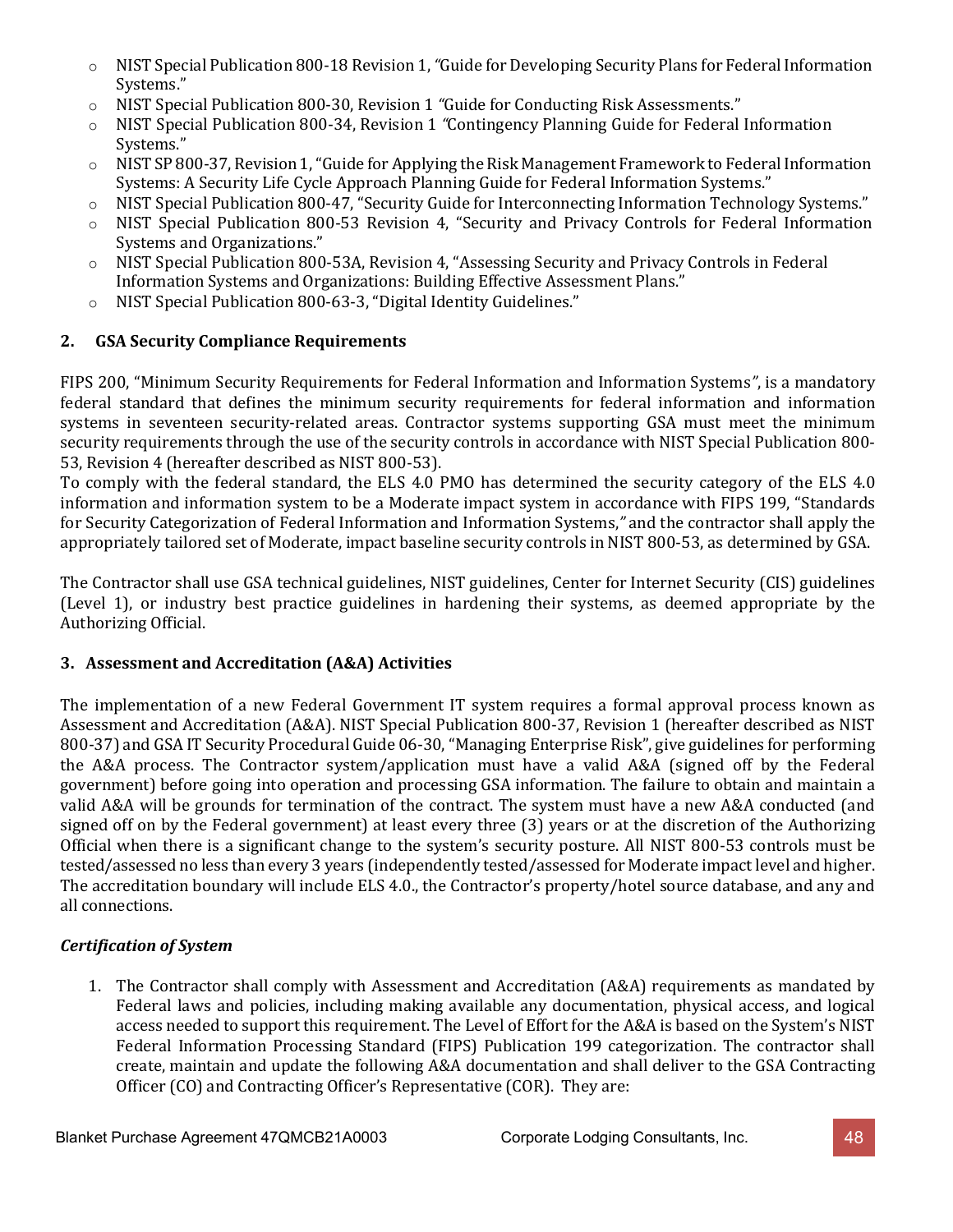- o System Security Plan (SSP) completed in agreement with NIST Special Publication 800-18, Revision 1. The SSP shall include as appendices required policies and procedures across 18 control families mandated per FIPS 200, Rules of Behavior, and Interconnection Agreements (in agreement with NIST Special Publication 800-47). The SSP shall include as an appendix, a completed GSA 800-53 Control Tailoring workbook included in Appendix A of this guide. Column E of the workbook titled "GSA Defined Values" shall document all contractor implemented settings that are different from the GSA defined setting and where the GSA defined setting allows a contractor determined setting). The SSP shall be delivered 30 days after the task order is awarded.
- o Contingency Plan (including Disaster Recovery Plan) completed in agreement with NIST Special Publication 800-34, GSA IT Security Procedural Guide 06-29, "Contingency Planning." The Contingency Plan shall be delivered 30 days after the task order is awarded.
- o Plan of Actions & Milestones completed in agreement with GSA IT Security Procedural Guide 09-44,"Plan of Action and Milestones (POA&M)." The POA&M shall be delivered 60 days after the task order is awarded.
- $\circ$  Independent Penetration Test Report documenting the results of vulnerability analysis and exploitability of identified vulnerabilities. The Independent Penetration Test Report shall be delivered 60 days after the task order is awarded.

In addition to the above documentation, the contractor shall employ code analysis tools, as applicable, to examine the software for common flaws and document results in a Code Review Report. The Code Review Report should be submitted as part of the A&A package. Reference NIST 800-53 control SA-11 for additional details.

- 2. Information systems must be assessed and accredited at least every three (3) years or whenever there is a significant change to the system's security posture in accordance with NIST Special Publication 800-37 Revision 1, "Guide for Applying the Risk Management Framework to Federal Information Systems: A Security Life Cycle Approach Planning Guide for Federal Information Systems," and CIO IT Security 06- 30, "Managing Enterprise Risk."
- 3. At the Moderate impact level and higher, the contractor (as determined in the contract) will be responsible for providing an independent Security Assessment/Risk Assessment in accordance with GSA IT Security Procedural Guide 06-30, "Managing Enterprise Risk."
- 4. If the Government is responsible for providing a Security Assessment/Risk Assessment and Penetration Test, the Contractor shall allow GSA employees (or GSA designated third party contractors) to conduct A&A activities to include control reviews in accordance with NIST 800-53/NIST 800-53A and GSA IT Security Procedural Guide 06-30, "Managing Enterprise Risk." Review activities include, but are not limited to, operating system vulnerability scanning, web application scanning, and database scanning of applicable systems that support the processing, transportation, storage, or security of GSA information. This includes the general support system infrastructure.
- 5. Identified gaps between required 800-53 controls and the contractor's implementation as documented in the Security Assessment/Risk Assessment report shall be tracked for mitigation in a Plan of Action and Milestones (POA&M) document completed in accordance with GSA IT Security Procedural Guide 09-44, "Plan of Action and Milestones (POA&M)." Depending on the severity of the gaps, the Government may require them to be remediated before an Authorization to Operate is issued.
- 6. The Contractor is responsible for mitigating all security risks found during A&A and continuous monitoring activities. All High-risk vulnerabilities must be mitigated within 30 days and all Moderate risk vulnerabilities must be mitigated within 90 days from the date vulnerabilities are formally identified. The Government reserves the right to determine the risk rating of vulnerabilities.

#### *Accreditation of System (as applicable)*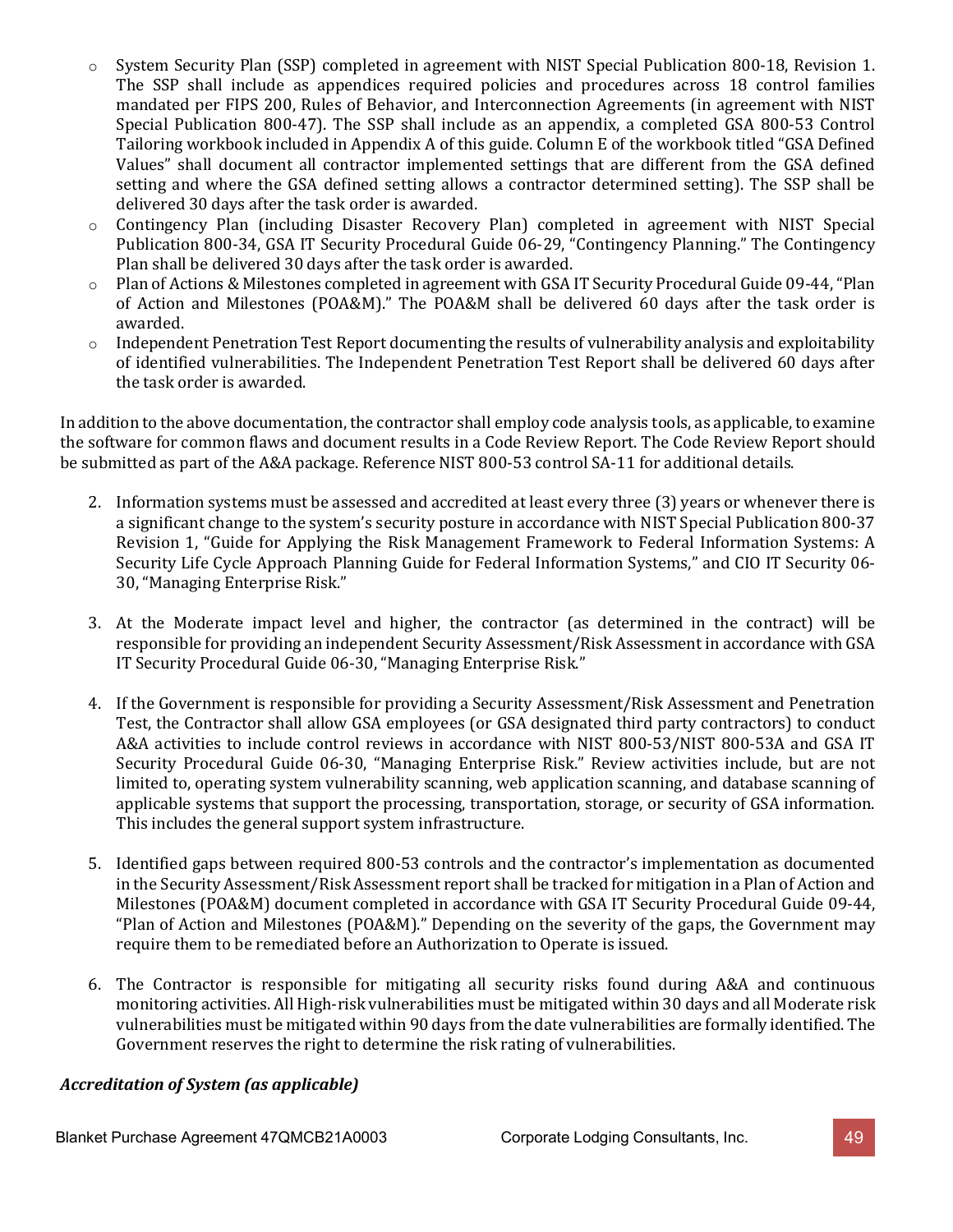- 1. Upon receipt of the documentation (Assessment Package) described in GSA IT Security Procedural Guide 06-30, "Managing Enterprise Risk" and NIST Special Publication 800-37 as documented above, the GSA Authorizing Official (AO) for the system (in coordination with the GSA Office of the Chief Information Security Officer (OCISO), system Program Manager, Information System Security Manager (ISSM), and Information System Security Officer (ISSO)) will render an accreditation decision to:
	- $\circ$  Authorize system operation w/out any restrictions or limitations on it operation;
	- o Authorize system operation w/ restriction or limitation on its operation, or;
	- o Not authorize for operation.
- 2. The Contractor shall provide access to the Federal Government, or their designee acting as their agent, when requested, in order to verify compliance with the requirements for an Information Technology security program. At its option, the Government may choose to conduct on site surveys. The Contractor shall make appropriate personnel available for interviews and documentation during this review. If documentation is considered proprietary or sensitive, these documents may be reviewed on-site under the hosting Contractor's supervision.

#### **4. Reporting and Continuous Monitoring**

Maintenance of the security authorization to operate will be through continuous monitoring of security controls of the contractors system and its environment of operation to determine if the security controls in the information system continue to be effective over time in light of changes that occur in the system and environment. Through continuous monitoring, security controls and supporting deliverables are updated and submitted to GSA per the schedules below. The submitted deliverables (or lack thereof) provide a current understanding of the security state and risk posture of the information systems. They allow GSA authorizing officials to make credible risk-based decisions regarding the continued operations of the information systems and initiate appropriate responses as needed when changes occur.

#### *Deliverables to be provided to the GSA COR/ISSO/ISSM Quarterly*

1. Plan of Action & Milestones (POA&M) Update

Reference: NIST 800-53 control CA-5

The Contractor shall provide POA&M updates in accordance with requirements and the schedule set forth in GSA CIO IT Security Procedural Guide 09-44, "Plan of Action and Milestones." An initial copy of the POA&M shall be submitted to the GSA CO and COR via email sixty (60) calendar days after award and then due on the  $15<sup>th</sup>$  of the month following the end of each quarter (January, April, July, October).

2. Vulnerability Scanning

Reference: NIST 800-53 control RA-5

The Contractor shall provide vulnerability scan reports from Web Application, Database, and Operating System Scans. Scan results shall be managed and mitigated in Plans of Action and Milestones (POA&Ms) and submitted together with the quarterly POA&M submission. An initial copy of the vulnerability scan reports shall be submitted to the GSA CO and COR via email sixty (60) calendar days after award and then due on the  $15<sup>th</sup>$  of the month following the end of each quarter (January, April, July, October).

#### *Deliverables to be provided to the GSA COR/ISSO/ISSM Annually*

Updated A&A documentation including: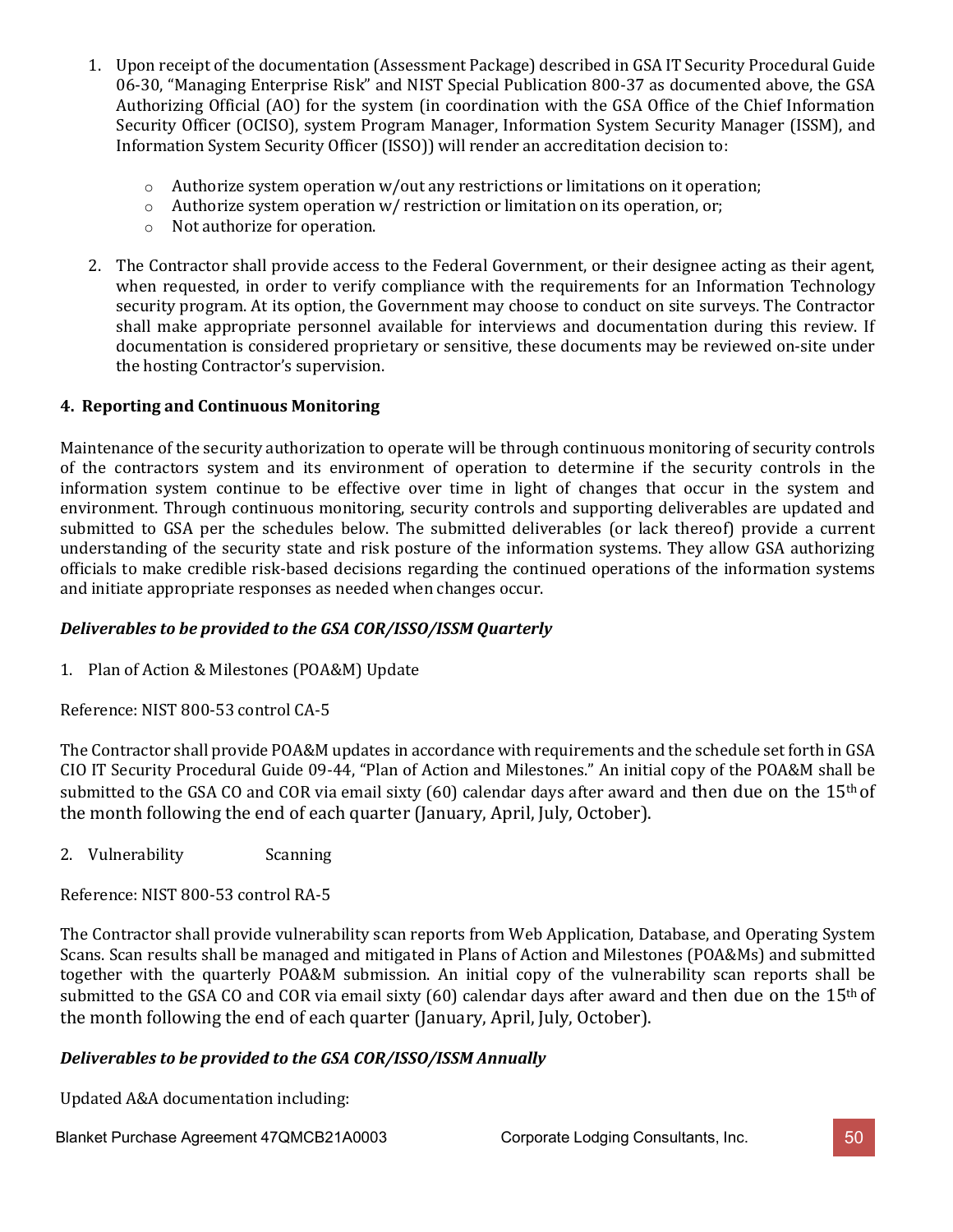#### 1. System Security Plan

Reference: NIST 800-53 control PL-2

The Contractor shall submit the System Security Plan (SSP) thirty (30) calendar days after award to the GSA CO and COR via email and then review and update the plan on the  $15<sup>th</sup>$  of the month following the end of each 12 month period to ensure it is current and accurately describes implemented system controls and reflects changes to the contractor system and its environment of operation. The System Security Plan must be in accordance with NIST 800-18, Revision 1, Guide for Developing Security Plans for Federal Information Systems.

2. Contingency Plan

Reference: NIST 800-53 control CP-2

Contractor shall provide submit the Contingency plan thirty (30) calendar days after award to the GSA CO and COR via email and then submit an annual update to the plan the  $15<sup>th</sup>$  of the month following the end of each 12 month period in accordance with NIST 800-34, Contingency Planning Guide.

3. User Assessment/Authorization Review Documents

Reference: NIST 800-53 control AC-2

The Contractor shall provide the results of the annual review and validation of system users' accounts thirty (30) calendar days after award to the GSA CO and COR via email and then the 15<sup>th</sup> of the month following the end of each 12 month period to ensure the continued need for system access. The user A&A documents will illustrate the organization establishes, activates, modifies, reviews, disables, and removes information system accounts in accordance with documented account management procedures.

4. Separation of Duties Matrix

Reference: NIST 800-53 control AC-5

The Contractor shall develop and furnish a separation of duties matrix reflecting proper segregation of duties for IT system maintenance, management, and development processes. The separation of duties matrix shall be submitted to the GSA CO and COR via email thirty (30) calendar days after award and then updated or reviewed on the 15th of the month following the end of each 12 month period.

5. Information Security Awareness and Training Records

Reference: NIST 800-53 control AT-4

The Contractor shall provide the results of security awareness (AT-2) and role-based information security training (AT-3) to the GSA CO and COR thirty (30) calendar days after award, and then on the  $15<sup>th</sup>$  of the month following the end of each 12 month period. AT-2 requires basic security awareness training for employees and contractors that support the operation of the contractor system. AT-3 requires information security training to information system security roles. Training shall be consistent with the requirements contained in C.F.R. Part 5 Subpart C (5 C.F.R 930.301) and conducted at least annually.

6. Annual FISMA Assessment

Reference: NIST 800-53 control CA-2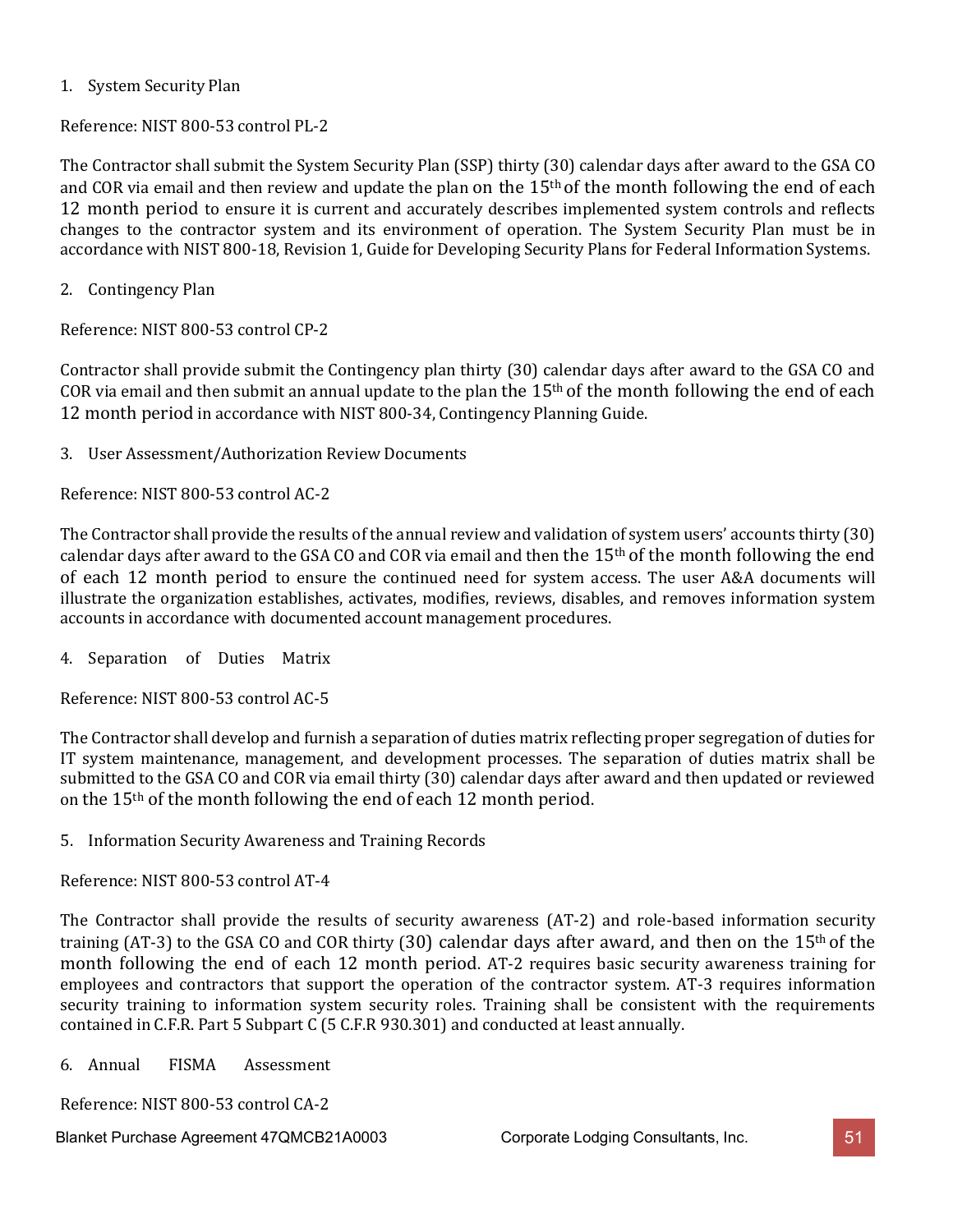The Contractor shall deliver the results of the annual FISMA assessment conducted per GSA CIO IT Security Procedural Guide 04-26, "FISMA Implementation" to the GSA CO and COR thirty (30) calendar days after award, and then on the 15<sup>th</sup> of the month following the end of each 12 month period. The assessment is completed using the GSA assessment tool.

7. System(s) Baseline Configuration Standard Document

Reference: NIST 800-53 control CM-2

The Contractor shall provide a well-defined, documented, and up-to-date specification to which the information system is built to the GSA CO and COR thirty  $(30)$  calendar days after award, and then on the 15<sup>th</sup> of the month following the end of each 12 month period.

8. System Configuration Settings

Reference: NIST 800-53 control CM-6

The Contractor shall establish and document mandatory configuration settings for information technology products employed within the information system that reflect the most restrictive mode consistent with operational requirements. The system configuration settings shall be submitted to the GSA CO and COR thirty (30) calendar days after award, and then on the  $15<sup>th</sup>$  of the month following the end of each 12 month period.

Configuration settings are the configurable security-related parameters of information technology products that compose the information system. Systems should be configured in agreementwith GSA technical guidelines, NIST guidelines, Center for Internet Security guidelines (Level 1), or industry best practice guidelines in hardening their systems, as deemed appropriate by the Authorizing Official. System configuration settings will be updated or reviewed on an annual basis.

9. Configuration Management Plan

Reference: NIST 800-53 control CM-9

The Contractor shall provide the Configuration Management Plan for the information system to the GSA CO and COR thirty (30) calendar days after award, and then an update on the  $15<sup>th</sup>$  of the month following the end of each 12 month period.

10. Contingency Plan Test Report

Reference: NIST 800-53 control CP-4

The Contractor shall provide a contingency plan test report completed in accordance with GSA IT Security Procedural Guide 06-29, "Contingency Planning" to the GSA CO and COR thirty (30) calendar days after award and then on the 15<sup>th</sup> of the month following the end of each 12 month period. A Contingency Plan Test Report shall be conducted and submitted to the GSA CO and COR thirty (30) calendar days after award and then on on the 15<sup>th</sup> of the month following the end of each 12 month period. The continuity plan test can be a table top test while the system is at the "Low Impact" level. The table top test must include Federal and hosting Contractor representatives. High and Moderate impact systems must complete a functional exercise at least once every three (3) years.

11. Incident Response Test Report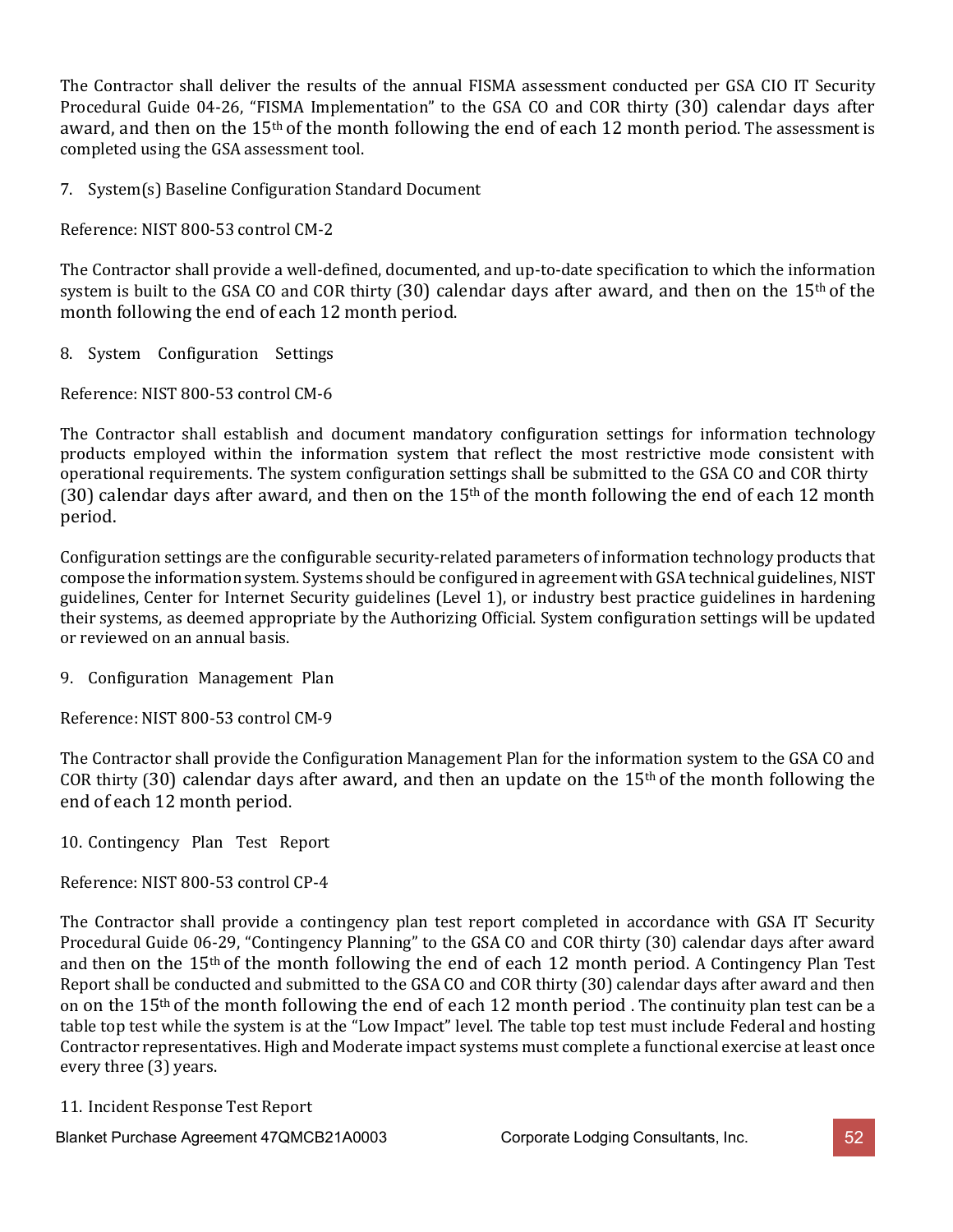Reference: NIST 800-53 control IR-3

The Contractor shall provide an incident response plan test report documenting results of incident reporting process per GSA IT Security Procedural Guide 01-02, "Incident Response" to the GSA CO and COR thirty (30) calendar days after award and then on the 15<sup>th</sup> of the month following the end of each 12 month period. 12. Results of Physical Security User Assessment/Authorization Review

Reference: NIST 800-53 control PE-2

The Contractor shall provide the results of annual reviews and validations of physical access authorizations to facilities supporting the contractor system to the GSA CO and COR thirty (30) calendar days after award and then on the 15th of the month following the end of each 12 month period to ensure the continued need for physical access.

13. Results of Review of Physical Access Records

Reference: NIST 800-53 control PE-8

The Contractor shall provide the results of annual reviews and validations of visitor access records to the GSA CO and COR thirty (30) calendar days after award and then on the  $15<sup>th</sup>$  of the month following the end of each 12 month period to ensure the accuracy and fidelity of collected data.

14. Information System Interconnection Agreements

Reference: NIST 800-53 control CA-3

The Contractor shall provide updated Interconnection Security Agreements (ISA) and supporting Memorandum of Agreement/Understanding (MOA/U), completed in accordance with NIST 800-47, "Security Guide for Interconnecting Information Technology Systems," for existing and new interconnections to the GSA CO and COR thirty (30) calendar days after award and then on the  $15<sup>th</sup>$  of the month following the end of each 12 month period. Per NIST SP 800-47, an interconnection is the direct connection of two or more IT systems for the purpose of sharing data and other information resources through a pipe, such as Integrated Services Digital Network (ISDN), T1, T3, Digital Signal 3 (DS3), Virtual Private Network (VPN), etc. Interconnections agreements shall be submitted as appendices to the System Security Plan.

15. Rules of Behavior

Reference: NIST 800-53 control PL-4

The Contractor shall define and establish Rules of Behavior for information system users. Rules of Behavior shall be submitted to the GSA CO and COR as an appendix to the System Security Plan thirty (30) calendar days after award and then on the 15th of the month following the end of each 12 month period.

16. Third-Party Personnel Security

Reference: NIST 800-53 control PS-3, NIST 800-53 control PS-7

The Contractor shall furnish documentation reflecting favorable adjudication of background investigations for all personnel (including subcontractors) supporting the system to the GSA CO and COR thirty (30) calendar days after award and then on the 15<sup>th</sup> of the month following the end of each 12 month period. Contractors shall comply with GSA order 2100.1 IT Security Policy and GSA Order CIO P 2181 HSPD-12 Personal Identity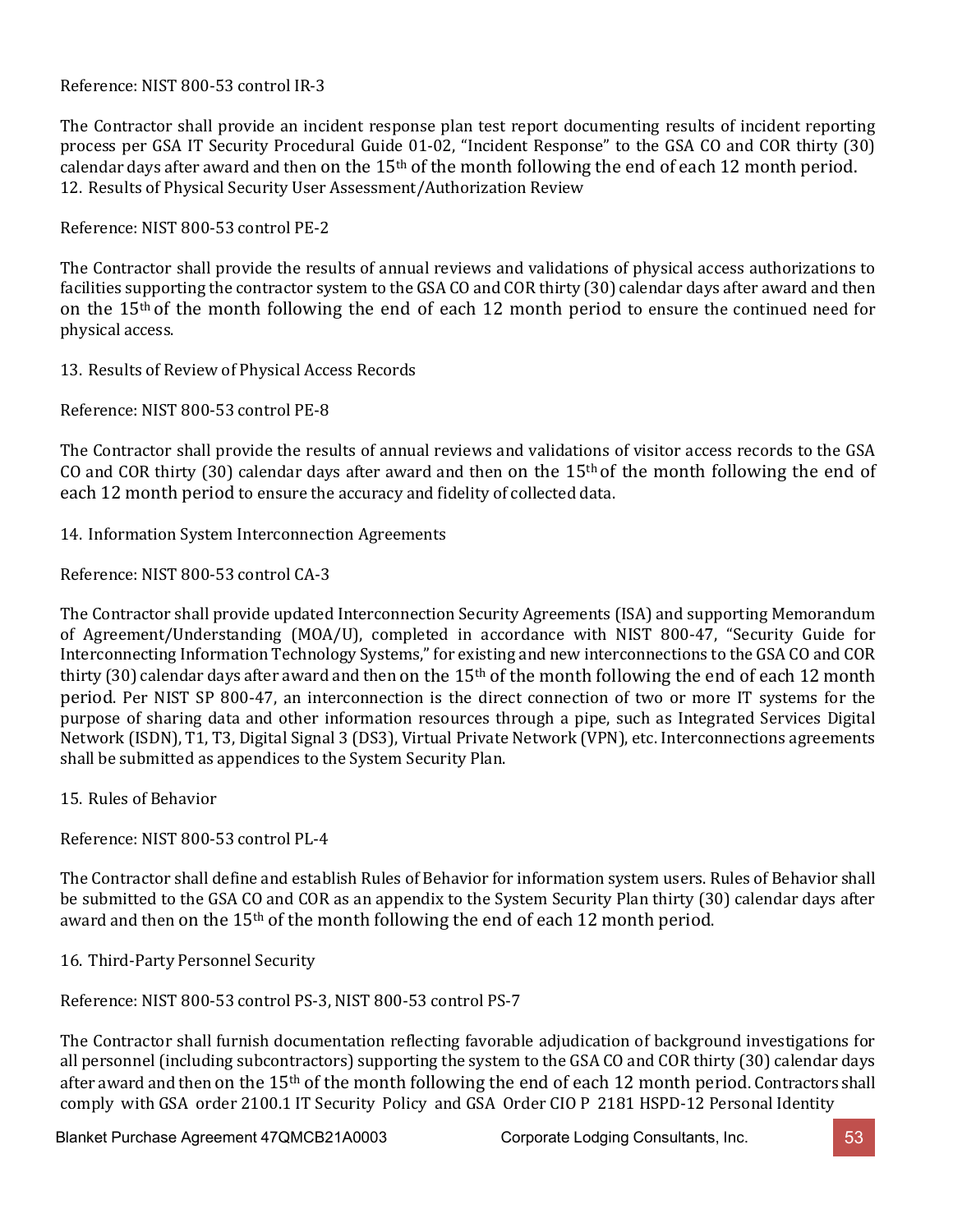Verification and Credentialing. GSA separates the risk levels for personnel working on Federal computer systems into three (3) categories: Low Risk, Moderate Risk, and High Risk.

- o Those contract personnel (hereafter known as "Applicant") determined to be in a Low Risk position will require a National Agency Check with Written Inquiries (NACI) investigation.
- o Those Applicants determined to be in a Moderate Risk position will require either a Limited Background Investigation (LBI) or a Minimum Background Investigation (MBI) based on the Contracting Officer's (CO) determination.
- o Those Applicants determined to be in a High Risk position will require a Background Investigation (BI).

The Contracting Officer, through the Contracting Officer's Representative or Program Manager will ensure that a completed Contractor Information Worksheet (CIW) for each Applicant is forwarded to the Federal Protective Service (FPS) in accordance with the GSA/FPS Contractor Suitability and Adjudication Program Implementation Plan dated 20 February 2007. FPS will then contact each Applicant with instructions for completing required forms and releases for the particular type of personnel investigation requested.

Applicants will not be reinvestigated if a prior favorable adjudication is on file with FPS or GSA, there has been less than a one year break in service, and the position is identified at the same or lower risk level.

Once a favorable Federal Bureau of Investigation (FBI) Criminal History Check (Fingerprint Check) has been returned, Applicants may receive a GSA identity credential (if required) and initial access to GSA information systems. The HSPD-12 Handbook contains procedures for obtaining identity credentials and access to GSA information systems as well as procedures to be followed in case of unfavorable adjudications.

#### *Deliverables to be provided to the GSA COR/ISSO/ISSM Biennially*

#### Policies and Procedures

The Contractor shall develop and submit the following policies and procedures to the GSA CO and COR thirty (30) calendar days after award, and then update on the  $15<sup>th</sup>$  of the month following the end of each 24 month period :

- 1. Access Control Policy and Procedures (NIST 800-53 AC-1)
- 2. Security Awareness and Training Policy and Procedures (NIST 800-53 AT-1)
- 3. Audit and Accountability Policy and Procedures (NIST 800-53 AU-1)
- 4. Security Assessment and Authorization Policy and Procedures (NIST 800-53 CA-1
- 5. Configuration Management Policy and Procedures (NIST 800-53 CM-1)
- 6. Contingency Planning Policy and Procedures (NIST 800-53 CP-1)
- 7. Identification and Authentication Policy and Procedures (NIST 800-53 IA-1)
- 8. Incident Response Policy and Procedures (NIST 800-53 IR-1, reporting timeframe and documented in GSA CIO IT Security Procedural Guide 01-02, Incident Response)
- 9. System Maintenance Policy and Procedures (NIST 800-53 MA-1)
- 10. Media Protection Policy and Procedures (NIST 800-53 MP-1)
- 11. Physical and Environment Protection Policy and Procedures (NIST 800-53 PE-1)
- 12. Security Planning Policy and Procedures (NIST 800-53 PL-1)
- 13. Personnel Security Policy and Procedures (NIST 800-53 PS-1)
- 14. Risk Assessment Policy and Procedures (NIST 800-53 RA 1)
- 15. System and Services Acquisition Policy and Procedures (NIST 800-53 SA-1)
- 16. System and Communications Protection Policy and Procedures (NIST 800-53 SC-1)
- 17. System and Information Integrity Policy and Procedures (NIST-53 SI-1)
- 18. Cryptographic Key Establishment and Management(NIST 800-53 SC-12)